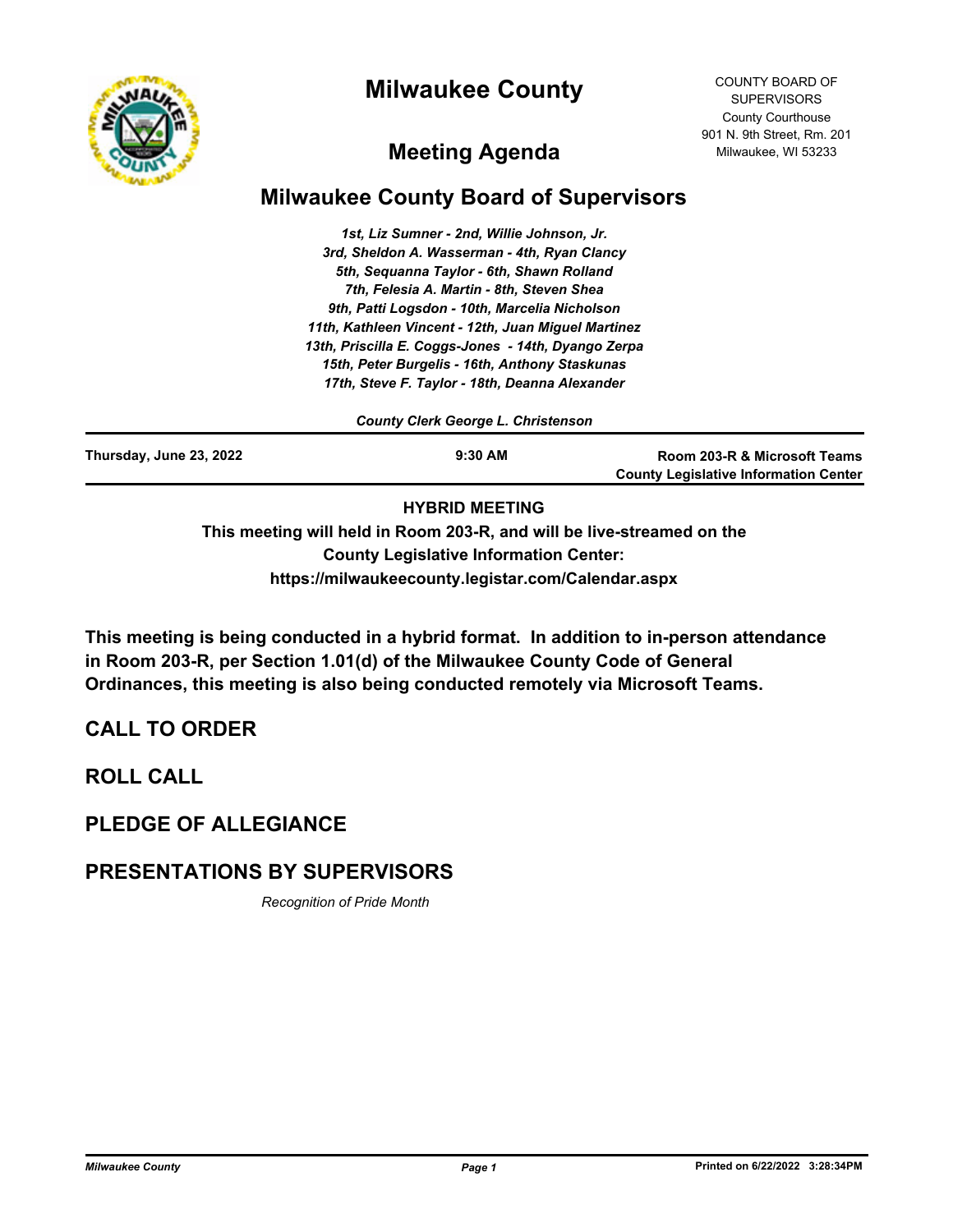## **PRESENTATION OF PETITIONS AND COMMUNICATIONS**

**1** [22-1](http://milwaukeecounty.legistar.com/gateway.aspx?m=l&id=/matter.aspx?key=11823) From the Milwaukee County Clerk, Office of the County Clerk, providing an informational report regarding Summons and Complaints. *Attachments:* [22-1 Summons and Complaints \(06/23/22\)](http://MilwaukeeCounty.legistar.com/gateway.aspx?M=F&ID=77bc3c0b-fcc7-4011-b821-b1a8e4355030.pdf)

#### *Legislative History*

| 1/7/22  | Board Chairwoman                                | REFERRED to the Milwaukee County Board<br>of Supervisors |
|---------|-------------------------------------------------|----------------------------------------------------------|
| 2/3/22  | Milwaukee County Board of<br><b>Supervisors</b> | RECEIVED AND PLACED ON FILE                              |
| 3/15/22 | Milwaukee County Board of<br><b>Supervisors</b> | RECEIVED AND PLACED ON FILE                              |
| 3/24/22 | Milwaukee County Board of<br><b>Supervisors</b> | RECEIVED AND PLACED ON FILE                              |
| 5/26/22 | Milwaukee County Board of<br><b>Supervisors</b> | RECEIVED AND PLACED ON FILE                              |

## **NOTICE OF CLAIMS**

**2** [22-2](http://milwaukeecounty.legistar.com/gateway.aspx?m=l&id=/matter.aspx?key=11824) From the Milwaukee County Clerk, Office of the County Clerk, providing a report regarding Notice of Claims.

*Attachments:* [22-2 Notice of Claims \(06/23/22\)](http://MilwaukeeCounty.legistar.com/gateway.aspx?M=F&ID=7acfedfe-4ab9-4ee9-a792-f88fdee90528.pdf)

| 1/7/22  | Board Chairwoman                         | REFERRED to the Milwaukee County Board<br>of Supervisors |
|---------|------------------------------------------|----------------------------------------------------------|
| 2/3/22  | Milwaukee County Board of<br>Supervisors | <b>SUSPENDED THE RULES</b>                               |
| 2/3/22  | Milwaukee County Board of<br>Supervisors | <b>DISALLOWED</b>                                        |
| 3/15/22 | Milwaukee County Board of<br>Supervisors | SUSPENDED THE RULES                                      |
| 3/15/22 | Milwaukee County Board of<br>Supervisors | <b>DISALLOWED</b>                                        |
| 3/24/22 | Milwaukee County Board of<br>Supervisors | SUSPENDED THE RULES                                      |
| 3/24/22 | Milwaukee County Board of<br>Supervisors | <b>DISALLOWED</b>                                        |
| 5/26/22 | Milwaukee County Board of<br>Supervisors | SUSPENDED THE RULES                                      |
| 5/26/22 | Milwaukee County Board of<br>Supervisors | <b>DISALLOWED</b>                                        |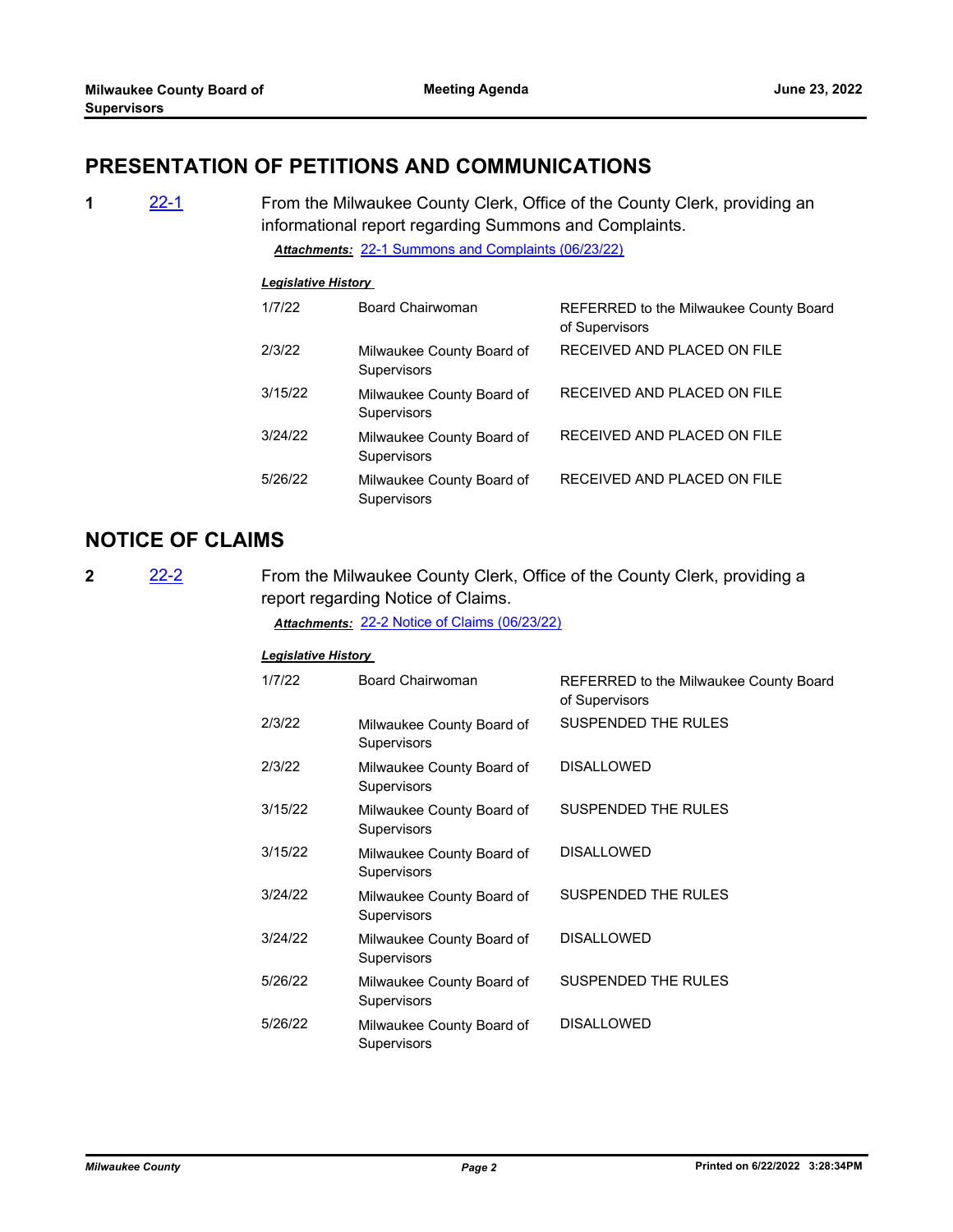## **FILES REFERRED TO STANDING COMMITTEES**

**3** [22-3](http://milwaukeecounty.legistar.com/gateway.aspx?m=l&id=/matter.aspx?key=11825) From the Milwaukee County Clerk, Office of the County Clerk, providing an informational report regarding Files Referred to Standing Committees. *Attachments:* [22-3 Files Referred to Standing Committees \(06/23/22\)](http://MilwaukeeCounty.legistar.com/gateway.aspx?M=F&ID=4a317d86-0d9c-4e11-959e-b7309fbfb6a3.pdf)

#### *Legislative History*

| 1/7/22  | <b>Board Chairwoman</b>                         | REFERRED to the Milwaukee County Board<br>of Supervisors |
|---------|-------------------------------------------------|----------------------------------------------------------|
| 2/3/22  | Milwaukee County Board of<br><b>Supervisors</b> | RECEIVED AND PLACED ON FILE                              |
| 3/15/22 | Milwaukee County Board of<br><b>Supervisors</b> | RECEIVED AND PLACED ON FILE                              |
| 3/24/22 | Milwaukee County Board of<br><b>Supervisors</b> | RECEIVED AND PLACED ON FILE                              |
| 4/18/22 | Milwaukee County Board of<br><b>Supervisors</b> | RECEIVED AND PLACED ON FILE                              |
| 4/18/22 | Milwaukee County Board of<br><b>Supervisors</b> | RECEIVED AND PLACED ON FILE                              |
| 5/26/22 | Milwaukee County Board of<br>Supervisors        | RECEIVED AND PLACED ON FILE                              |

# **CORRECTION AND APPROVAL OF THE JOURNAL OF PROCEEDINGS**

*http://milwaukeecounty.legistar.com/Calendar.aspx Approval of Proceedings from Thursday, May 26, 2022*

**4** [22-4](http://milwaukeecounty.legistar.com/gateway.aspx?m=l&id=/matter.aspx?key=11826) From the Milwaukee County Clerk, Office of the County Clerk, providing a report regarding Journal of Proceedings.

*Attachments:* [22-4 DRAFT Journal of Proceedings \(05/26/22\)](http://MilwaukeeCounty.legistar.com/gateway.aspx?M=F&ID=b4872335-2ae9-48d7-a079-4c6ba8c18cf2.pdf)

| 1/7/22  | Board Chairwoman                                | REFERRED to the Milwaukee County Board<br>of Supervisors |
|---------|-------------------------------------------------|----------------------------------------------------------|
| 2/3/22  | Milwaukee County Board of<br><b>Supervisors</b> | <b>ADOPTED</b>                                           |
| 3/15/22 | Milwaukee County Board of<br>Supervisors        | <b>ADOPTED</b>                                           |
| 3/24/22 | Milwaukee County Board of<br><b>Supervisors</b> | <b>ADOPTED</b>                                           |
| 4/18/22 | Milwaukee County Board of<br>Supervisors        | <b>ADOPTED</b>                                           |
| 4/18/22 | Milwaukee County Board of<br>Supervisors        | <b>ADOPTED</b>                                           |
| 5/26/22 | Milwaukee County Board of<br>Supervisors        | <b>ADOPTED</b>                                           |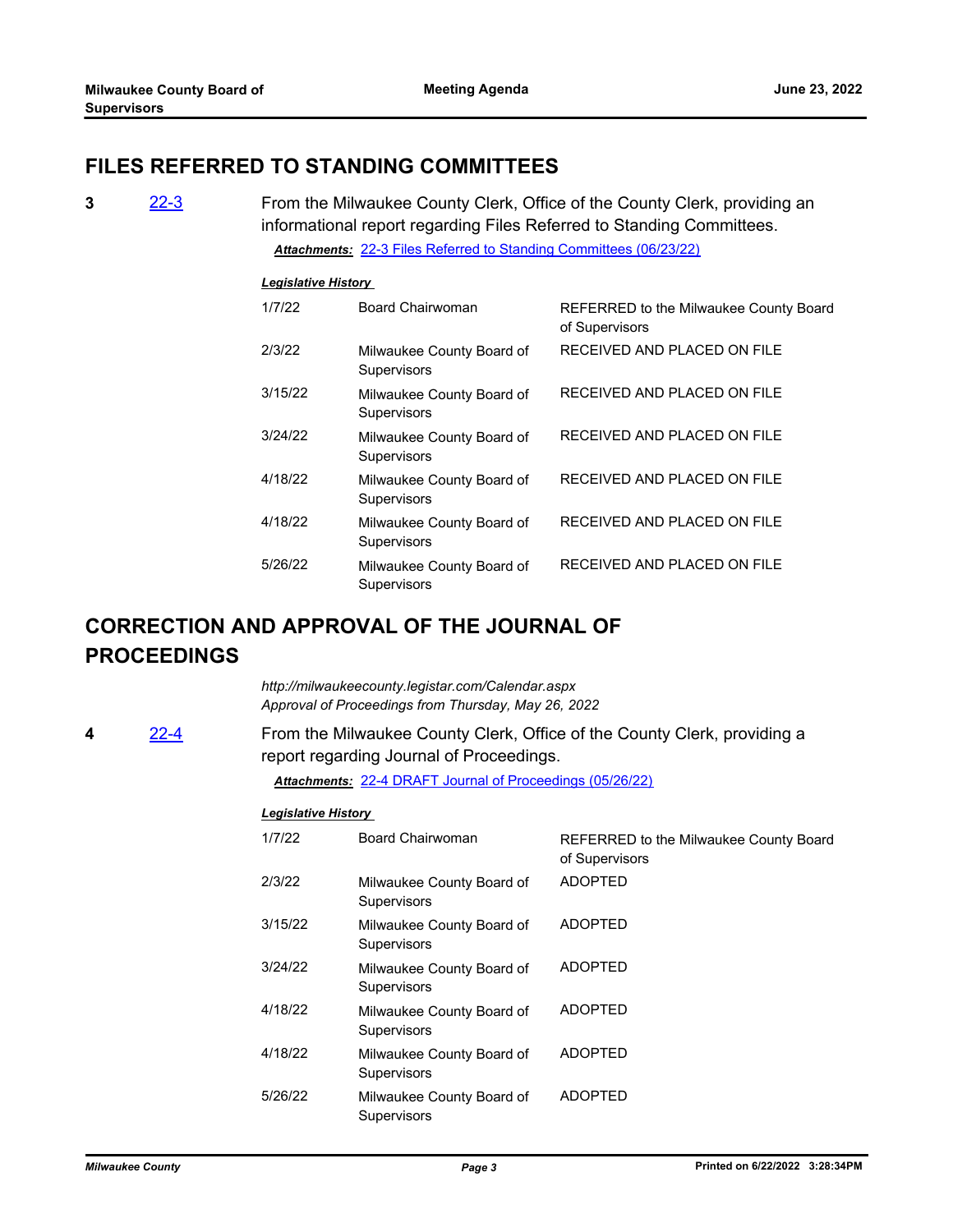### **UNFINISHED BUSINESS**

*NONE*

## **REPORTS OF COUNTY OFFICERS**

### **Matters Returned Unsigned by the County Executive from the Previous County Board Meeting**

*NONE*

### **Veto Actions by the County Executive from the Previous County Board Meeting**

*NONE*

#### **Confirmation of Appointments**

**5** [22-531](http://milwaukeecounty.legistar.com/gateway.aspx?m=l&id=/matter.aspx?key=12191) From the County Executive, reappointing Mr. Benjamin Thelen, to the Emergency Medical Services Council for a term expiring January 29, 2024.

[22-531 REAPPOINTMENT LETTER](http://MilwaukeeCounty.legistar.com/gateway.aspx?M=F&ID=726f207b-2dc6-4b33-979c-c7faded1fc06.pdf) *Attachments:*

[22-531 BIOGRAPHY/RESUME](http://MilwaukeeCounty.legistar.com/gateway.aspx?M=F&ID=5264e5f4-b378-4ccc-8004-c6a4be2d9091.pdf)

#### *Legislative History*

5/27/22 Board Chairwoman REFERRED to the Milwaukee County Board

of Supervisors

**6** [22-666](http://milwaukeecounty.legistar.com/gateway.aspx?m=l&id=/matter.aspx?key=12364) From the County Executive, reappointing Mr. Ryan Wendt, to the Emergency Medical Services Council for a term expiring February 2, 2023. [22-666 REAPPOINTMENT LETTER](http://MilwaukeeCounty.legistar.com/gateway.aspx?M=F&ID=1c69a062-7c84-47fc-bde8-5a2c09d7c574.pdf) *Attachments:*

|        |                            | 22-666 BIOGRAPHY/RESUME                  |                                                                                                                                                |
|--------|----------------------------|------------------------------------------|------------------------------------------------------------------------------------------------------------------------------------------------|
|        | <b>Legislative History</b> |                                          |                                                                                                                                                |
|        | 5/27/22                    | <b>Board Chairwoman</b>                  | REFERRED to the Milwaukee County Board<br>of Supervisors                                                                                       |
| 22-667 |                            | Attachments: 22-667 REAPPOINTMENT LETTER | From the County Executive, reappointing Ms. Wanda Montgomery, to the<br>Emergency Medical Services Council for a term expiring April 17, 2024. |
|        |                            | 22-667 BIOGRAPHY/RESUME                  |                                                                                                                                                |
|        | Legislative History        |                                          |                                                                                                                                                |
|        | 5/27/22                    | Board Chairwoman                         | REFERRED to the Milwaukee County Board<br>of Supervisors                                                                                       |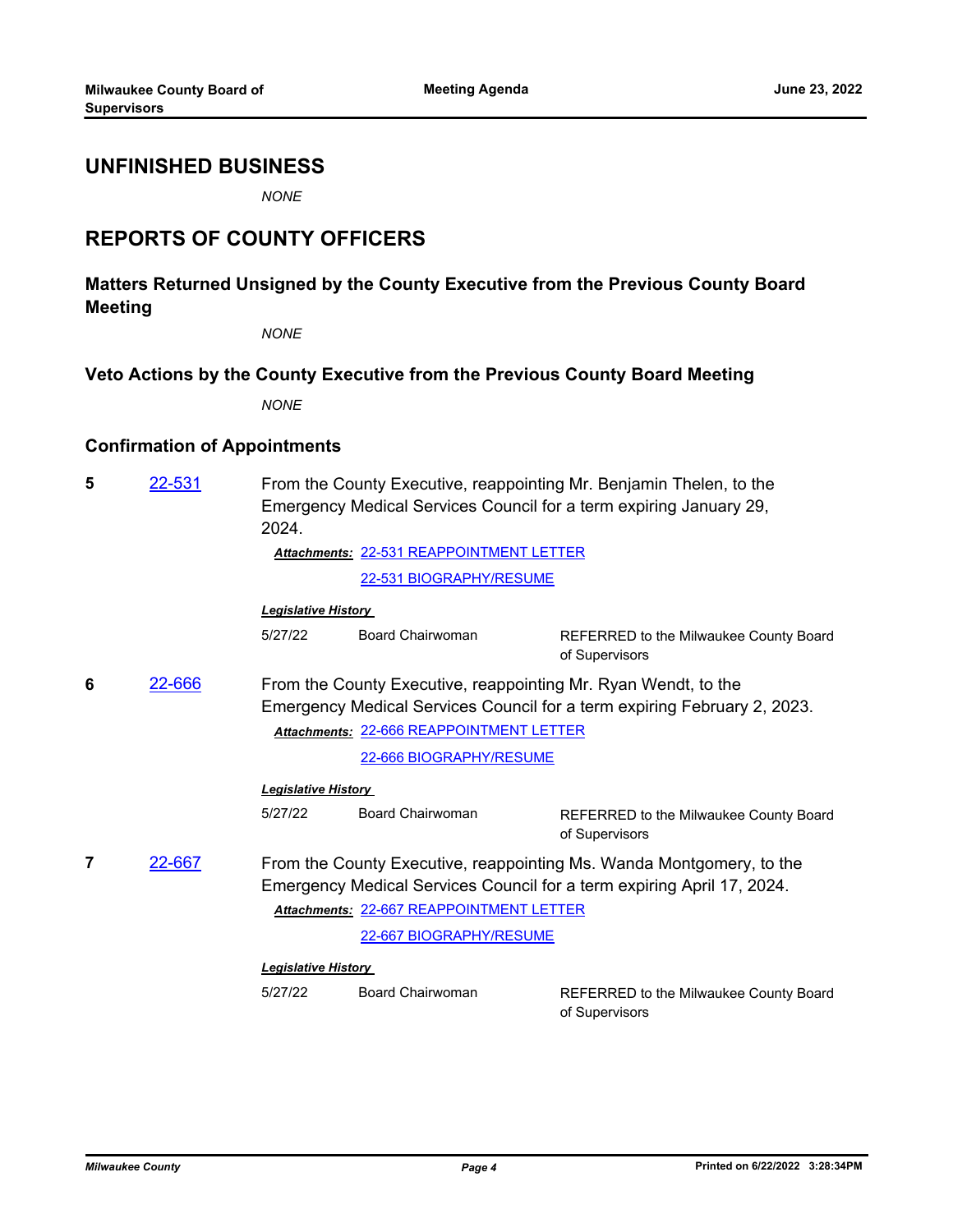| 8  | 22-668 |                                          | From the County Executive, reappointing Mr. Daniel Weber, to the<br>Emergency Medical Services Council for a term expiring August 31, 2023. |                                                                                                                                                     |
|----|--------|------------------------------------------|---------------------------------------------------------------------------------------------------------------------------------------------|-----------------------------------------------------------------------------------------------------------------------------------------------------|
|    |        |                                          | Attachments: 22-668 REAPPOINTMENT LETTER                                                                                                    |                                                                                                                                                     |
|    |        |                                          | 22-668 BIOGRAPHY/RESUME                                                                                                                     |                                                                                                                                                     |
|    |        | <b>Legislative History</b>               |                                                                                                                                             |                                                                                                                                                     |
|    |        | 5/27/22                                  | <b>Board Chairwoman</b>                                                                                                                     | REFERRED to the Milwaukee County Board<br>of Supervisors                                                                                            |
| 9  | 22-669 |                                          |                                                                                                                                             | From the County Executive, reappointing Mr. Christopher Anderson, to the<br>Emergency Medical Services Council for a term expiring March 31, 2023.  |
|    |        |                                          | Attachments: 22-669 REAPPOINTMENT LETTER                                                                                                    |                                                                                                                                                     |
|    |        |                                          | 22-669 BIOGRAPHY/RESUME                                                                                                                     |                                                                                                                                                     |
|    |        | <b>Legislative History</b>               |                                                                                                                                             |                                                                                                                                                     |
|    |        | 5/27/22                                  | <b>Board Chairwoman</b>                                                                                                                     | REFERRED to the Milwaukee County Board<br>of Supervisors                                                                                            |
| 10 | 22-670 |                                          |                                                                                                                                             | From the County Executive, reappointing Ms. Ann Christiansen, to the<br>Emergency Medical Services Council for a term expiring June 23, 2024.       |
|    |        |                                          | Attachments: 22-670 REAPPOINTMENT LETTER                                                                                                    |                                                                                                                                                     |
|    |        |                                          | 22-670 BIOGRAPHY/RESUME                                                                                                                     |                                                                                                                                                     |
|    |        | <b>Legislative History</b>               |                                                                                                                                             |                                                                                                                                                     |
|    |        | 5/27/22                                  | Board Chairwoman                                                                                                                            | REFERRED to the Milwaukee County Board<br>of Supervisors                                                                                            |
| 11 | 22-671 |                                          |                                                                                                                                             | From the County Executive, reappointing Supervisor Felesia Martin, to the<br>Emergency Medical Services Council for a term expiring April 18, 2024. |
|    |        | Attachments: 22-671 REAPPOINTMENT LETTER |                                                                                                                                             |                                                                                                                                                     |
|    |        |                                          | 22-671 BIOGRAPHY/RESUME                                                                                                                     |                                                                                                                                                     |
|    |        | <b>Legislative History</b>               |                                                                                                                                             |                                                                                                                                                     |
|    |        | 5/27/22                                  | <b>Board Chairwoman</b>                                                                                                                     | REFERRED to the Milwaukee County Board<br>of Supervisors                                                                                            |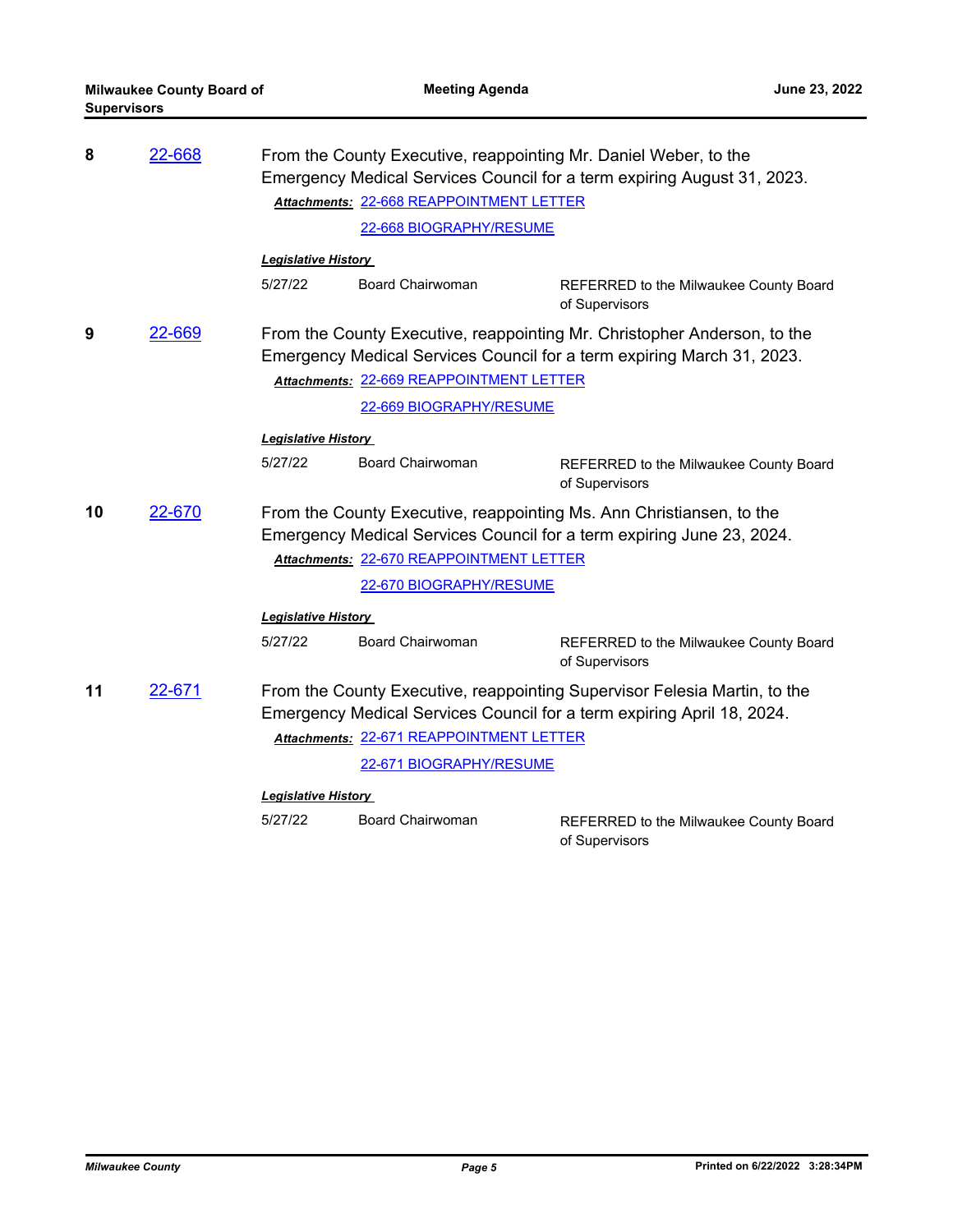# **RESOLUTIONS AND ORDINANCES BY AND FROM STANDING COMMITTEES**

## COMMITTEE ON FINANCE

*[Sumner (Chairperson), Taylor (5) (Vice-Chairperson), Johnson, Jr., Taylor (17), Rolland, Burgelis, and Martinez]*

### **By the Committee on Finance**

**12** [22-28](http://milwaukeecounty.legistar.com/gateway.aspx?m=l&id=/matter.aspx?key=11850) From the President and Chief Executive Officer, Milwaukee Public Museum, providing an informational report regarding financial statements. **(Considered by the Committees on Parks, Energy, and Environment; and Finance) (INFORMATIONAL ONLY UNLESS OTHERWISE DIRECTED BY THE COMMITTEE)**

[22-28 JUNE REPORT \(received 05/16/22\)](http://MilwaukeeCounty.legistar.com/gateway.aspx?M=F&ID=c6c114ee-2407-4e19-b5b1-a0e1852eca97.pdf) *Attachments:*

[22-28 COUNTY BOARD RESOLUTION](http://MilwaukeeCounty.legistar.com/gateway.aspx?M=F&ID=d2fc918c-450b-404e-8670-5270eeba6fbb.pdf)

### *Legislative History*

| 1/7/22  | Board Chairwoman                                  | REFERRED to the Parks, Energy and<br><b>Environment Committee</b> |
|---------|---------------------------------------------------|-------------------------------------------------------------------|
| 1/7/22  | Board Chairwoman                                  | REFERRED to the Finance Committee                                 |
| 3/8/22  | Parks, Energy and<br><b>Environment Committee</b> | DISCUSSED WITH NO ACTION TAKEN                                    |
| 3/8/22  | <b>Finance Committee</b>                          | DISCUSSED WITH NO ACTION TAKEN                                    |
| 6/14/22 | Parks, Energy and<br><b>Environment Committee</b> | DISCUSSED WITH NO ACTION TAKEN                                    |
| 6/16/22 | <b>Finance Committee</b>                          | RECOMMENDED TO BE RECEIVED AND<br>PLACED ON FILE                  |
|         |                                                   |                                                                   |

Vote 7-0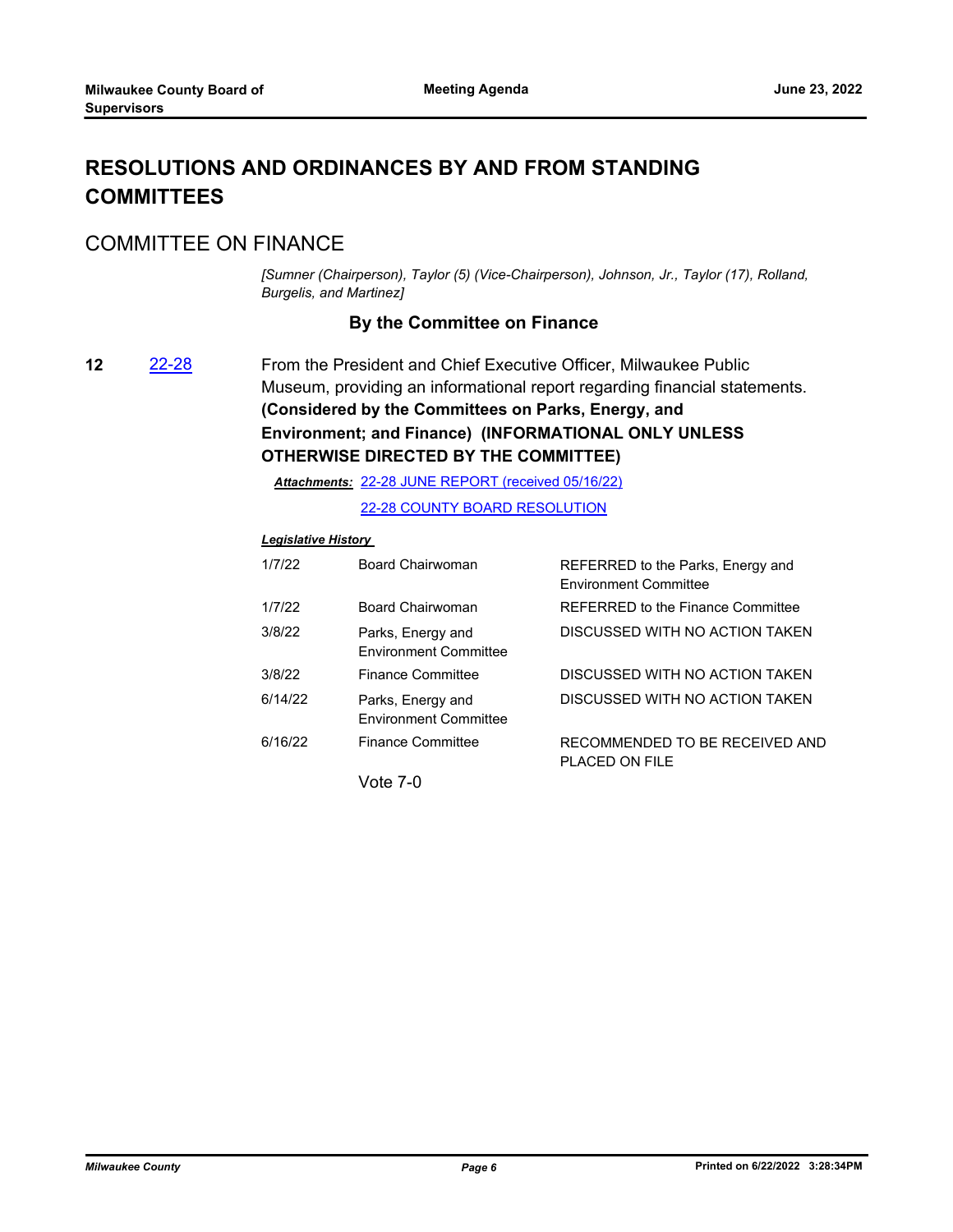| 22-40 |         |                                          |                                                                                                                                                                                                                                                                                                                                                                                                                                                                 |
|-------|---------|------------------------------------------|-----------------------------------------------------------------------------------------------------------------------------------------------------------------------------------------------------------------------------------------------------------------------------------------------------------------------------------------------------------------------------------------------------------------------------------------------------------------|
|       |         |                                          |                                                                                                                                                                                                                                                                                                                                                                                                                                                                 |
|       |         |                                          |                                                                                                                                                                                                                                                                                                                                                                                                                                                                 |
|       |         |                                          |                                                                                                                                                                                                                                                                                                                                                                                                                                                                 |
|       | 1/7/22  | Board Chairwoman                         | <b>REFERRED to the Finance Committee</b>                                                                                                                                                                                                                                                                                                                                                                                                                        |
|       | 1/27/22 | <b>Finance Committee</b>                 | RECOMMENDED TO BE RECEIVED AND<br>PLACED ON FILE                                                                                                                                                                                                                                                                                                                                                                                                                |
|       |         | Vote $7-0$                               |                                                                                                                                                                                                                                                                                                                                                                                                                                                                 |
|       | 2/3/22  | Milwaukee County Board of<br>Supervisors | RECEIVED AND PLACED ON FILE                                                                                                                                                                                                                                                                                                                                                                                                                                     |
|       | 3/17/22 | <b>Finance Committee</b>                 | RECOMMENDED TO BE RECEIVED AND<br>PLACED ON FILE                                                                                                                                                                                                                                                                                                                                                                                                                |
|       |         | Vote $7-0$                               |                                                                                                                                                                                                                                                                                                                                                                                                                                                                 |
|       | 3/24/22 | Milwaukee County Board of<br>Supervisors | RECEIVED AND PLACED ON FILE                                                                                                                                                                                                                                                                                                                                                                                                                                     |
|       | 5/19/22 | <b>Finance Committee</b>                 | DISCUSSED WITH NO ACTION TAKEN                                                                                                                                                                                                                                                                                                                                                                                                                                  |
|       |         |                                          | From the Milwaukee County Comptroller, Office of the Comptroller,<br>providing an informational report regarding contract notifications received<br>pursuant to Sections $44.09(e)$ , $46.09(8)$ , and $56.30(8)$ of the Milwaukee<br>County Code of General Ordinances. (INFORMATIONAL ONLY<br>UNLESS OTHERWISE DIRECTED BY THE COMMITTEE)<br>Attachments: 22-40 JUNE REPORT (received 6/13/22)<br>22-40 COUNTY BOARD RESOLUTION<br><b>Legislative History</b> |

Vote 7-0

#### **From the Committee on Finance**

6/16/22 Finance Committee RECOMMENDED TO BE RECEIVED AND

PLACED ON FILE

**14** [22-702](http://milwaukeecounty.legistar.com/gateway.aspx?m=l&id=/matter.aspx?key=12401) A report from the Director, Department of Health and Human Services (DHHS), requesting approval of \$19 million in American Rescue Plan Act (ARPA) funds to expand housing and energy assistance opportunities in Milwaukee County

| Attachments: 22-702 REPORT                     |  |  |
|------------------------------------------------|--|--|
| 22-702 REVISED REPORT (received 06/07/22)      |  |  |
| 22-702 RESOLUTION                              |  |  |
| 22-702 REVISED RESOLUTION (received 06/07/22)  |  |  |
| 22-702 FISCAL NOTE                             |  |  |
| 22-702 REVISED FISCAL NOTE (received 06/07/22) |  |  |
| 22-702 COUNTY BOARD RESOLUTION                 |  |  |
|                                                |  |  |

### *Requires 2/3 Vote*

| 5/27/22 | Board Chairwoman                       | REFERRED to the Finance Committee |
|---------|----------------------------------------|-----------------------------------|
| 6/16/22 | <b>Finance Committee</b><br>Vote $7-0$ | RECOMMENDED FOR ADOPTION          |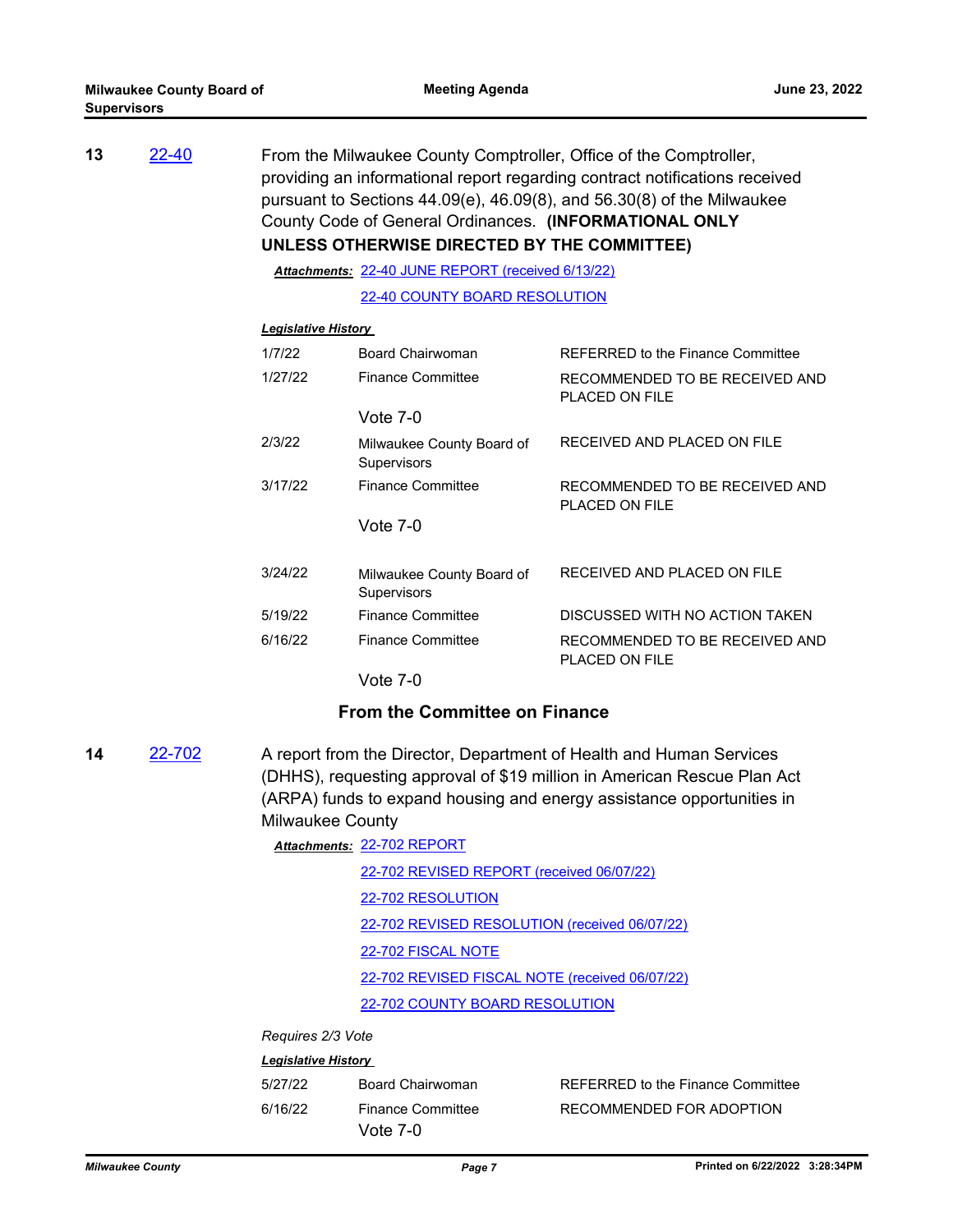| 15 | 22-709 |                            |                                          | From the Office of Equity requesting authorization of \$2,087,500 in ARPA<br>funding for "Community Engagement and Strategic Partnerships to<br>Advance Health, Equity, and Community Resilience" project                                                                                                                                            |
|----|--------|----------------------------|------------------------------------------|------------------------------------------------------------------------------------------------------------------------------------------------------------------------------------------------------------------------------------------------------------------------------------------------------------------------------------------------------|
|    |        |                            | Attachments: 22-709 REPORT               |                                                                                                                                                                                                                                                                                                                                                      |
|    |        |                            | 22-709 RESOLUTION                        |                                                                                                                                                                                                                                                                                                                                                      |
|    |        |                            | 22-709 FISCAL NOTE (unsigned)            |                                                                                                                                                                                                                                                                                                                                                      |
|    |        |                            | 22-709 COUNTY BOARD RESOLUTION           |                                                                                                                                                                                                                                                                                                                                                      |
|    |        | Requires 2/3 Vote          |                                          |                                                                                                                                                                                                                                                                                                                                                      |
|    |        | <b>Legislative History</b> |                                          |                                                                                                                                                                                                                                                                                                                                                      |
|    |        | 6/7/22                     | Board Chairwoman                         | REFERRED to the Finance Committee                                                                                                                                                                                                                                                                                                                    |
|    |        | 6/16/22                    | <b>Finance Committee</b>                 | RECOMMENDED FOR ADOPTION                                                                                                                                                                                                                                                                                                                             |
|    |        |                            | Vote $7-0$                               |                                                                                                                                                                                                                                                                                                                                                      |
| 16 | 22-679 | and 22-690)                |                                          | From the Office of Equity requesting to abolish 1.0 FTE Equity Research<br>Analyst (vacant, pay grade 23M) and 1.0 FTE Community Engagement<br>Coordinator (vacant, pay grade 23M); and create 1.0 FTE Research and<br>Advocacy Manager (pay grade 32M) and 1.0 FTE Communications<br>Manager (pay grade 32M). (Companion Personnel File Nos. 22-689 |
|    |        |                            | Attachments: 22-679 DEPARTMENTAL REQUEST |                                                                                                                                                                                                                                                                                                                                                      |
|    |        |                            | 22-679 OSBP REPORT                       |                                                                                                                                                                                                                                                                                                                                                      |
|    |        |                            | 22-679 OSBP RESOLUTION                   |                                                                                                                                                                                                                                                                                                                                                      |
|    |        |                            | <u>22-679 OSBP FISCAL NOTE</u>           |                                                                                                                                                                                                                                                                                                                                                      |
|    |        |                            | 22-679 COUNTY BOARD RESOLUTION           |                                                                                                                                                                                                                                                                                                                                                      |
|    |        | Requires 2/3 Vote          |                                          |                                                                                                                                                                                                                                                                                                                                                      |
|    |        | <b>Legislative History</b> |                                          |                                                                                                                                                                                                                                                                                                                                                      |
|    |        | 5/25/22                    | Board Chairwoman                         | REFERRED to the Finance Committee                                                                                                                                                                                                                                                                                                                    |
|    |        | 6/16/22                    | <b>Finance Committee</b><br>Vote 7-0     | RECOMMENDED FOR ADOPTION                                                                                                                                                                                                                                                                                                                             |
| 17 | 22-681 | services                   |                                          | A report from the Director, Department of Health and Human Services<br>(DHHS), requesting the transfer of \$300,513 from the unallocated<br>contingency for the purpose of meeting match requirements related to<br>American Rescue Plan Act (ARPA) Older Americans Act funding for aging                                                            |
|    |        |                            | Attachments: 22-681 REPORT               |                                                                                                                                                                                                                                                                                                                                                      |
|    |        |                            | 22-681 RESOLUTION                        |                                                                                                                                                                                                                                                                                                                                                      |
|    |        |                            | 22-681 FISCAL NOTE                       |                                                                                                                                                                                                                                                                                                                                                      |
|    |        |                            | 22-681 COUNTY BOARD RESOLUTION           |                                                                                                                                                                                                                                                                                                                                                      |

*Requires 2/3 Vote*

*Legislative History* 

6/1/22 Board Chairwoman REFERRED to the Finance Committee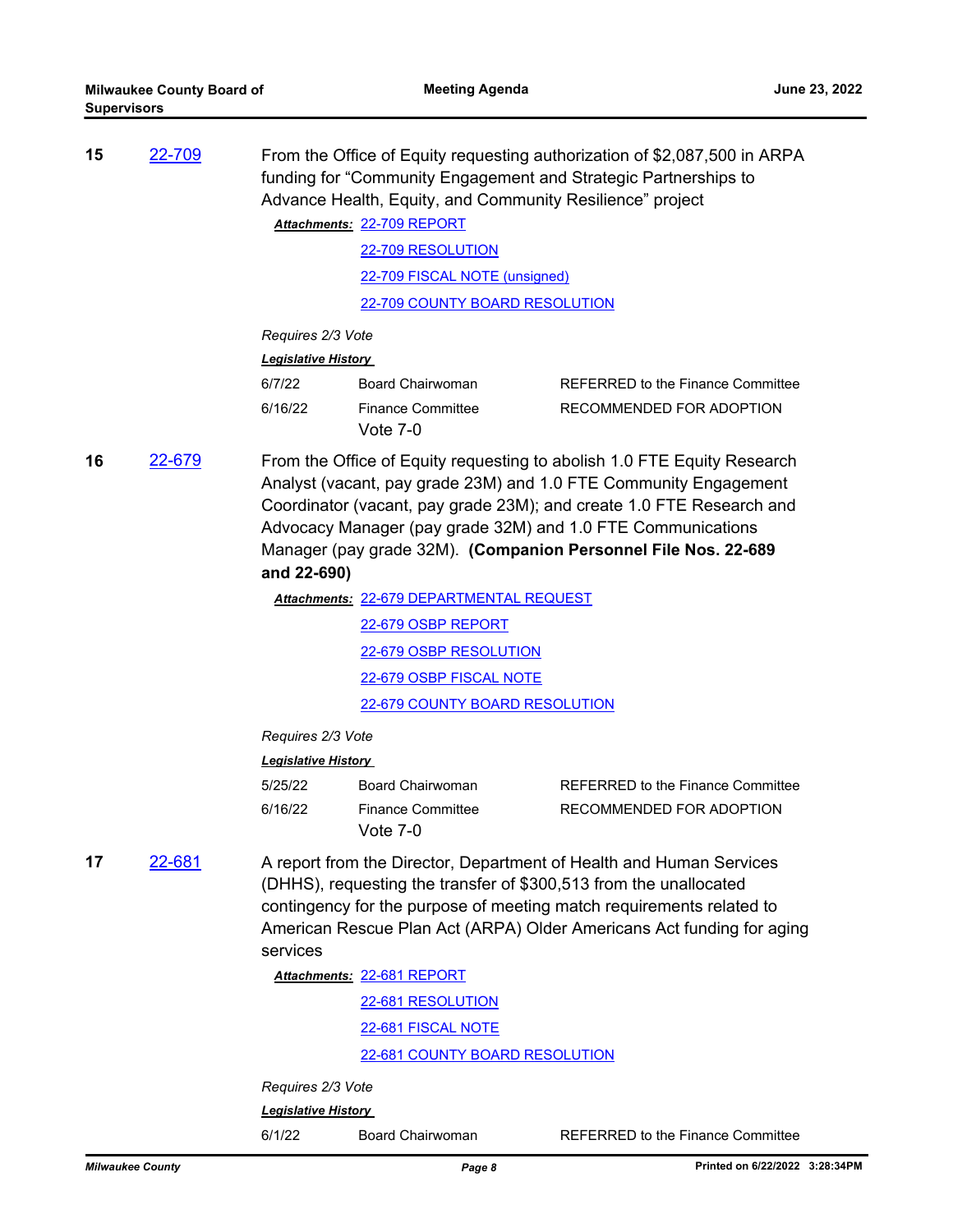| <b>Milwaukee County Board of</b><br><b>Supervisors</b> |               |                                                  | <b>Meeting Agenda</b>                                                                                                                                                        | June 23, 2022                                                                                                                                                                                                                                                                                                                                                                    |
|--------------------------------------------------------|---------------|--------------------------------------------------|------------------------------------------------------------------------------------------------------------------------------------------------------------------------------|----------------------------------------------------------------------------------------------------------------------------------------------------------------------------------------------------------------------------------------------------------------------------------------------------------------------------------------------------------------------------------|
|                                                        |               | 6/16/22                                          | <b>Finance Committee</b><br>Vote $7-0$                                                                                                                                       | RECOMMENDED FOR ADOPTION                                                                                                                                                                                                                                                                                                                                                         |
| 18                                                     | 22-705        |                                                  | Attachments: 22-705 REPORT<br>22-705 RESOLUTION<br>22-705 FISCAL NOTE<br>22-705 COUNTY BOARD RESOLUTION                                                                      | Report from the Director, Department of Health and Human Services,<br>requesting authorization to amend 2022 non-professional service contracts<br>with caterers supporting the Senior Dining Program and minority-owned<br>restaurants preparing meals for the Dine-Out Program by increasing the<br>funding available by \$293,000 from \$2,992,000 for a total of \$3,285,000 |
|                                                        |               | <b>Legislative History</b>                       |                                                                                                                                                                              |                                                                                                                                                                                                                                                                                                                                                                                  |
|                                                        |               | 6/1/22<br>6/16/22                                | <b>Board Chairwoman</b><br><b>Finance Committee</b><br>Vote $7-0$                                                                                                            | <b>REFERRED to the Finance Committee</b><br>RECOMMENDED FOR ADOPTION                                                                                                                                                                                                                                                                                                             |
| 19                                                     | <u>22-664</u> |                                                  | Personnel File Nos. 22-691, 22-692, and 22-695)<br>Attachments: 22-664 DEPARTMENTAL REQUEST<br>22-664 OSBP REPORT<br>22-664 OSBP RESOLUTION<br>22-664 OSBP FISCAL NOTE       | From the Director, Department of Health and Human Services, requesting<br>the creation of 1.0 FTE Financial Analyst, 1.0 FTE Human Services<br>Worker and 1.0 FTE Disabilities Services Coordinator. (Companion                                                                                                                                                                  |
|                                                        |               |                                                  | 22-664 COUNTY BOARD RESOLUTION                                                                                                                                               |                                                                                                                                                                                                                                                                                                                                                                                  |
|                                                        |               | Requires 2/3 Vote                                |                                                                                                                                                                              |                                                                                                                                                                                                                                                                                                                                                                                  |
|                                                        |               | <b>Legislative History</b><br>5/25/22<br>6/16/22 | <b>Board Chairwoman</b><br><b>Finance Committee</b><br>Vote 7-0                                                                                                              | REFERRED to the Finance Committee<br>RECOMMENDED FOR ADOPTION                                                                                                                                                                                                                                                                                                                    |
| 20                                                     | 22-740        |                                                  | County funds in Russian or Belarusian assets<br>Sponsors: Burgelis and Johnson Jr.<br>Attachments: 22-740 RESOLUTION<br>22-740 FISCAL NOTE<br>22-740 COUNTY BOARD RESOLUTION | A resolution declaring a stated preference against any direct investment of                                                                                                                                                                                                                                                                                                      |
|                                                        |               | <b>Legislative History</b>                       |                                                                                                                                                                              |                                                                                                                                                                                                                                                                                                                                                                                  |
|                                                        |               | 6/3/22                                           | <b>Board Chairwoman</b>                                                                                                                                                      | <b>REFERRED to the Finance Committee</b>                                                                                                                                                                                                                                                                                                                                         |
|                                                        |               | 6/16/22                                          | <b>Finance Committee</b><br>Vote $7-0$                                                                                                                                       | RECOMMENDED FOR ADOPTION                                                                                                                                                                                                                                                                                                                                                         |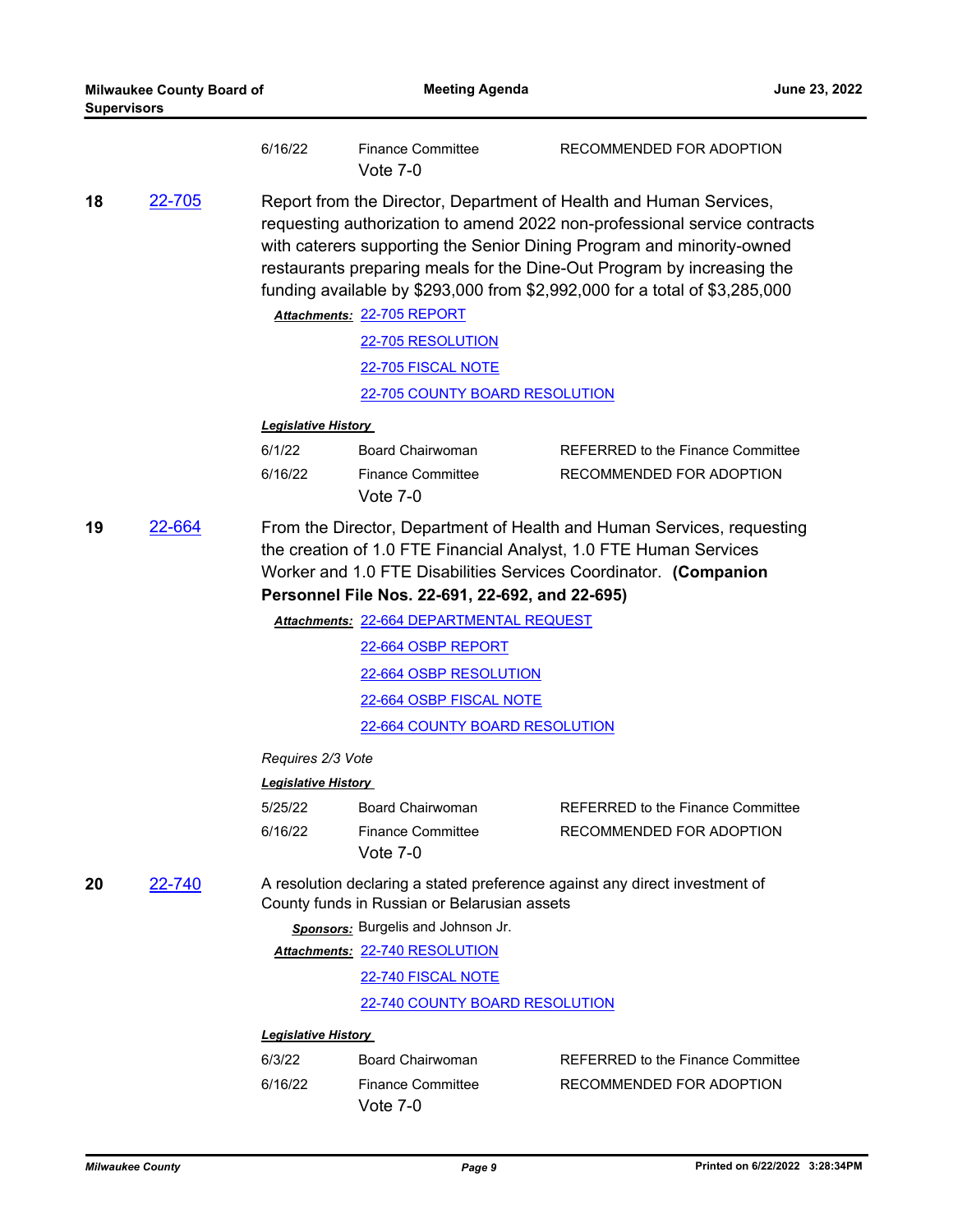| 21 | 22-701 | From the Milwaukee County Comptroller and the Director of the Office of<br>Strategy, Budget and Performance, requesting approval to allocate<br>approximately \$1.9 million in unspent bond proceeds from the Debt<br>Service Reserve; and to process the associated administrative<br>appropriation transfers to pay eligible debt service expenses, to apply<br>proceeds towards the 2022 bond issuances, to provide additional funding<br>to Project WO053501 War Memorial Green Print; and to transfer<br>\$1,028,585 to the unallocated contingency account from Org. 9960 Debt |
|----|--------|--------------------------------------------------------------------------------------------------------------------------------------------------------------------------------------------------------------------------------------------------------------------------------------------------------------------------------------------------------------------------------------------------------------------------------------------------------------------------------------------------------------------------------------------------------------------------------------|
|    |        | Service to Org. 1945 Appropriation                                                                                                                                                                                                                                                                                                                                                                                                                                                                                                                                                   |

[22-701 REPORT](http://MilwaukeeCounty.legistar.com/gateway.aspx?M=F&ID=9cadb2ea-70d2-4262-999f-b34cc186671e.pdf) *Attachments:*

[22-701 RESOLUTION](http://MilwaukeeCounty.legistar.com/gateway.aspx?M=F&ID=bd84aad5-5580-45a2-8e10-d9210ed63427.docx) [22-701 FISCAL NOTE](http://MilwaukeeCounty.legistar.com/gateway.aspx?M=F&ID=116149e2-0e03-41d4-b910-fb3b47509cc8.pdf) [22-701 COUNTY BOARD RESOLUTION](http://MilwaukeeCounty.legistar.com/gateway.aspx?M=F&ID=efae6fca-c4fc-4452-b7cf-6169279146d1.pdf)

*Requires 2/3 Vote*

#### *Legislative History*

| 5/27/22 | Board Chairwoman                     | REFERRED to the Finance Committee |
|---------|--------------------------------------|-----------------------------------|
| 6/16/22 | <b>Finance Committee</b><br>Vote 7-0 | RECOMMENDED FOR ADOPTION          |

**22** [22-704](http://milwaukeecounty.legistar.com/gateway.aspx?m=l&id=/matter.aspx?key=12403) From the Milwaukee County Comptroller, requesting approval to lapse \$940,655 of unspent bond proceeds from projects to the Debt Service Reserve; and to process the associated administrative appropriation transfers to address compliance issues related to unspent bonds, to move surplus funds for projects that are substantially completed, but not yet closed, and to transfer funds to the unallocated contingency account and Project WP0682 Whitnall Clubhouse HVAC Replacement and Kitchen Improvements from Org. 9960 Debt Service

[22-704 REPORT](http://MilwaukeeCounty.legistar.com/gateway.aspx?M=F&ID=74b1b84e-37c8-4893-aaa9-a9c22484efd6.pdf) *Attachments:*

[22-704 RESOLUTION](http://MilwaukeeCounty.legistar.com/gateway.aspx?M=F&ID=dcb0a19d-b101-47d0-8064-3498601569cd.docx) [22-704 FISCAL NOTE](http://MilwaukeeCounty.legistar.com/gateway.aspx?M=F&ID=a5a7d3bc-9b34-41c9-a2eb-159e0155b24b.pdf) [22-704 COUNTY BOARD RESOLUTION](http://MilwaukeeCounty.legistar.com/gateway.aspx?M=F&ID=feb00aee-1a9a-42ab-98ec-3ced948fe9a5.pdf)

*Requires 2/3 Vote*

| 6/1/22  | Board Chairwoman                       | REFERRED to the Finance Committee |
|---------|----------------------------------------|-----------------------------------|
| 6/16/22 | <b>Finance Committee</b><br>Vote $7-0$ | RECOMMENDED FOR ADOPTION          |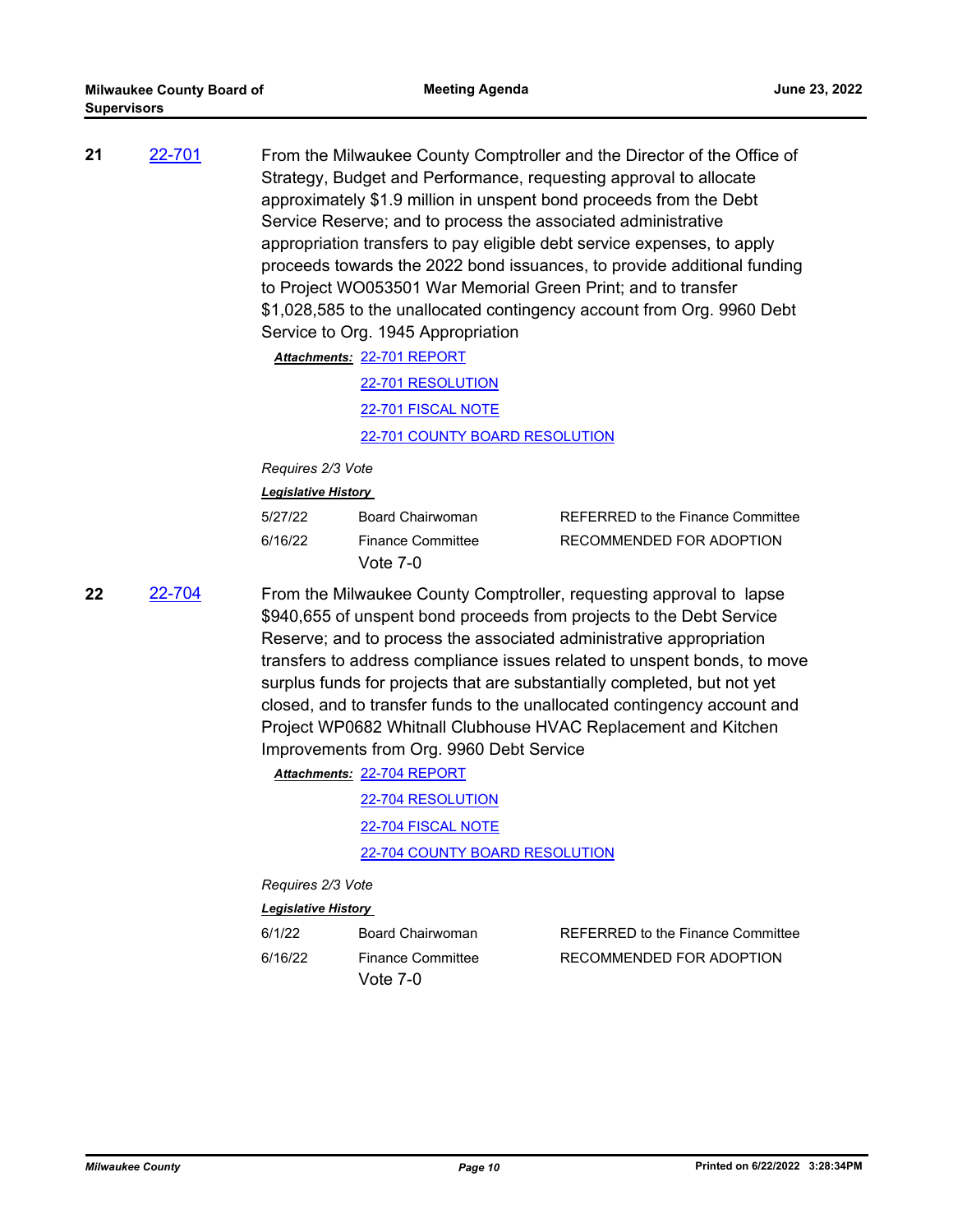| 23 | 22-675 | From the Director of Benefits, Department of Human Resources,                         |                                                            |                                                                             |  |  |  |
|----|--------|---------------------------------------------------------------------------------------|------------------------------------------------------------|-----------------------------------------------------------------------------|--|--|--|
|    |        | requesting authorization to execute a contract with Willis Towers Watson,             |                                                            |                                                                             |  |  |  |
|    |        |                                                                                       |                                                            | Midwest, Inc. to purchase consulting and actuarial services for non-pension |  |  |  |
|    |        |                                                                                       | benefit plans effective June 1, 2022 through May 31, 2025. |                                                                             |  |  |  |
|    |        | Attachments: 22-675 REPORT                                                            |                                                            |                                                                             |  |  |  |
|    |        | 22-675 RESOLUTION                                                                     |                                                            |                                                                             |  |  |  |
|    |        | 22-675 FISCAL NOTE                                                                    |                                                            |                                                                             |  |  |  |
|    |        |                                                                                       | 22-675 COUNTY BOARD RESOLUTION                             |                                                                             |  |  |  |
|    |        | <b>Legislative History</b>                                                            |                                                            |                                                                             |  |  |  |
|    |        | 6/1/22                                                                                | Board Chairwoman                                           | REFERRED to the Finance Committee                                           |  |  |  |
|    |        | 6/16/22                                                                               | <b>Finance Committee</b><br>Vote 6-0 [Excused: Taylor(5)]  | RECOMMENDED FOR ADOPTION                                                    |  |  |  |
| 24 | 22-489 |                                                                                       |                                                            | House of Correction requests to create 1.0 FTE Family Visitation Security   |  |  |  |
|    |        | Officer, Pay Grade 14Z1 and 1.0 FTE Program Manager, Pay Grade 24M.                   |                                                            |                                                                             |  |  |  |
|    |        |                                                                                       | (Companion Personnel File No's 22-583 and 22-585)          |                                                                             |  |  |  |
|    |        | Attachments: 22-489 DEPARTMENTAL REQUEST - Family Visitation Security Officer (receiv |                                                            |                                                                             |  |  |  |
|    |        | 22-489 DEPARTMENTAL REQUEST - Program Manager (received 05/17/22)                     |                                                            |                                                                             |  |  |  |
|    |        | 22-489 OSBP REPORT                                                                    |                                                            |                                                                             |  |  |  |
|    |        | 22-489 OSBP RESOLUTION                                                                |                                                            |                                                                             |  |  |  |
|    |        | 22-489 OSPB FISCAL NOTE                                                               |                                                            |                                                                             |  |  |  |
|    |        | <u>22-489 COUNTY BOARD RESOLUTION</u>                                                 |                                                            |                                                                             |  |  |  |
|    |        | Requires 2/3 Vote                                                                     |                                                            |                                                                             |  |  |  |
|    |        | <b>Legislative History</b>                                                            |                                                            |                                                                             |  |  |  |
|    |        | 5/17/22                                                                               | Board Chairwoman                                           | REFERRED to the Finance Committee                                           |  |  |  |
|    |        | 6/16/22                                                                               | <b>Finance Committee</b>                                   | RECOMMENDED FOR ADOPTION                                                    |  |  |  |
|    |        |                                                                                       | Vote $7-0$                                                 |                                                                             |  |  |  |
| 25 | 22-754 |                                                                                       | Court Coordinator Mental Health Treatment Court (Companion |                                                                             |  |  |  |
|    |        | Personnel File No. 22-700)                                                            |                                                            |                                                                             |  |  |  |
|    |        | Attachments: 22-754 DEPARTMENTAL REQUEST                                              |                                                            |                                                                             |  |  |  |
|    |        | 22-754 OSBP REPORT                                                                    |                                                            |                                                                             |  |  |  |
|    |        |                                                                                       | 22-754 OSBP RESOLUTION                                     |                                                                             |  |  |  |
|    |        | 22-754 OSBP FISCAL NOTE                                                               |                                                            |                                                                             |  |  |  |
|    |        |                                                                                       | 22-754 COUNTY BOARD RESOLUTION                             |                                                                             |  |  |  |
|    |        | Requires 2/3 Vote                                                                     |                                                            |                                                                             |  |  |  |
|    |        | <b>Legislative History</b>                                                            |                                                            |                                                                             |  |  |  |
|    |        | 6/9/22                                                                                | <b>Board Chairwoman</b>                                    | REFERRED to the Finance Committee                                           |  |  |  |
|    |        | 6/16/22                                                                               | <b>Finance Committee</b><br>Vote $7-0$                     | RECOMMENDED FOR ADOPTION                                                    |  |  |  |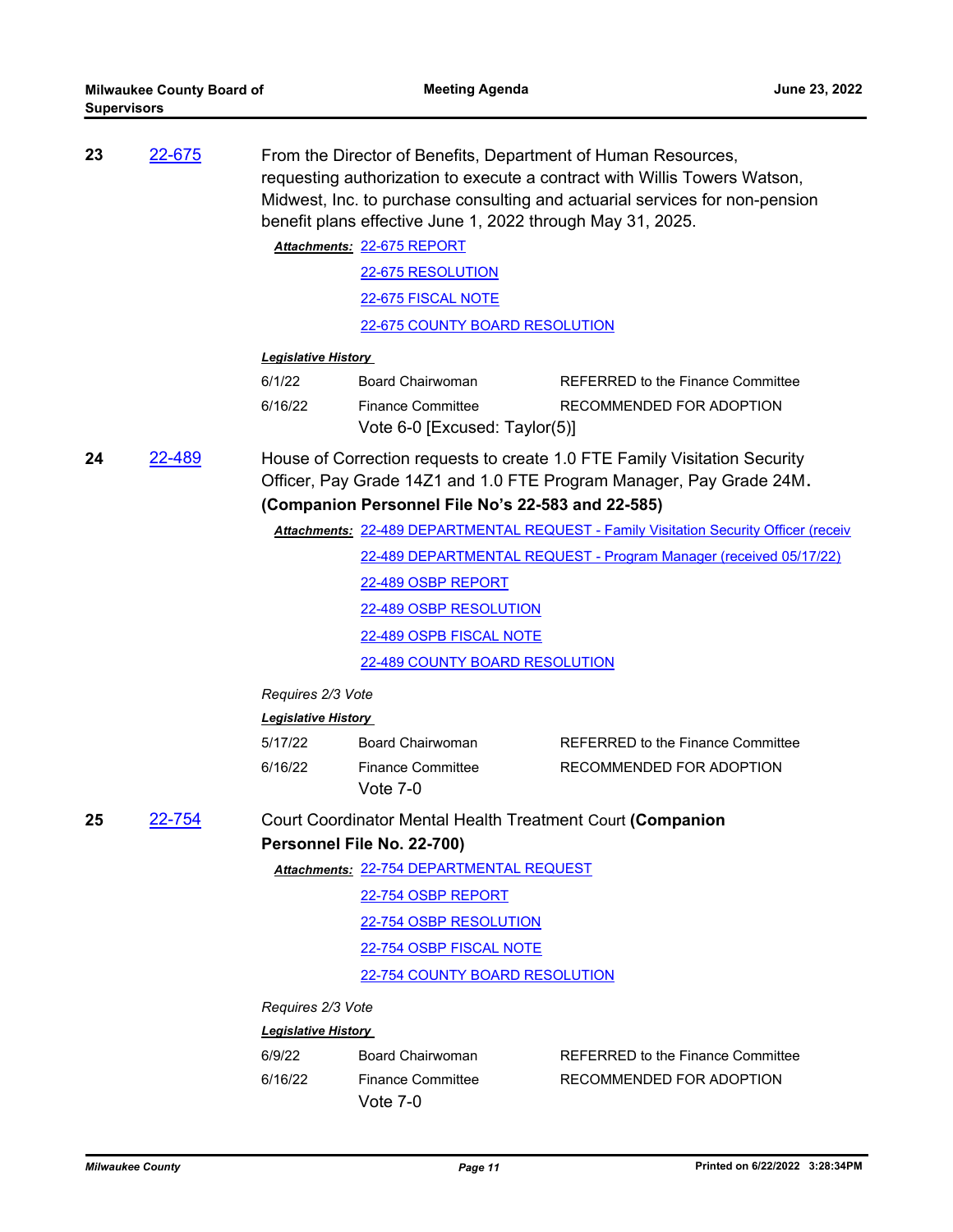| 26 | <u>22-753</u> | No. 22-699)                |                                                                  | Court Coordinator Eviction Diversion Grant (Companion Personnel File    |
|----|---------------|----------------------------|------------------------------------------------------------------|-------------------------------------------------------------------------|
|    |               |                            | Attachments: 22-753 DEPARTMENTAL REPORT                          |                                                                         |
|    |               |                            | 22-753 OSBP REPORT                                               |                                                                         |
|    |               |                            | <u>22-753 OSBP RESOLUTION</u>                                    |                                                                         |
|    |               |                            | 22-753 FISCAL NOTE                                               |                                                                         |
|    |               |                            | 22-753 COUNTY BOARD RESOLUTION                                   |                                                                         |
|    |               | Requires 2/3 Vote          |                                                                  |                                                                         |
|    |               | <b>Legislative History</b> |                                                                  |                                                                         |
|    |               | 6/9/22                     | <b>Board Chairwoman</b>                                          | <b>REFERRED to the Finance Committee</b>                                |
|    |               | 6/16/22                    | <b>Finance Committee</b><br>Vote $7-0$                           | RECOMMENDED FOR ADOPTION                                                |
| 27 | 22-684        |                            | Amendment to PSA with Credit Management Control                  |                                                                         |
|    |               |                            | Attachments: 22-684 REPORT                                       |                                                                         |
|    |               |                            | 22-684 RESOLUTION                                                |                                                                         |
|    |               |                            | 22-684 FISCAL NOTE                                               |                                                                         |
|    |               |                            | 22-684 2016 PROFESSIONAL SERVICE AGREEMENT                       |                                                                         |
|    |               |                            | <u>22-684 AMENDMENT NO. 1 TO 2016 PSA</u>                        |                                                                         |
|    |               |                            | 22-684 COUNTY BOARD RESOLUTION                                   |                                                                         |
|    |               | <b>Legislative History</b> |                                                                  |                                                                         |
|    |               | 5/27/22                    | <b>Board Chairwoman</b>                                          | <b>REFERRED to the Finance Committee</b>                                |
|    |               | 6/16/22                    | <b>Finance Committee</b><br>Vote 7-0                             | RECOMMENDED FOR ADOPTION                                                |
| 28 | 22-696        |                            | an appropriation transfer packet for the June 2022 cycle.        | From the Director Office of Strategy, Budget, and Performance providing |
|    |               |                            | Attachments: 22-696 B Departmental Receipt of Revenue (2/3 Vote) |                                                                         |
|    |               |                            | 22-696 C Capital Receipt of Revenue (2/3 Vote)                   |                                                                         |
|    |               | <b>Legislative History</b> |                                                                  |                                                                         |
|    |               | 6/1/22                     | <b>Board Chairwoman</b>                                          | REFERRED to the Finance Committee                                       |
|    |               | 6/16/22                    | <b>Finance Committee</b>                                         | LAID OVER UNTIL LATER IN THE<br><b>MEETING</b>                          |
|    |               |                            | Vote 6-1 (No: Sumner)                                            |                                                                         |
|    |               | 6/16/22                    | <b>Finance Committee</b><br>Vote 7-0                             | RECOMMENDED FOR ADOPTION                                                |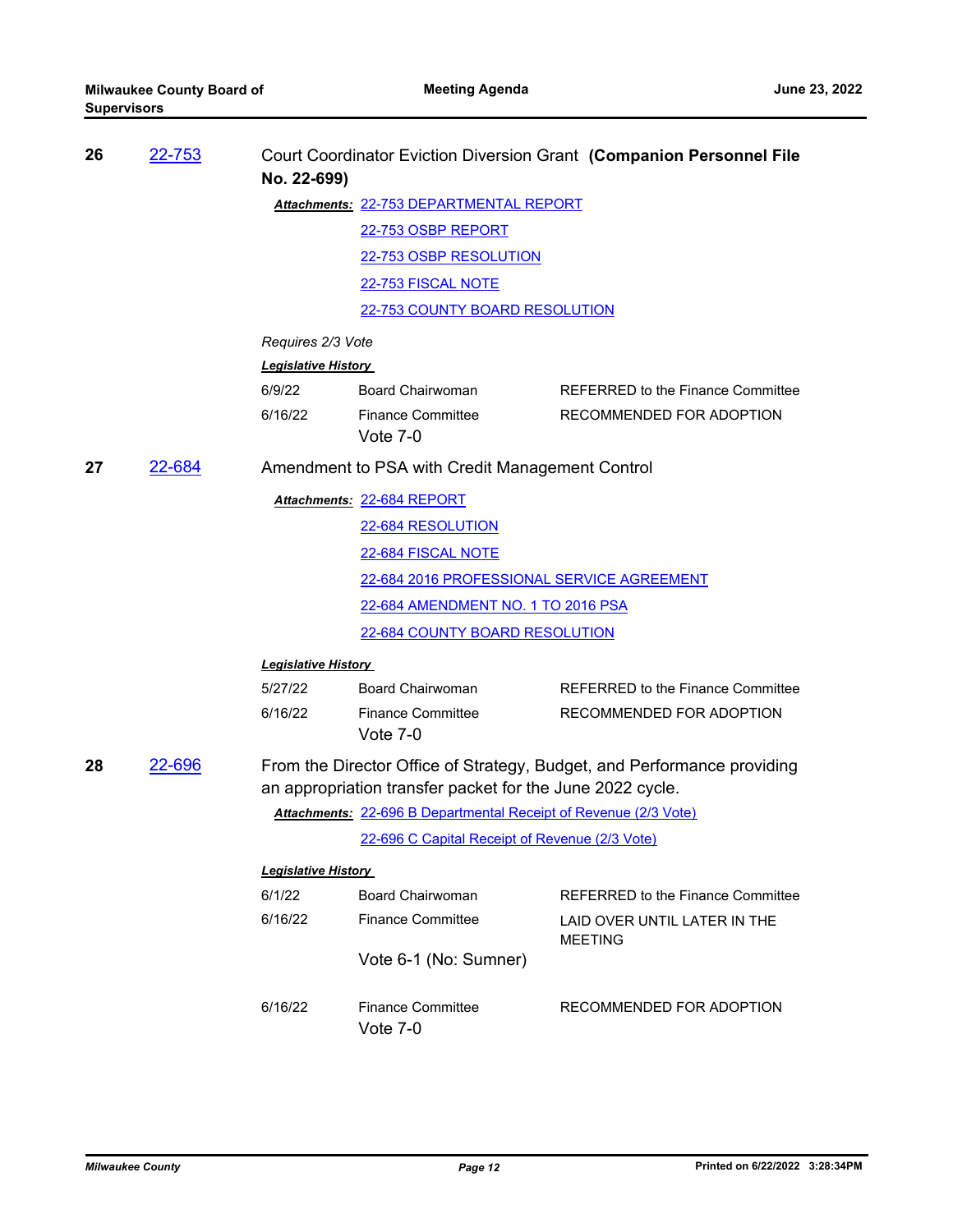| 29 | 22-696B | From the Director, Office of Strategy, Budget, and Performance, providing<br>an appropriation transfer packet for the June 2022 cycle. (SECTION D1<br><b>ONLY: Capital Project WO013401 - Trimborn Farm Bunkhouse</b><br><b>Restoration)</b><br>Attachments: 22-696B DRAFT SECTION D1 ONLY Unallocated Contingency (2/3 Vote)<br>22-696B SECTION D1 ONLY Unallocated Contingency (2/3 Vote) |                                                           |                                                                                                                                                                                                                             |
|----|---------|---------------------------------------------------------------------------------------------------------------------------------------------------------------------------------------------------------------------------------------------------------------------------------------------------------------------------------------------------------------------------------------------|-----------------------------------------------------------|-----------------------------------------------------------------------------------------------------------------------------------------------------------------------------------------------------------------------------|
|    |         | <b>Legislative History</b>                                                                                                                                                                                                                                                                                                                                                                  |                                                           |                                                                                                                                                                                                                             |
|    |         | 6/16/22                                                                                                                                                                                                                                                                                                                                                                                     | <b>Finance Committee</b><br>Vote $7-0$                    | RECOMMENDED FOR ADOPTION                                                                                                                                                                                                    |
| 30 | 22-761  |                                                                                                                                                                                                                                                                                                                                                                                             | restoration and safety project                            | A resolution authorizing and directing a transfer of \$712,190 from Org. Unit<br>1940-1945 Appropriation for Contingencies to WP076 - McKinley Beach<br>for the purpose of contracting with a vendor for the McKinley Beach |
|    |         |                                                                                                                                                                                                                                                                                                                                                                                             | Sponsors: Wasserman, Taylor (17), Rolland and Johnson Jr. |                                                                                                                                                                                                                             |
|    |         |                                                                                                                                                                                                                                                                                                                                                                                             | Attachments: 22-761 RESOLUTION                            |                                                                                                                                                                                                                             |
|    |         |                                                                                                                                                                                                                                                                                                                                                                                             | 22-761 FISCAL NOTE                                        |                                                                                                                                                                                                                             |
|    |         |                                                                                                                                                                                                                                                                                                                                                                                             | 22-761 COUNTY BOARD RESOLUTION                            |                                                                                                                                                                                                                             |
|    |         | Requires 2/3 Vote                                                                                                                                                                                                                                                                                                                                                                           |                                                           |                                                                                                                                                                                                                             |
|    |         | <b>Legislative History</b>                                                                                                                                                                                                                                                                                                                                                                  |                                                           |                                                                                                                                                                                                                             |
|    |         | 6/14/22                                                                                                                                                                                                                                                                                                                                                                                     | Board Chairwoman                                          | <b>REFERRED to the Finance Committee</b>                                                                                                                                                                                    |

| 5/14/22 | Board Chairwoman         |
|---------|--------------------------|
| 5/16/22 | <b>Finance Committee</b> |
|         | Vote $7-0$               |

6/16/22 Finance Committee RECOMMENDED FOR ADOPTION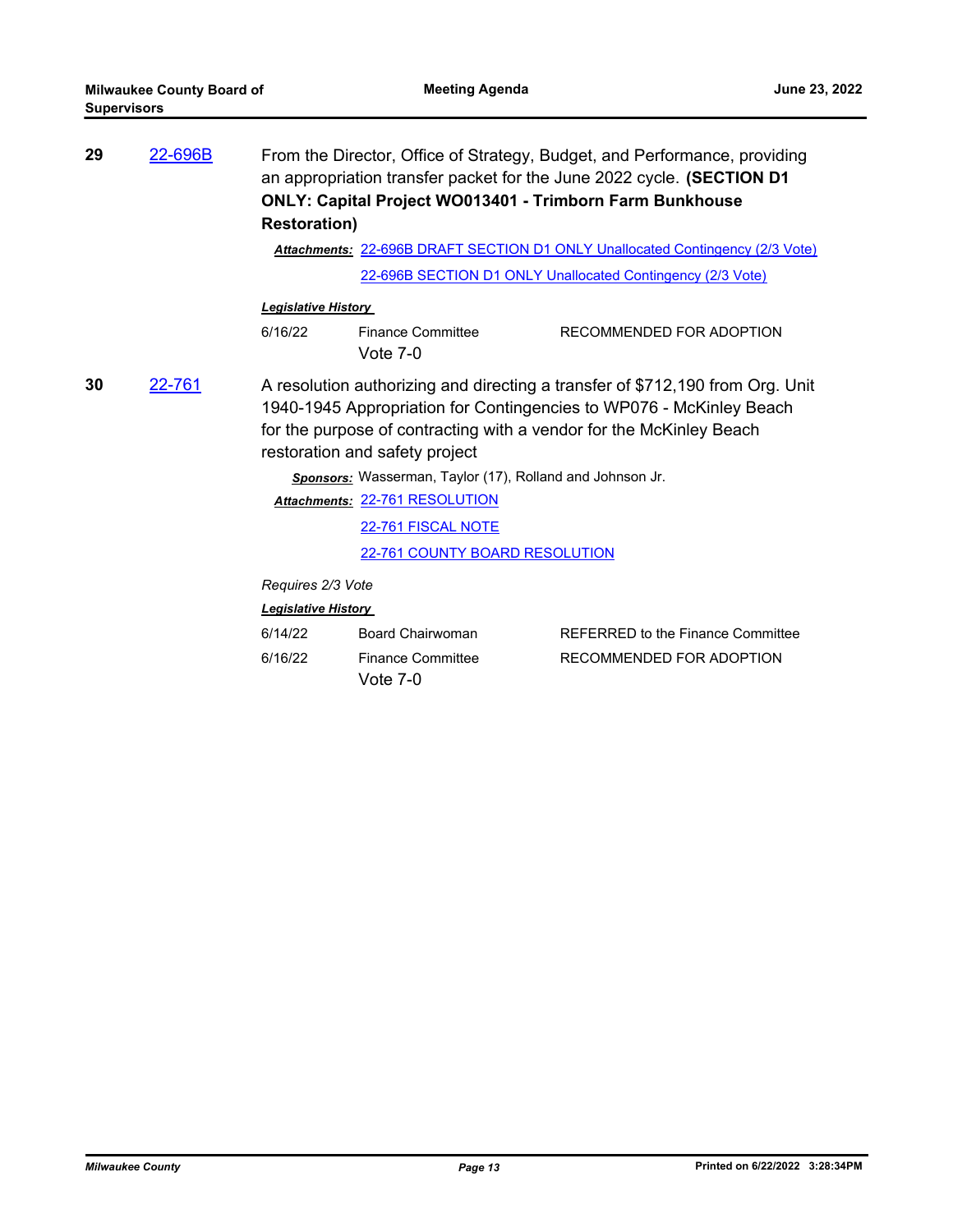# COMMITTEE ON AUDIT

*[Supervisors: Martin (Chairperson), Staskunas (Vice-Chairperson), Alexander, Clancy, Sumner, and Zerpa]*

### **By the Committee on Audit**

*NONE*

### **From the Committee on Audit**

*NONE*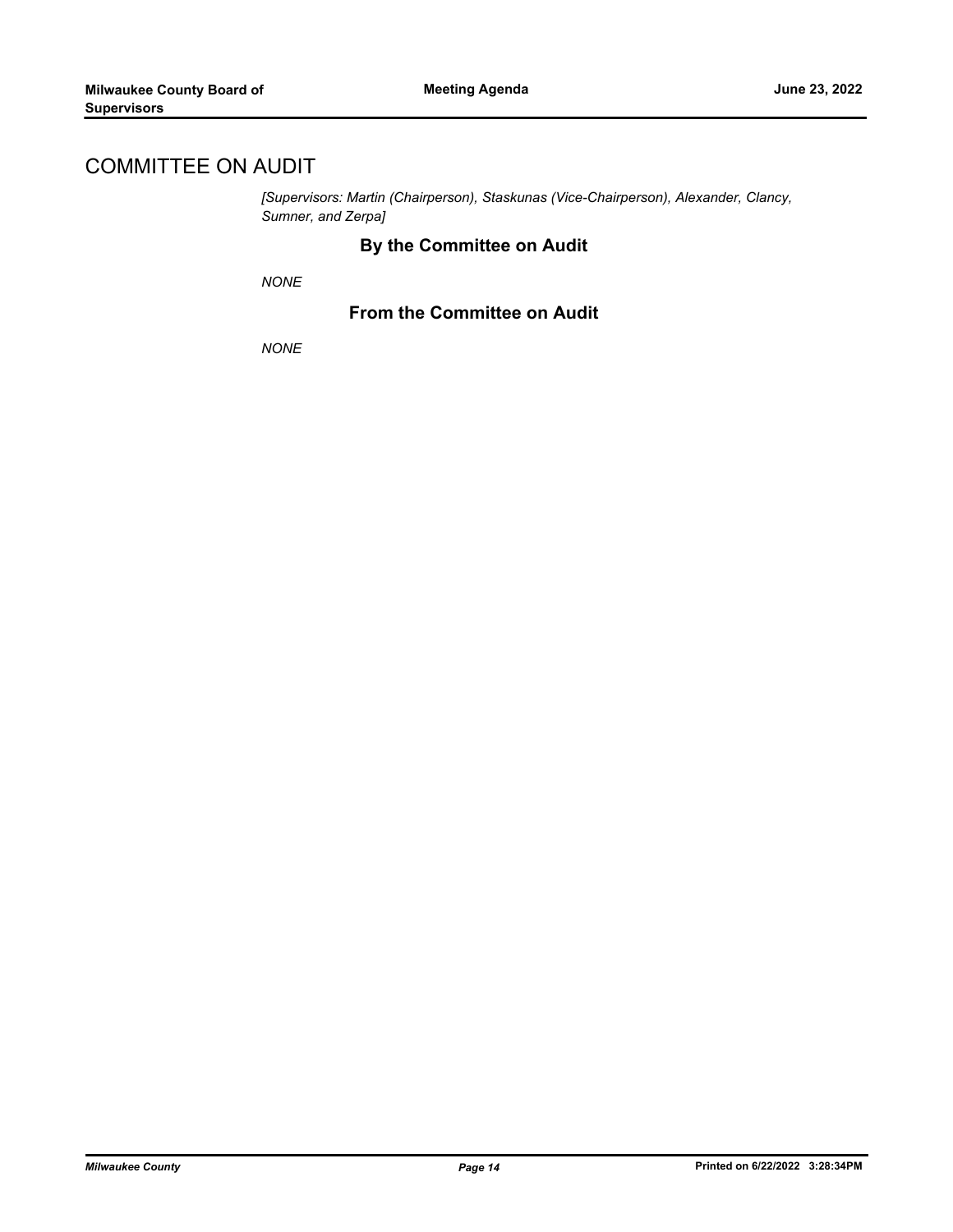### COMMITTEE ON PERSONNEL

*[Supervisors: Johnson, Jr. (Chairperson), Logsdon (Vice-Chairperson), Staskunas, Shea, and Zerpa]*

#### **By the Committee on Personnel**

**31** [22-728](http://milwaukeecounty.legistar.com/gateway.aspx?m=l&id=/matter.aspx?key=12429) From the Director of Retirement Plan Services, Department of Human Resources, providing an informational report detailing the Fiscal Year 2023 County Pension Contributions to the Milwaukee County Employees' Retirement System and the OBRA 1990 Retirement Plan. **(Considered by the Committees on Personnel and Finance) (INFORMATIONAL ONLY UNLESS OTHERWISE DIRECTED BY THE COMMITTEE)**

[22-728 REPORT](http://MilwaukeeCounty.legistar.com/gateway.aspx?M=F&ID=69ef268d-fee7-4b9a-9239-6db50173e990.pdf) *Attachments:*

[22-728 2023 COUNTY CONTRIBUTIONS FOR ERS & OBRA](http://MilwaukeeCounty.legistar.com/gateway.aspx?M=F&ID=16c2757b-c7b8-4d45-8657-3528aeb2d532.pdf) [22-728 ERS ACTUARIAL VALUATION \(102 pages\)](http://MilwaukeeCounty.legistar.com/gateway.aspx?M=F&ID=049cca4e-da4c-4fbf-87b7-cfd498517c2f.pdf) 22-728 OBRA 1990 RETIREMENT SYSTEM ACTUARIAL VALUATION (61 pac [22-728 COUNTY BOARD RESOLUTION](http://MilwaukeeCounty.legistar.com/gateway.aspx?M=F&ID=c36af17a-ec53-4482-9bec-1ca9061c6f61.pdf)

#### *Legislative History*

| 6/1/22  | Board Chairwoman              | REFERRED to the Personnel Committee              |
|---------|-------------------------------|--------------------------------------------------|
| 6/1/22  | Board Chairwoman              | REFERRED to the Finance Committee                |
| 6/7/22  | <b>Personnel Committee</b>    | RECOMMENDED TO BE RECEIVED AND<br>PLACED ON FILE |
|         | Vote 4-0 (Excused: Staskunas) |                                                  |
| 6/16/22 | <b>Finance Committee</b>      | DISCUSSED WITH NO ACTION TAKEN                   |

#### **From the Committee on Personnel**

- **32** [22-583](http://milwaukeecounty.legistar.com/gateway.aspx?m=l&id=/matter.aspx?key=12243) From the Director of Compensation/Human Resources Information Systems, Department of Human Resources, requesting approval of the classification of one, Full Time Equivalent, Family Visitation Security Officer position (pay grade 14Z1) in the Milwaukee County House of Corrections. **(Companion Finance File No. 22-489)**
	- [22-583 REPORT](http://MilwaukeeCounty.legistar.com/gateway.aspx?M=F&ID=56f703c8-601f-45f8-a435-e021b4989099.pdf) *Attachments:* [22-583 RESOLUTION](http://MilwaukeeCounty.legistar.com/gateway.aspx?M=F&ID=2fa828cb-ef27-4e6c-9f1c-63d930faebe4.docx) [22-583 FISCAL NOTE](http://MilwaukeeCounty.legistar.com/gateway.aspx?M=F&ID=b4c8215c-24d1-47d0-9273-b81939bf4881.pdf) [22-583 JOB EVALUATION QUESTIONNAIRE](http://MilwaukeeCounty.legistar.com/gateway.aspx?M=F&ID=d81af6dc-ae3a-4df8-87f5-b1228d9e071a.pdf) [22-583 COUNTY BOARD RESOLUTION](http://MilwaukeeCounty.legistar.com/gateway.aspx?M=F&ID=c33a24fc-869c-4788-85f0-d23bac0b5f40.pdf)

| 5/17/22 | Board Chairwoman    | REFERRED to the Personnel Committee |
|---------|---------------------|-------------------------------------|
| 6/7/22  | Personnel Committee | RECOMMENDED FOR ADOPTION            |
|         | Vote $5-0$          |                                     |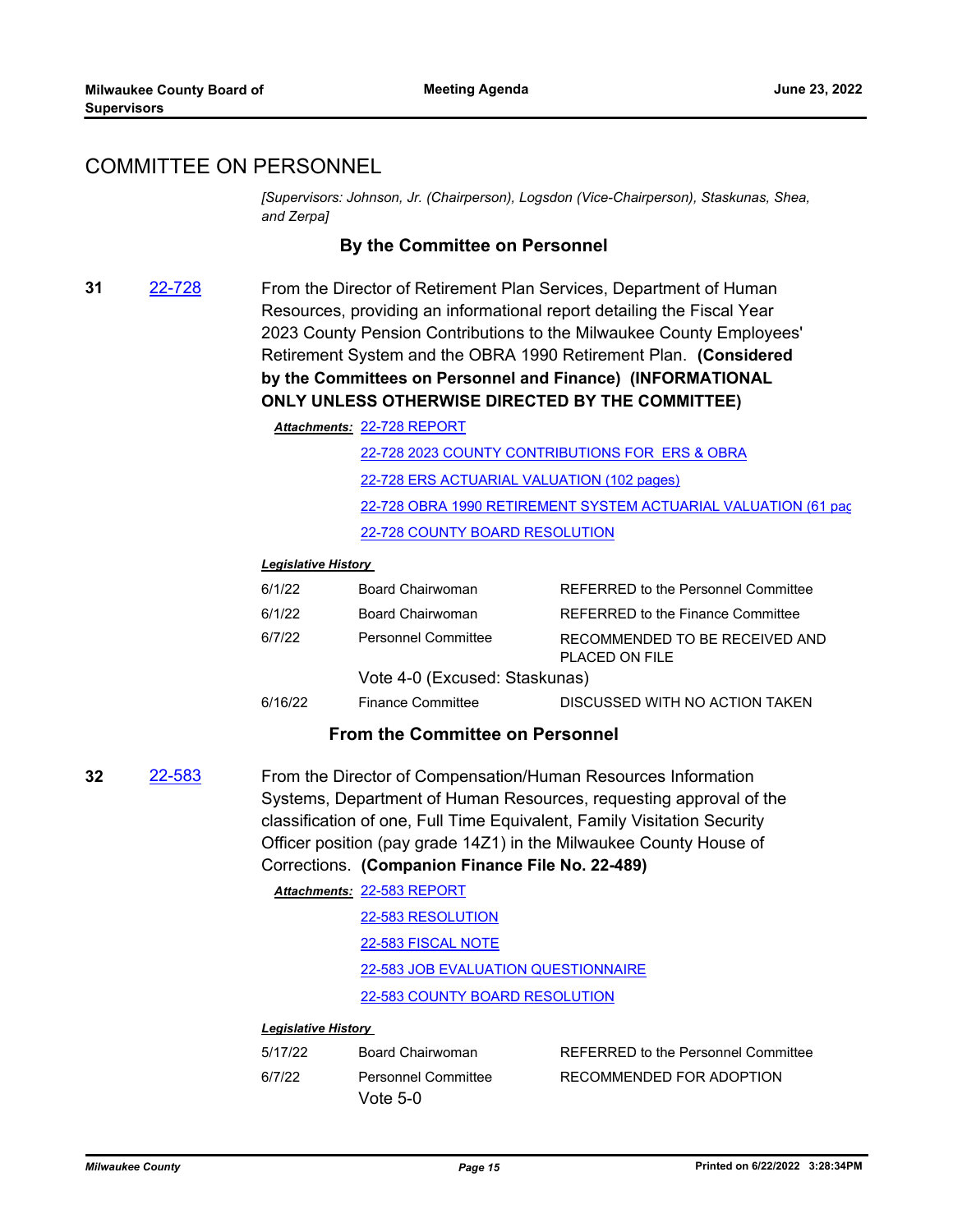| 33                                              | 22-585 | From the Director of Compensation/Human Resources Information<br>Systems, Department of Human Resources, requesting approval of the<br>classification of one, Full Time Equivalent, Program Manager position (pay<br>grade 24M) in the Milwaukee County House of Corrections. (Companion<br>Finance File No. 22-489) |                                            |                                            |
|-------------------------------------------------|--------|----------------------------------------------------------------------------------------------------------------------------------------------------------------------------------------------------------------------------------------------------------------------------------------------------------------------|--------------------------------------------|--------------------------------------------|
| Attachments: 22-585 REPORT<br>22-585 RESOLUTION |        |                                                                                                                                                                                                                                                                                                                      |                                            |                                            |
|                                                 |        |                                                                                                                                                                                                                                                                                                                      |                                            |                                            |
|                                                 |        |                                                                                                                                                                                                                                                                                                                      | 22-585 FISCAL NOTE                         |                                            |
|                                                 |        |                                                                                                                                                                                                                                                                                                                      | <b>22-585 JOB EVALUATION QUESTIONNAIRE</b> |                                            |
|                                                 |        |                                                                                                                                                                                                                                                                                                                      | <b>22-585 COUNTY BOARD RESOLUTION</b>      |                                            |
|                                                 |        | <b>Legislative History</b>                                                                                                                                                                                                                                                                                           |                                            |                                            |
|                                                 |        | 5/17/22                                                                                                                                                                                                                                                                                                              | Board Chairwoman                           | <b>REFERRED to the Personnel Committee</b> |
|                                                 |        | 6/7/22                                                                                                                                                                                                                                                                                                               | <b>Personnel Committee</b><br>Vote 5-0     | RECOMMENDED FOR ADOPTION                   |

**34** [22-607](http://milwaukeecounty.legistar.com/gateway.aspx?m=l&id=/matter.aspx?key=12267) From the Director of Compensation/Human Resources Information Systems, Department of Human Resources, requesting approval of the classification of one, Full Time Equivalent, Accountant position (pay grade 25M) in the Milwaukee County General Mitchell International Airport.

### **(Companion Finance File No. 22-584)**

[22-607 REPORT](http://MilwaukeeCounty.legistar.com/gateway.aspx?M=F&ID=16382140-9c29-4310-8abd-bbddd94708a6.pdf) *Attachments:*

[22-607 CORRECTED REPORT \(received 04/25/22\)](http://MilwaukeeCounty.legistar.com/gateway.aspx?M=F&ID=1d9864db-d496-4ad0-8e08-f8f67cad47ab.pdf)

[22-607 RESOLUTION](http://MilwaukeeCounty.legistar.com/gateway.aspx?M=F&ID=eac03108-e3f1-425a-976b-db0ce3a9c87b.docx)

[22-607 CORRECTED RESOLUTION \(received 04/25/22\)](http://MilwaukeeCounty.legistar.com/gateway.aspx?M=F&ID=5a7df13f-f94c-4b9b-8671-585e0e0ebb72.docx)

[22-607 FISCAL NOTE](http://MilwaukeeCounty.legistar.com/gateway.aspx?M=F&ID=ced7c0d5-490c-49c3-b456-8b79f80d0b44.pdf)

[22-607 CORRECTED FISCAL NOTE \(received 04/25/22\)](http://MilwaukeeCounty.legistar.com/gateway.aspx?M=F&ID=9d0b6b1e-2fa4-46df-97ea-cbf7b5a0d527.pdf)

[22-607 JOB EVALUATION QUESTIONNAIRE](http://MilwaukeeCounty.legistar.com/gateway.aspx?M=F&ID=2b27a22a-8e5f-47bd-95cd-96fcb26fa5f9.pdf)

[22-607 CORRECTED JOB EVALUATION QUESTIONNAIRE \(received 04/25/2](http://MilwaukeeCounty.legistar.com/gateway.aspx?M=F&ID=d44fb221-1d1e-4217-83fc-3d2244369bcc.pdf))

[22-607 CORRECTED JOB EVALUATION QUESTIONNAIRE \(received 06/03/2](http://MilwaukeeCounty.legistar.com/gateway.aspx?M=F&ID=3225ad6c-6df9-4cab-b7d0-f7eb3e558e74.pdf))

[22-607 COUNTY BOARD RESOLUTION](http://MilwaukeeCounty.legistar.com/gateway.aspx?M=F&ID=f2202a23-7e97-49bd-901c-c2ad64c30c5c.pdf)

| 5/3/22  | Board Chairwoman           | <b>REFERRED to the Personnel Committee</b> |
|---------|----------------------------|--------------------------------------------|
| 5/17/22 | <b>Personnel Committee</b> | <b>WITHDRAWN</b>                           |
| 6/7/22  | <b>Personnel Committee</b> | RECOMMENDED FOR ADOPTION                   |
|         | Vote $5-0$                 |                                            |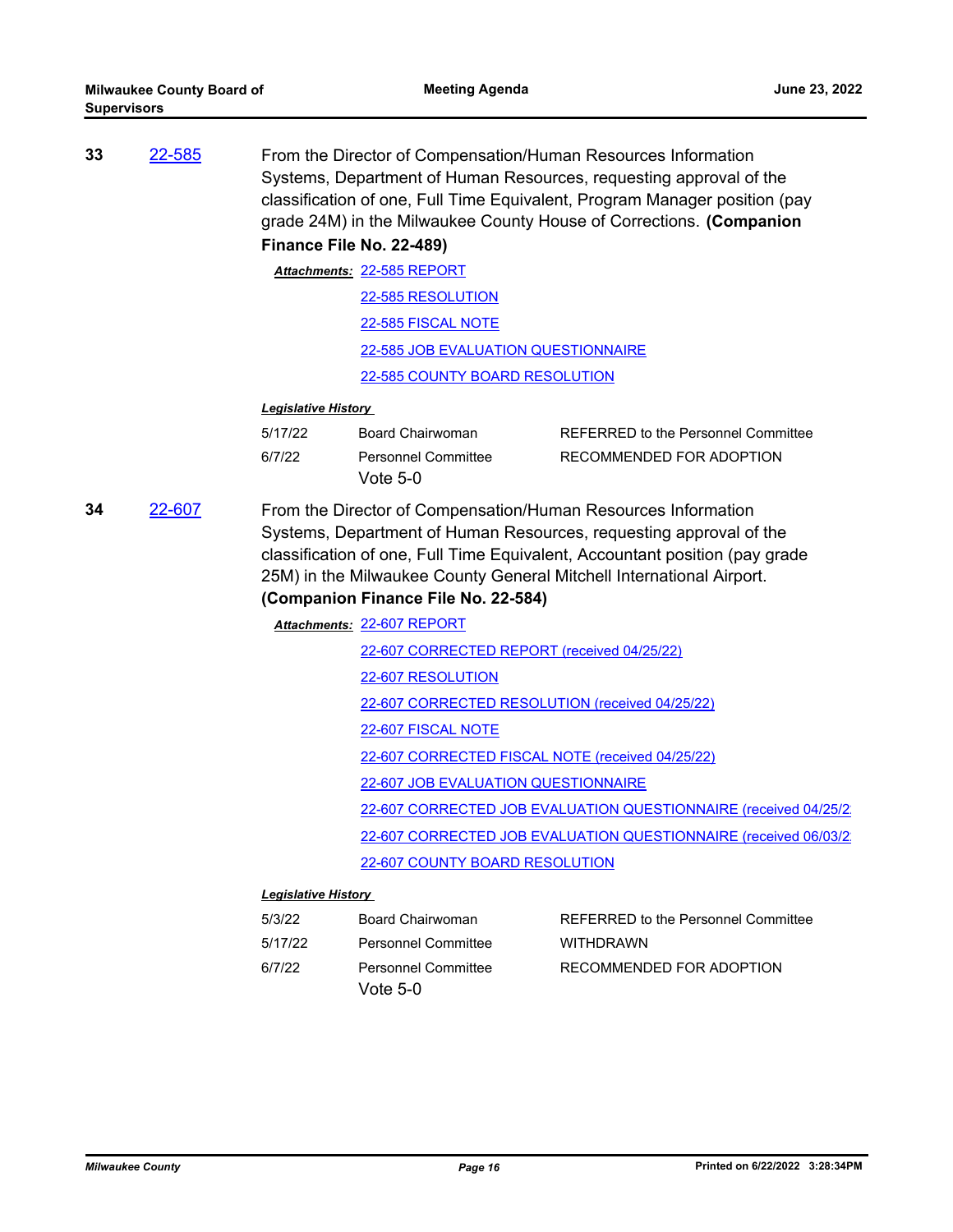| 35 | 22-613                                                                                                                                                                                                                                                                                                                            | From the Director of Compensation/Human Resources Information<br>Systems, Department of Human Resources, requesting approval of the<br>classification of three, Full Time Equivalent, Senior Accountant positions<br>(pay grade 28M) in the Milwaukee County General Mitchell International<br>Airport. (Companion Finance File No. 22-584) |                                                |                                     |  |
|----|-----------------------------------------------------------------------------------------------------------------------------------------------------------------------------------------------------------------------------------------------------------------------------------------------------------------------------------|---------------------------------------------------------------------------------------------------------------------------------------------------------------------------------------------------------------------------------------------------------------------------------------------------------------------------------------------|------------------------------------------------|-------------------------------------|--|
|    |                                                                                                                                                                                                                                                                                                                                   |                                                                                                                                                                                                                                                                                                                                             | Attachments: 22-613 REPORT                     |                                     |  |
|    |                                                                                                                                                                                                                                                                                                                                   |                                                                                                                                                                                                                                                                                                                                             | 22-613 REVISED REPORT (received 06/03/22)      |                                     |  |
|    |                                                                                                                                                                                                                                                                                                                                   |                                                                                                                                                                                                                                                                                                                                             | 22-613 RESOLUTION                              |                                     |  |
|    |                                                                                                                                                                                                                                                                                                                                   |                                                                                                                                                                                                                                                                                                                                             | 22-613 REVISED RESOLUTION (received 06/06/22)  |                                     |  |
|    |                                                                                                                                                                                                                                                                                                                                   |                                                                                                                                                                                                                                                                                                                                             | 22-613 FISCAL NOTE                             |                                     |  |
|    |                                                                                                                                                                                                                                                                                                                                   |                                                                                                                                                                                                                                                                                                                                             | 22-613 REVISED FISCAL NOTE (received 06/03/22) |                                     |  |
|    |                                                                                                                                                                                                                                                                                                                                   |                                                                                                                                                                                                                                                                                                                                             | <u>22-613 JOB EVALUATION QUESTIONNAIRE</u>     |                                     |  |
|    |                                                                                                                                                                                                                                                                                                                                   |                                                                                                                                                                                                                                                                                                                                             | 22-613 COUNTY BOARD RESOLUTION                 |                                     |  |
|    |                                                                                                                                                                                                                                                                                                                                   | <b>Legislative History</b>                                                                                                                                                                                                                                                                                                                  |                                                |                                     |  |
|    |                                                                                                                                                                                                                                                                                                                                   | 5/3/22                                                                                                                                                                                                                                                                                                                                      | <b>Board Chairwoman</b>                        | REFERRED to the Personnel Committee |  |
|    |                                                                                                                                                                                                                                                                                                                                   | 5/17/22                                                                                                                                                                                                                                                                                                                                     | <b>Personnel Committee</b>                     | <b>WITHDRAWN</b>                    |  |
|    |                                                                                                                                                                                                                                                                                                                                   | 6/7/22                                                                                                                                                                                                                                                                                                                                      | <b>Personnel Committee</b><br>Vote $5-0$       | RECOMMENDED FOR ADOPTION            |  |
| 36 | 22-689<br>From the Director of Compensation/Human Resources Information<br>Systems, Department of Human Resources, requesting approval of the<br>classification of one, Full Time Equivalent, Communications Manager<br>position (pay grade 32M) in the Milwaukee County Office of Equity.<br>(Companion Finance File No. 22-679) |                                                                                                                                                                                                                                                                                                                                             |                                                |                                     |  |
|    |                                                                                                                                                                                                                                                                                                                                   |                                                                                                                                                                                                                                                                                                                                             | Attachments: 22-689 REPORT                     |                                     |  |
|    |                                                                                                                                                                                                                                                                                                                                   |                                                                                                                                                                                                                                                                                                                                             | 22-689 RESOLUTION                              |                                     |  |
|    |                                                                                                                                                                                                                                                                                                                                   |                                                                                                                                                                                                                                                                                                                                             | 22-689 FISCAL NOTE                             |                                     |  |
|    |                                                                                                                                                                                                                                                                                                                                   |                                                                                                                                                                                                                                                                                                                                             | 22-689 JOB EVALUATION QUESTIONNAIRE            |                                     |  |
|    |                                                                                                                                                                                                                                                                                                                                   |                                                                                                                                                                                                                                                                                                                                             | 22-689 COUNTY BOARD RESOLUTION                 |                                     |  |
|    |                                                                                                                                                                                                                                                                                                                                   | <b>Legislative History</b>                                                                                                                                                                                                                                                                                                                  |                                                |                                     |  |
|    |                                                                                                                                                                                                                                                                                                                                   | 5/25/22                                                                                                                                                                                                                                                                                                                                     | Board Chairwoman                               | REFERRED to the Personnel Committee |  |
|    |                                                                                                                                                                                                                                                                                                                                   | 6/7/22                                                                                                                                                                                                                                                                                                                                      | <b>Personnel Committee</b><br>Vote $5-0$       | RECOMMENDED FOR ADOPTION            |  |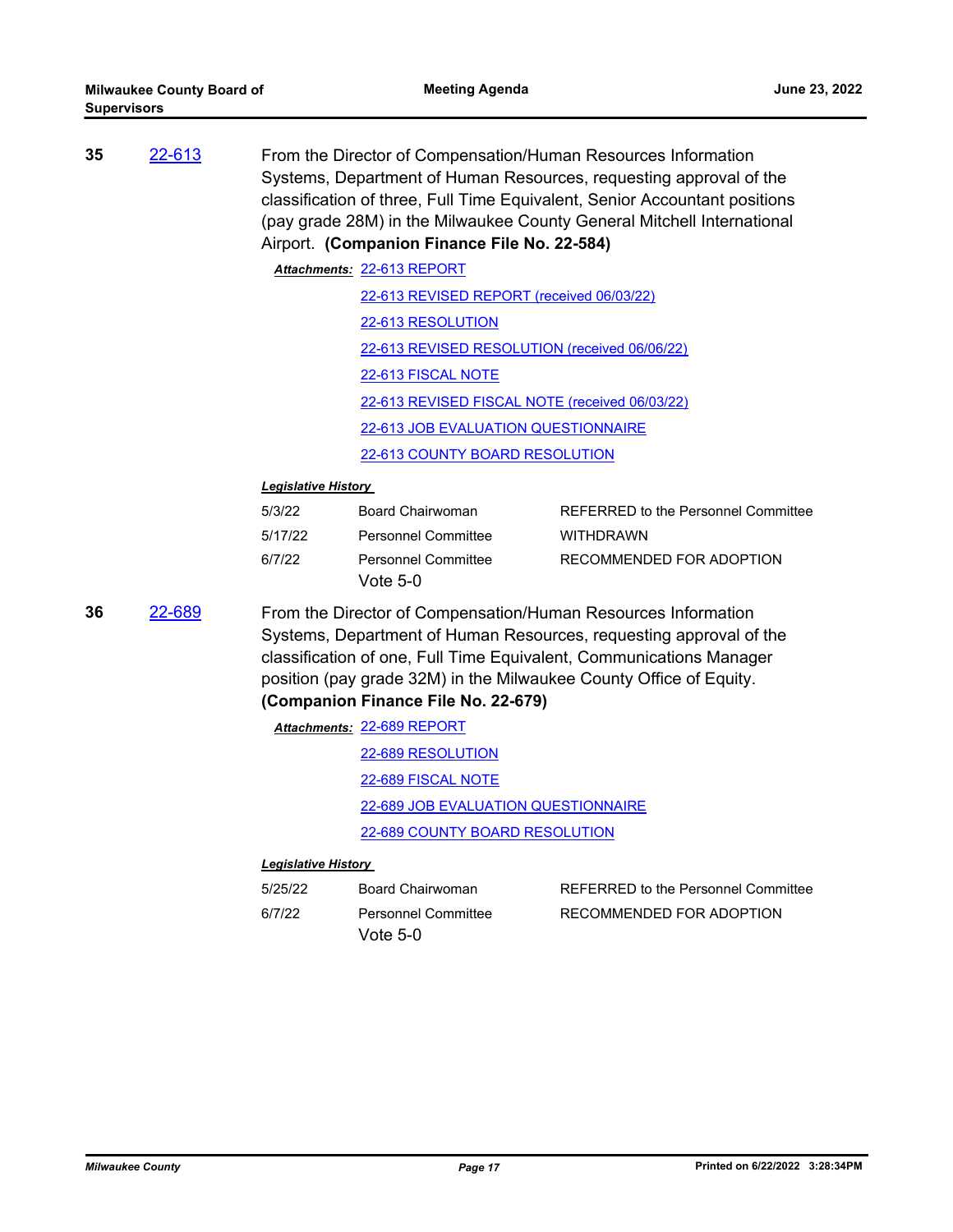| 37 | 22-690 | From the Director of Compensation/Human Resources Information<br>Systems, Department of Human Resources, requesting approval of the<br>classification of one, Full Time Equivalent, Research & Advocacy Manager<br>position (pay grade 32M) in the Milwaukee County Office of Equity.<br>(Companion Finance File No. 22-679) |                                                                                                                                                                                                                                                                                                                                                                                                                        |                                     |
|----|--------|------------------------------------------------------------------------------------------------------------------------------------------------------------------------------------------------------------------------------------------------------------------------------------------------------------------------------|------------------------------------------------------------------------------------------------------------------------------------------------------------------------------------------------------------------------------------------------------------------------------------------------------------------------------------------------------------------------------------------------------------------------|-------------------------------------|
|    |        |                                                                                                                                                                                                                                                                                                                              | Attachments: 22-690 REPORT                                                                                                                                                                                                                                                                                                                                                                                             |                                     |
|    |        |                                                                                                                                                                                                                                                                                                                              | 22-690 RESOLUTION                                                                                                                                                                                                                                                                                                                                                                                                      |                                     |
|    |        |                                                                                                                                                                                                                                                                                                                              | 22-690 FISCAL NOTE                                                                                                                                                                                                                                                                                                                                                                                                     |                                     |
|    |        |                                                                                                                                                                                                                                                                                                                              | 22-690 JOB EVALUATION QUESTIONNAIRE                                                                                                                                                                                                                                                                                                                                                                                    |                                     |
|    |        |                                                                                                                                                                                                                                                                                                                              | 22-690 COUNTY BOARD RESOLUTION                                                                                                                                                                                                                                                                                                                                                                                         |                                     |
|    |        | <b>Legislative History</b>                                                                                                                                                                                                                                                                                                   |                                                                                                                                                                                                                                                                                                                                                                                                                        |                                     |
|    |        | 5/25/22                                                                                                                                                                                                                                                                                                                      | Board Chairwoman                                                                                                                                                                                                                                                                                                                                                                                                       | REFERRED to the Personnel Committee |
|    |        | 6/7/22                                                                                                                                                                                                                                                                                                                       | Personnel Committee<br>Vote $5-0$                                                                                                                                                                                                                                                                                                                                                                                      | RECOMMENDED FOR ADOPTION            |
| 38 | 22-691 | No. 22-664)                                                                                                                                                                                                                                                                                                                  | From the Director of Compensation/Human Resources Information<br>Systems, Department of Human Resources, requesting approval of the<br>classification of one, Full Time Equivalent, Disabilities Services<br>Coordinator position (pay grade 26M) in the Milwaukee County<br>Department of Health and Human Services. (Companion Finance File<br>Attachments: 22-691 REPORT<br>22-691 RESOLUTION<br>22-691 FISCAL NOTE |                                     |

[22-691 JOB EVALUATION QUESTIONNAIRE](http://MilwaukeeCounty.legistar.com/gateway.aspx?M=F&ID=a59b54fb-f997-4fd3-aeae-7af3c2dff0c0.docx)

[22-691 COUNTY BOARD RESOLUTION](http://MilwaukeeCounty.legistar.com/gateway.aspx?M=F&ID=35dd564c-9814-40d5-8294-dacd0fa05f84.pdf)

| 5/25/22 | Board Chairwoman    | REFERRED to the Personnel Committee |  |
|---------|---------------------|-------------------------------------|--|
| 6/7/22  | Personnel Committee | RECOMMENDED FOR ADOPTION            |  |
|         | Vote $5-0$          |                                     |  |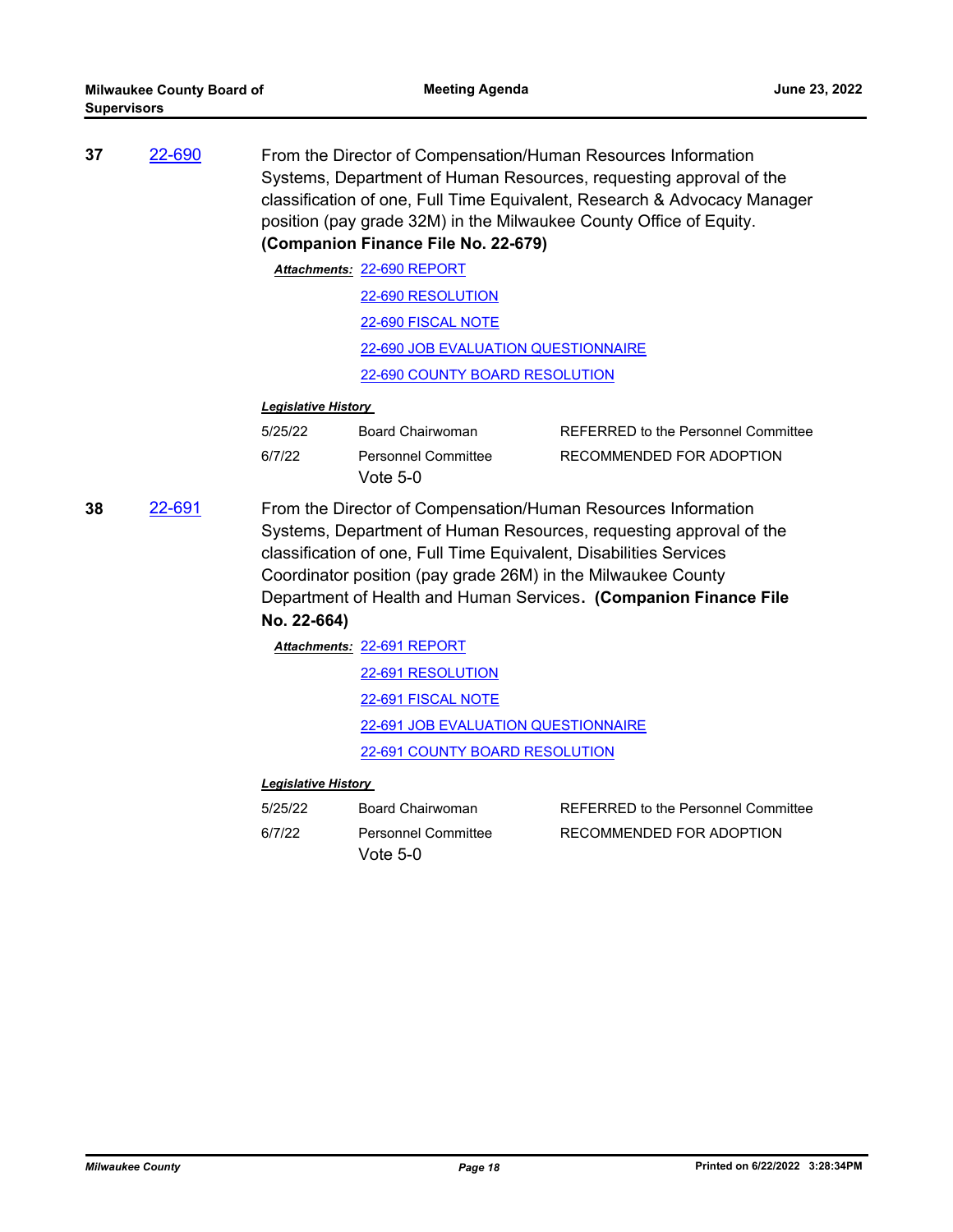| 39 | 22-692 | From the Director of Compensation/Human Resources Information<br>Systems, Department of Human Resources, requesting approval of the<br>classification of one, Full Time Equivalent, Financial Analyst position (pay<br>grade 26M) in the Milwaukee County Department of Health and Human<br>Services. (Companion Finance File No. 22-664) |                                                                                                                      |                                                                                                                                                                                                                       |
|----|--------|-------------------------------------------------------------------------------------------------------------------------------------------------------------------------------------------------------------------------------------------------------------------------------------------------------------------------------------------|----------------------------------------------------------------------------------------------------------------------|-----------------------------------------------------------------------------------------------------------------------------------------------------------------------------------------------------------------------|
|    |        |                                                                                                                                                                                                                                                                                                                                           | Attachments: 22-692 REPORT                                                                                           |                                                                                                                                                                                                                       |
|    |        |                                                                                                                                                                                                                                                                                                                                           | 22-692 RESOLUTION                                                                                                    |                                                                                                                                                                                                                       |
|    |        |                                                                                                                                                                                                                                                                                                                                           | 22-692 FISCAL NOTE                                                                                                   |                                                                                                                                                                                                                       |
|    |        |                                                                                                                                                                                                                                                                                                                                           | 22-692 JOB EVALUATION QUESTIONNAIRE                                                                                  |                                                                                                                                                                                                                       |
|    |        |                                                                                                                                                                                                                                                                                                                                           | 22-692 COUNTY BOARD RESOLUTION                                                                                       |                                                                                                                                                                                                                       |
|    |        | <b>Legislative History</b>                                                                                                                                                                                                                                                                                                                |                                                                                                                      |                                                                                                                                                                                                                       |
|    |        | 5/25/22                                                                                                                                                                                                                                                                                                                                   | Board Chairwoman                                                                                                     | REFERRED to the Personnel Committee                                                                                                                                                                                   |
|    |        | 6/7/22                                                                                                                                                                                                                                                                                                                                    | Personnel Committee<br>Vote $5-0$                                                                                    | RECOMMENDED FOR ADOPTION                                                                                                                                                                                              |
| 40 | 22-695 |                                                                                                                                                                                                                                                                                                                                           | From the Director of Compensation/Human Resources Information<br>Human Services. (Companion Finance File No. 22-664) | Systems, Department of Human Resources, requesting approval of the<br>classification of one, Full Time Equivalent, Human Service Worker position<br>(pay grade 16Z4) in the Milwaukee County Department of Health and |
|    |        |                                                                                                                                                                                                                                                                                                                                           | Attachments: 22-695 REPORT                                                                                           |                                                                                                                                                                                                                       |
|    |        |                                                                                                                                                                                                                                                                                                                                           | 22-695 RESOLUTION                                                                                                    |                                                                                                                                                                                                                       |
|    |        |                                                                                                                                                                                                                                                                                                                                           | 22-695 FISCAL NOTE                                                                                                   |                                                                                                                                                                                                                       |
|    |        |                                                                                                                                                                                                                                                                                                                                           | 22-695 JOB EVALUATION QUESTIONNAIRE                                                                                  |                                                                                                                                                                                                                       |
|    |        |                                                                                                                                                                                                                                                                                                                                           | <b>22-695 COUNTY BOARD RESOLUTION</b>                                                                                |                                                                                                                                                                                                                       |

| 5/25/22 | Board Chairwoman           | REFERRED to the Personnel Committee |
|---------|----------------------------|-------------------------------------|
| 6/7/22  | <b>Personnel Committee</b> | RECOMMENDED FOR ADOPTION            |
|         | Vote $5-0$                 |                                     |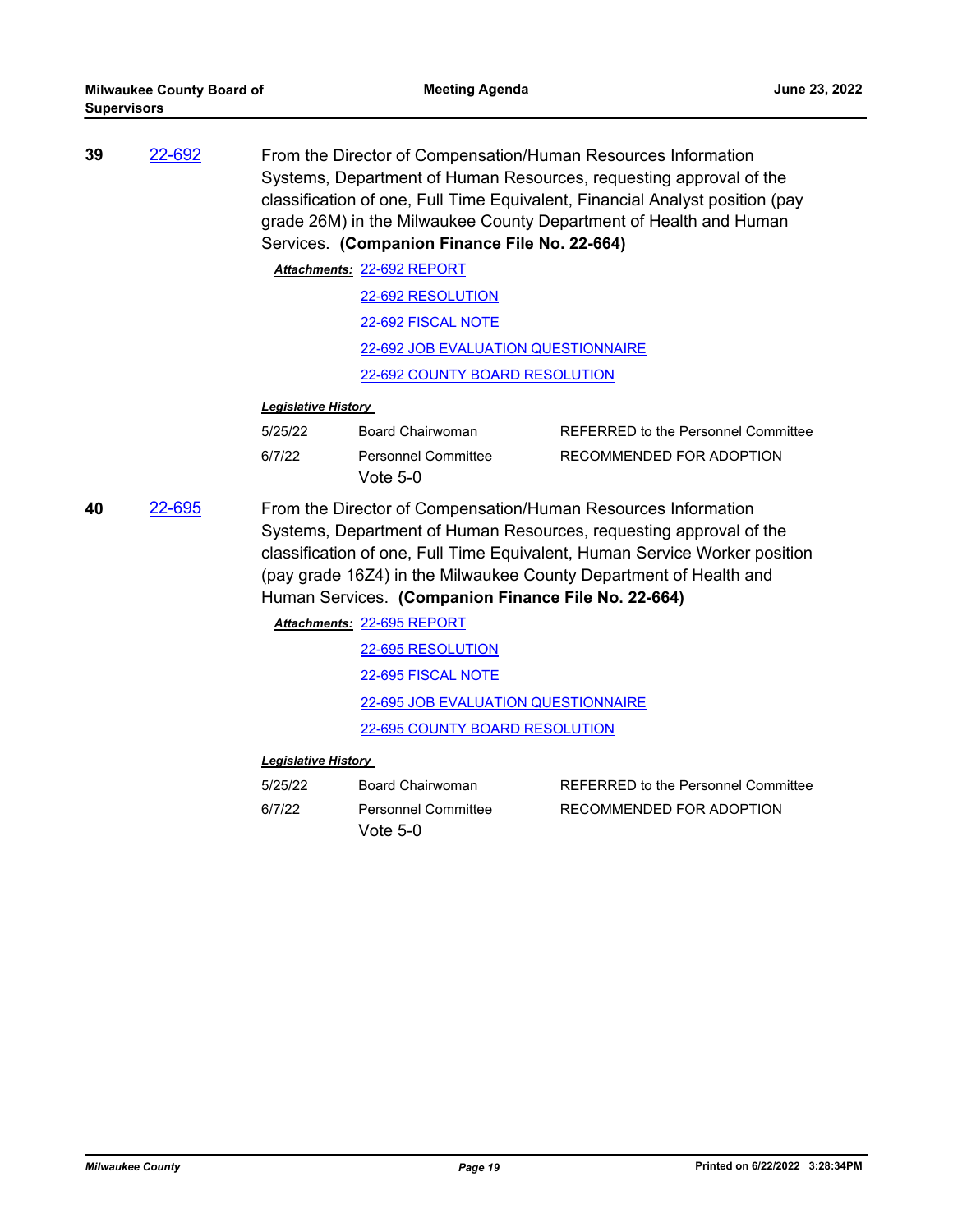| 41 | 22-725 | From the Executive Zoo Director, Requesting Authorization of the<br>continued extension of David Engelmann's TAHC to the position of<br>Mechanical Services Manager from June 14, 2022 until it is filled |                                                                                                                   |                                                                   |
|----|--------|-----------------------------------------------------------------------------------------------------------------------------------------------------------------------------------------------------------|-------------------------------------------------------------------------------------------------------------------|-------------------------------------------------------------------|
|    |        |                                                                                                                                                                                                           | Attachments: 22-725 REPORT                                                                                        |                                                                   |
|    |        |                                                                                                                                                                                                           | 22-725 RESOLUTION                                                                                                 |                                                                   |
|    |        |                                                                                                                                                                                                           | 22-725 FISCAL NOTE                                                                                                |                                                                   |
|    |        |                                                                                                                                                                                                           | 22-725 PERSONNEL AMENDMENT I (Adopted; Vote 5-0)                                                                  |                                                                   |
|    |        |                                                                                                                                                                                                           | 22-725 COUNTY BOARD RESOLUTION                                                                                    |                                                                   |
|    |        | <b>Legislative History</b>                                                                                                                                                                                |                                                                                                                   |                                                                   |
|    |        | 6/1/22                                                                                                                                                                                                    | <b>Board Chairwoman</b>                                                                                           | REFERRED to the Personnel Committee                               |
|    |        | 6/7/22                                                                                                                                                                                                    | Personnel Committee                                                                                               | <b>AMENDED</b>                                                    |
|    |        | Personnel Amendment I Vote 5-0                                                                                                                                                                            |                                                                                                                   |                                                                   |
|    |        | 6/7/22                                                                                                                                                                                                    | <b>Personnel Committee</b>                                                                                        | RECOMMENDED FOR ADOPTION AS<br><b>AMENDED</b>                     |
|    |        |                                                                                                                                                                                                           | As Amended Vote 5-0                                                                                               |                                                                   |
| 42 | 22-726 |                                                                                                                                                                                                           | From the Executive Zoo Director, Requesting Authorization of the<br>Manager from June 14, 2022 until it is filled | continued extension of Noah Huber TAHC to the position of Grounds |
|    |        |                                                                                                                                                                                                           | Attachments: 22-726 REPORT                                                                                        |                                                                   |
|    |        |                                                                                                                                                                                                           | 22-726 RESOLUTION                                                                                                 |                                                                   |
|    |        |                                                                                                                                                                                                           | 22-726 FISCAL NOTE                                                                                                |                                                                   |
|    |        |                                                                                                                                                                                                           | 22-726 PERSONNEL AMENDMENT I (Adopted; Vote 5-0)                                                                  |                                                                   |
|    |        |                                                                                                                                                                                                           | 22-726 COUNTY BOARD RESOLUTION                                                                                    |                                                                   |
|    |        | <b>Legislative History</b>                                                                                                                                                                                |                                                                                                                   |                                                                   |
|    |        | 6/1/22                                                                                                                                                                                                    | Board Chairwoman                                                                                                  | <b>REFERRED to the Personnel Committee</b>                        |
|    |        | 6/7/22                                                                                                                                                                                                    | <b>Personnel Committee</b>                                                                                        | AMENDED                                                           |
|    |        |                                                                                                                                                                                                           | Personnel Amendment I Vote 5-0                                                                                    |                                                                   |
|    |        | 6/7/22                                                                                                                                                                                                    | <b>Personnel Committee</b>                                                                                        | RECOMMENDED FOR ADOPTION AS<br><b>AMENDED</b>                     |
|    |        |                                                                                                                                                                                                           | As Amended Vote 5-0                                                                                               |                                                                   |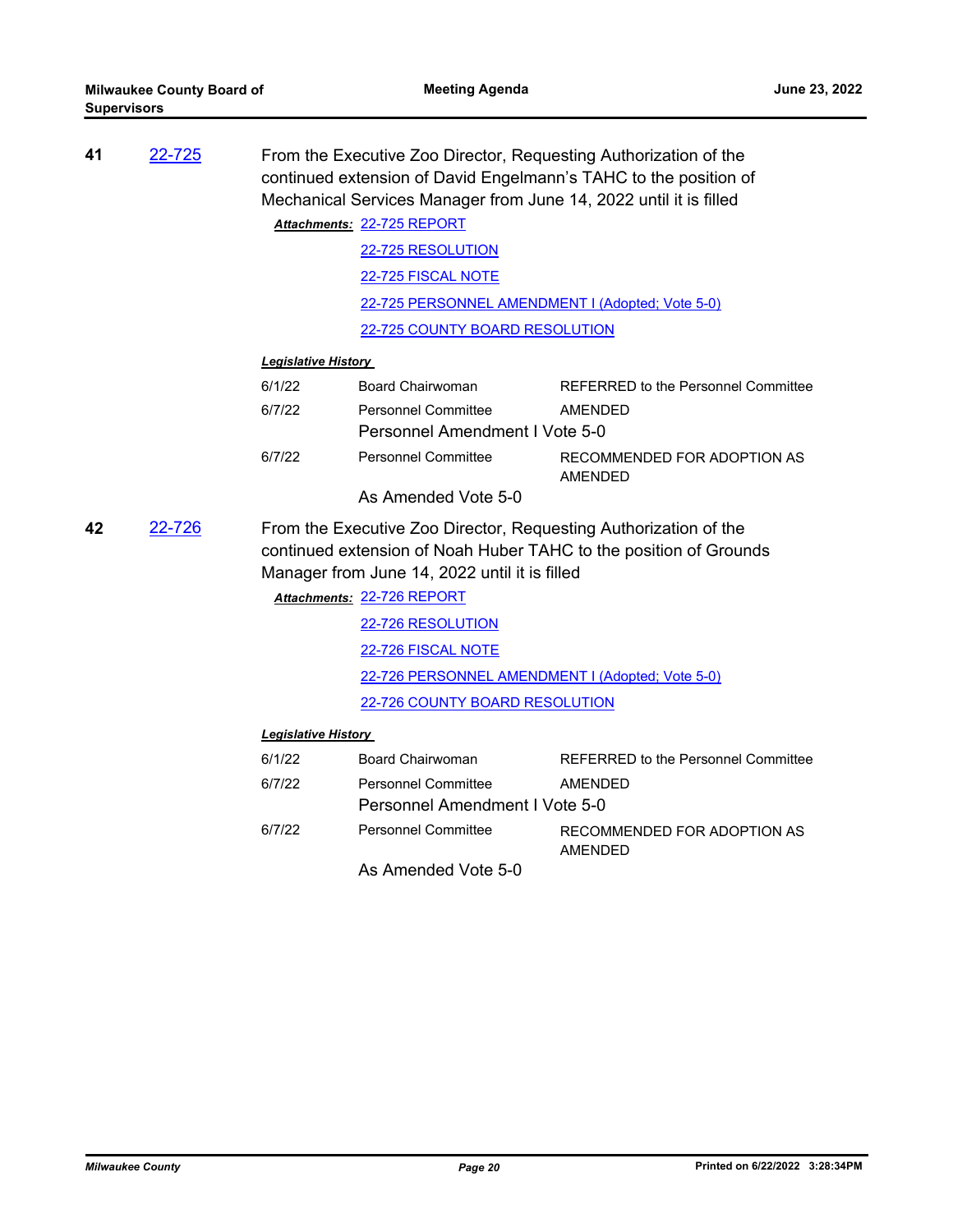### **Files Resulting in Recommendation from the Wednesday, June 22, 2022, Virtual Special Meeting of the Committee on Personnel:**

**43** [22-699](http://milwaukeecounty.legistar.com/gateway.aspx?m=l&id=/matter.aspx?key=12398) From the Director of Compensation/Human Resources Information Systems, Department of Human Resources, requesting approval of the classification of one, Full Time Equivalent, Court Coordinator position (pay grade 29M) in the Milwaukee County Department of Combined Court Related Operations. **(Companion Finance File No. 22-753)**

> [22-699 REPORT](http://MilwaukeeCounty.legistar.com/gateway.aspx?M=F&ID=e66aaf94-7b4f-4148-8d65-fe8275780dbd.pdf) *Attachments:* [22-699 RESOLUTION](http://MilwaukeeCounty.legistar.com/gateway.aspx?M=F&ID=f87b5d49-2476-4877-9ef9-4ac0ceaa4bf7.docx) [22-699 FISCAL NOTE](http://MilwaukeeCounty.legistar.com/gateway.aspx?M=F&ID=36003819-eca8-4713-9262-83a9bbe5f3e9.pdf) [22-699 JOB EVALUATION QUESTIONNAIRE](http://MilwaukeeCounty.legistar.com/gateway.aspx?M=F&ID=25bfbd99-db9c-4b59-a4b7-9f678999f7cd.doc)

> > [22-699 COUNTY BOARD RESOLUTION](http://MilwaukeeCounty.legistar.com/gateway.aspx?M=F&ID=920f8184-d6f7-4b38-887d-d2e9715f3337.pdf)

#### *Legislative History*

| 6/9/22  | Board Chairwoman                         | REFERRED to the Personnel Committee |
|---------|------------------------------------------|-------------------------------------|
| 6/22/22 | <b>Personnel Committee</b><br>Vote $5-0$ | RECOMMENDED FOR ADOPTION            |

**44** [22-700](http://milwaukeecounty.legistar.com/gateway.aspx?m=l&id=/matter.aspx?key=12399) From the Director of Compensation/Human Resources Information Systems, Department of Human Resources, requesting approval of the classification of one, Full Time Equivalent, Court Coordinator (Mental Health Treatment Court) position (pay grade 29M) in the Milwaukee County Department of Combined Court Related Operations. **(Companion** 

#### **Finance File No. 22-754)**

[22-700 REPORT](http://MilwaukeeCounty.legistar.com/gateway.aspx?M=F&ID=a35c2221-a5df-4421-81d3-4169c4515b1c.pdf) *Attachments:* [22-700 RESOLUTION](http://MilwaukeeCounty.legistar.com/gateway.aspx?M=F&ID=29d027db-649d-45b5-b1d1-fdaa503f7f63.docx) [22-700 FISCAL NOTE](http://MilwaukeeCounty.legistar.com/gateway.aspx?M=F&ID=ab271867-a839-4003-b0a4-a316a5365797.pdf) [22-700 JOB EVALUATION QUESTIONNAIRE](http://MilwaukeeCounty.legistar.com/gateway.aspx?M=F&ID=c68f90e6-52e1-4e02-8271-5bba653de9da.doc)

[22-700 COUNTY BOARD RESOLUTION](http://MilwaukeeCounty.legistar.com/gateway.aspx?M=F&ID=a2bec6f8-294f-4afb-80fa-5f7b3e0cbbaa.pdf)

| 6/9/22  | Board Chairwoman           | REFERRED to the Personnel Committee |
|---------|----------------------------|-------------------------------------|
| 6/22/22 | <b>Personnel Committee</b> | RECOMMENDED FOR ADOPTION            |
|         | Vote $5-0$                 |                                     |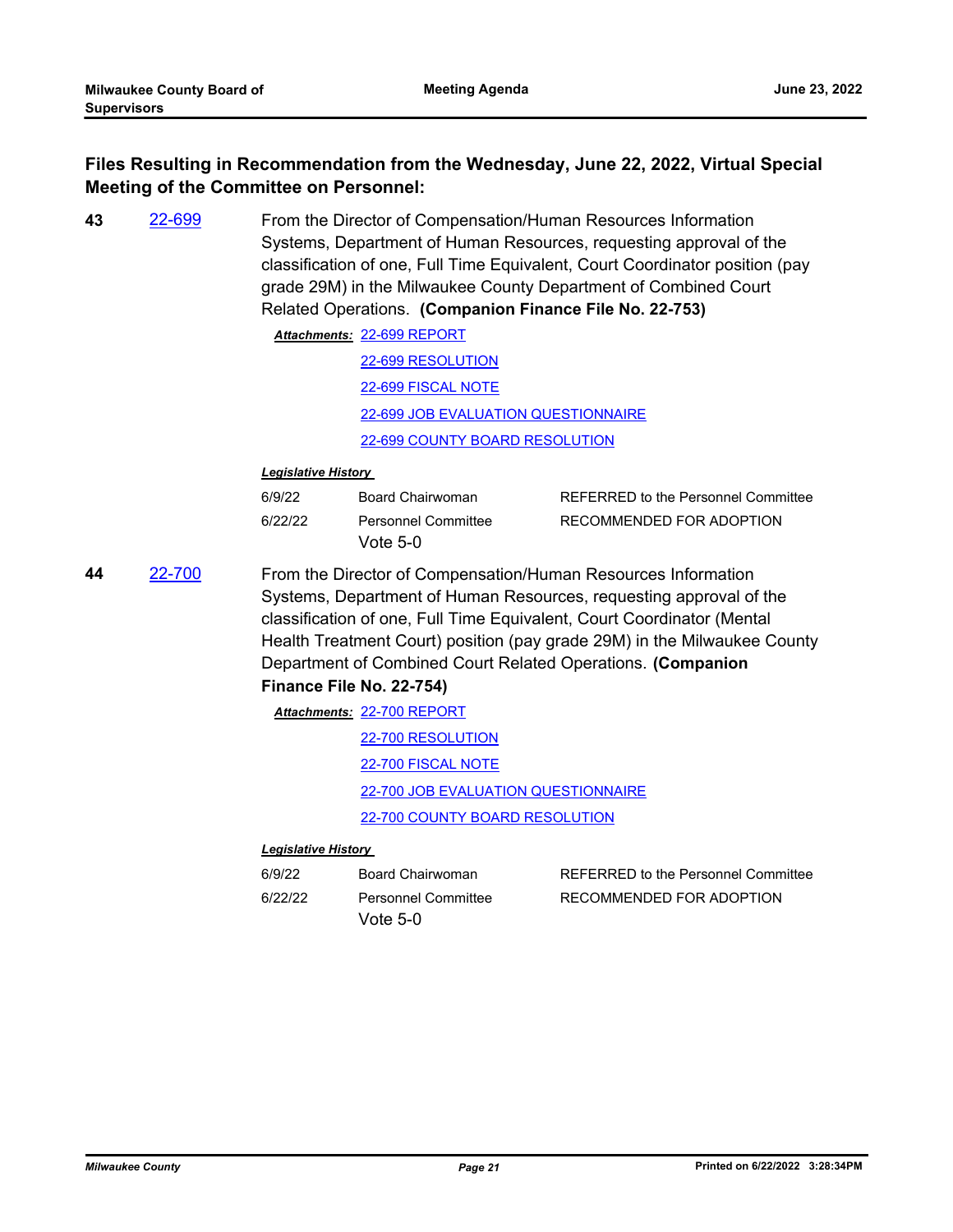# COMMITTEE ON HEALTH EQUITY, HUMAN NEEDS AND STRATEGIC PLANNING

*[Supervisors: Rolland (Chairperson), Coggs-Jones (Vice-Chairperson), Staskunas, Alexander, Wasserman]*

**By the Committee on Health Equity, Human Needs and Strategic Planning**

*NONE*

#### **From the Committee on Health Equity, Human Needs and Strategic Planning**

**45** [22-530](http://milwaukeecounty.legistar.com/gateway.aspx?m=l&id=/matter.aspx?key=12190) From the County Executive, appointing Mr. Jerry Biggart, to the Emergency Medical Services Council for a term expiring June 23, 2024.

> [22-530 REAPPOINTMENT LETTER](http://MilwaukeeCounty.legistar.com/gateway.aspx?M=F&ID=e1c081c6-b8c5-46a8-9283-c4043557515e.pdf) *Attachments:* [22-530 BIOGRAPHY/RESUME](http://MilwaukeeCounty.legistar.com/gateway.aspx?M=F&ID=be27215e-6d25-4bd9-91c9-4b9502cbe954.pdf) [22-530 COUNTY BOARD RESOLUTION](http://MilwaukeeCounty.legistar.com/gateway.aspx?M=F&ID=710191af-eb6c-4103-9958-8c26778360c5.pdf)

#### *Legislative History*

| 5/25/22 | <b>Board Chairwoman</b>                                             | REFERRED to the Health Equity, Human<br>Needs and Strategic Planning |
|---------|---------------------------------------------------------------------|----------------------------------------------------------------------|
| 6/17/22 | Health Equity, Human<br>Needs and Strategic<br>Planning<br>Vote 5-0 | RECOMMENDED FOR CONFIRMATION                                         |

**46** [22-665](http://milwaukeecounty.legistar.com/gateway.aspx?m=l&id=/matter.aspx?key=12363) From the County Executive, appointing Mr. David Hensley, to the Emergency Medical Services Council for a term expiring June 23, 2024.

[22-665 APPOINTMENT LETTER](http://MilwaukeeCounty.legistar.com/gateway.aspx?M=F&ID=129567fb-f8a2-44dc-8b95-c857e029c8d0.pdf) *Attachments:*

[22-665 BIOGRAPHY/RESUME](http://MilwaukeeCounty.legistar.com/gateway.aspx?M=F&ID=d4c99993-ebe3-4361-be6f-2bcf8768ec76.pdf)

[22-665 COUNTY BOARD RESOLUTION](http://MilwaukeeCounty.legistar.com/gateway.aspx?M=F&ID=6b598f89-0c5c-4ae8-8eea-6287e2e47498.pdf)

| 5/25/22 | <b>Board Chairwoman</b>                                             | REFERRED to the Health Equity, Human<br>Needs and Strategic Planning |
|---------|---------------------------------------------------------------------|----------------------------------------------------------------------|
| 6/17/22 | Health Equity, Human<br>Needs and Strategic<br>Planning<br>Vote 5-0 | RECOMMENDED FOR CONFIRMATION                                         |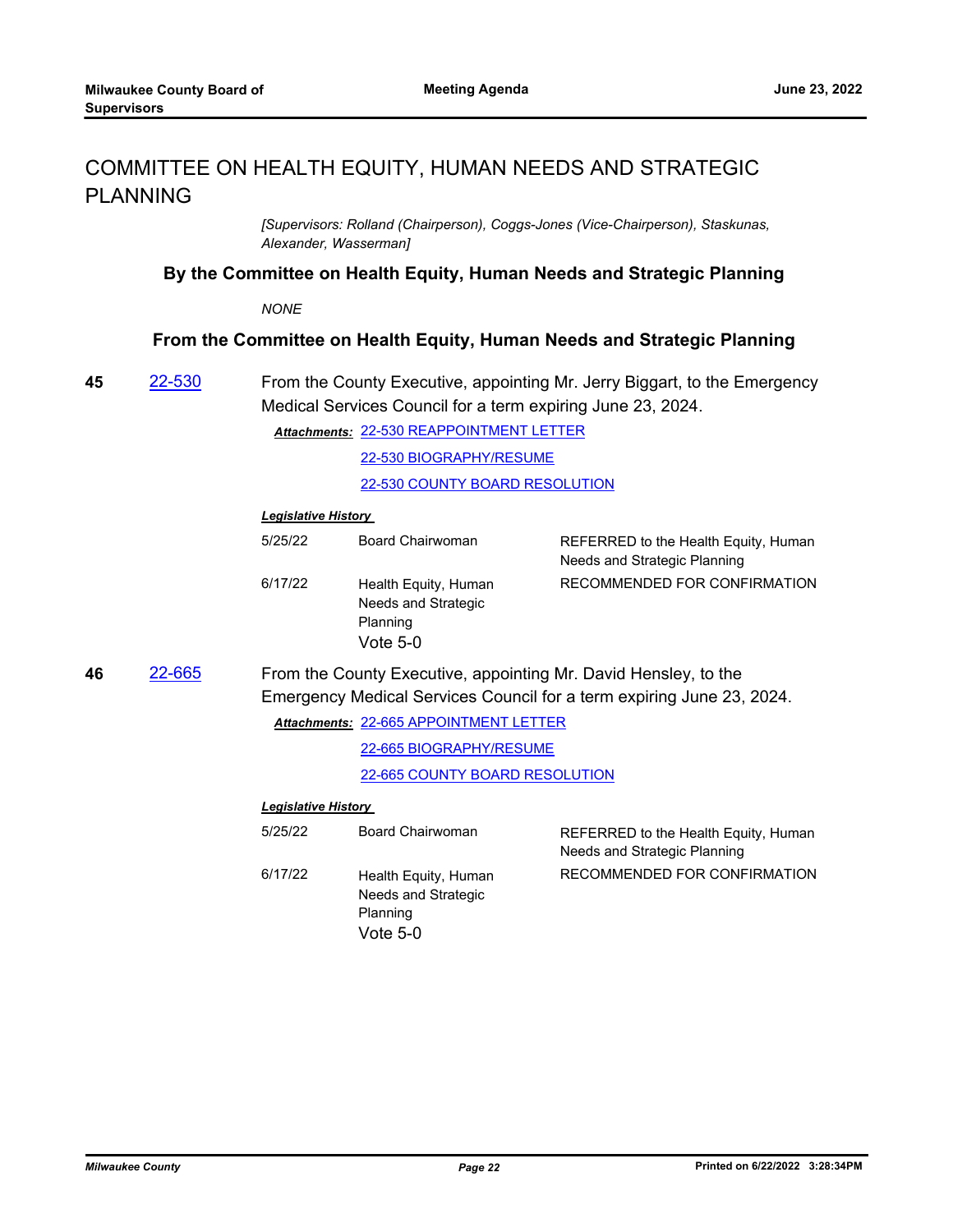| 47 | 22-674 |                            | From the County Executive, appointing Terrence Moore, to the<br>Commission on Aging for a term expiring June 23, 2025.<br>Attachments: 22-674 APPOINTMENT LETTER |                                                                      |  |
|----|--------|----------------------------|------------------------------------------------------------------------------------------------------------------------------------------------------------------|----------------------------------------------------------------------|--|
|    |        |                            | 22-674 BIOGRAPHY/RESUME                                                                                                                                          |                                                                      |  |
|    |        |                            | 22-674 COUNTY BOARD RESOLUTION                                                                                                                                   |                                                                      |  |
|    |        | <b>Legislative History</b> |                                                                                                                                                                  |                                                                      |  |
|    |        | 5/25/22                    | Board Chairwoman                                                                                                                                                 | REFERRED to the Health Equity, Human<br>Needs and Strategic Planning |  |
|    |        | 6/17/22                    | Health Equity, Human<br>Needs and Strategic<br>Planning                                                                                                          | RECOMMENDED FOR CONFIRMATION                                         |  |

Vote 5-0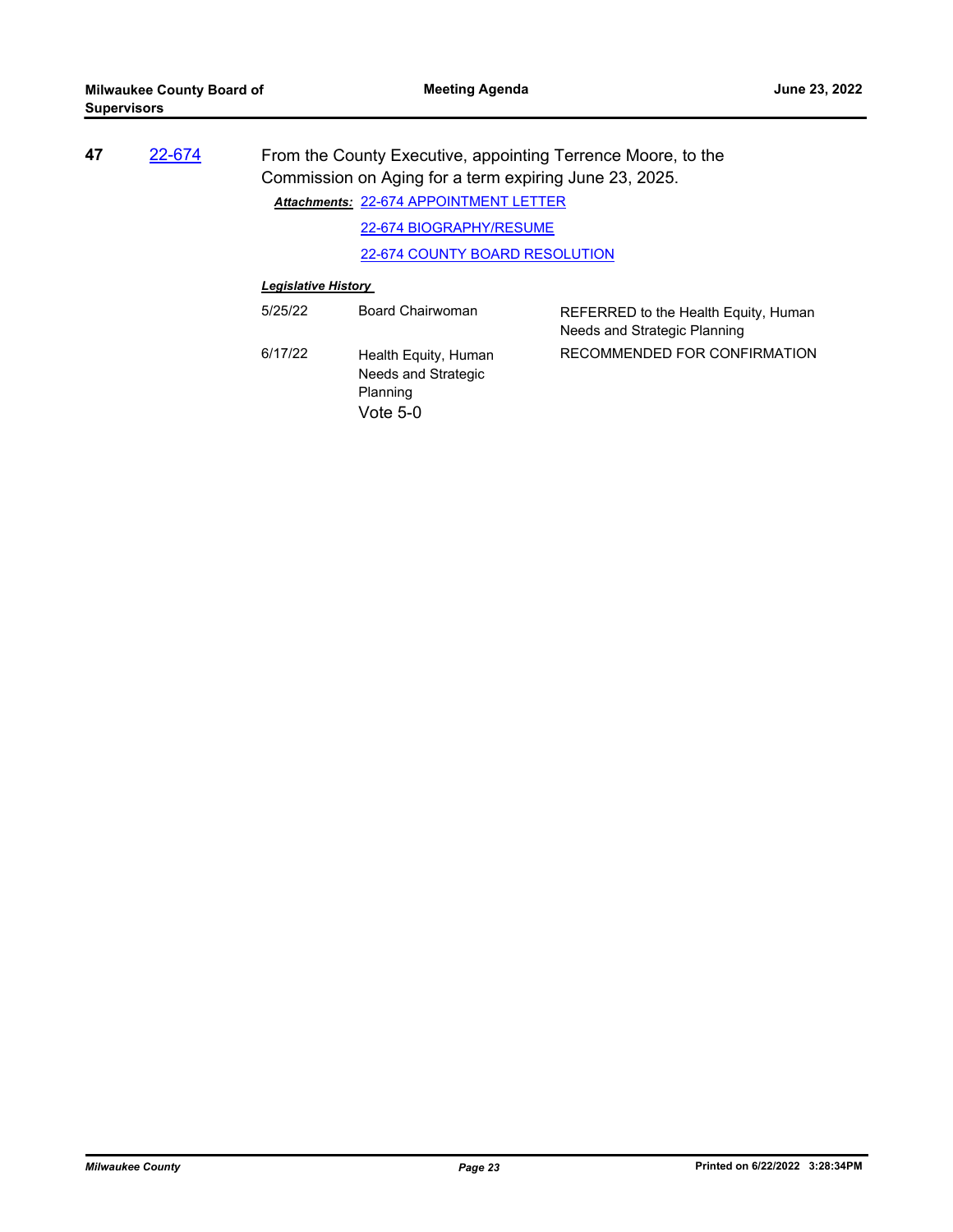| 48 | 22-309 | A resolution/ordinance to amend Chapter 1 of the Milwaukee County Code<br>of General Ordinances to create a subcommittee to the Committee on<br>Health Equity, Human Needs, and Strategic Planning, comprised of<br>members of the community, to focus on housing insecurity and develop<br>housing eviction prevention strategies while ensuring racial equity<br>(03/24/22 CB Meeting: Referred to the Committee on Health Equity,<br>Human Needs, and Strategic Planning; 05/18/22: Laid Over for One |                                                               |                                                                              |  |
|----|--------|----------------------------------------------------------------------------------------------------------------------------------------------------------------------------------------------------------------------------------------------------------------------------------------------------------------------------------------------------------------------------------------------------------------------------------------------------------------------------------------------------------|---------------------------------------------------------------|------------------------------------------------------------------------------|--|
|    |        | Meeting)                                                                                                                                                                                                                                                                                                                                                                                                                                                                                                 | Sponsors: Taylor (5), Clancy, Coggs-Jones and Shea            |                                                                              |  |
|    |        |                                                                                                                                                                                                                                                                                                                                                                                                                                                                                                          | Attachments: 22-309 RESOLUTION                                |                                                                              |  |
|    |        |                                                                                                                                                                                                                                                                                                                                                                                                                                                                                                          | 22-309 FISCAL NOTE                                            |                                                                              |  |
|    |        |                                                                                                                                                                                                                                                                                                                                                                                                                                                                                                          |                                                               | 22-309 COUNTY BOARD RESOLUTION/ORDINANCE (03/24/22)                          |  |
|    |        |                                                                                                                                                                                                                                                                                                                                                                                                                                                                                                          |                                                               | 22-309 COUNTY BOARD RESOLUTION/ORDINANCE (06/23/22)                          |  |
|    |        |                                                                                                                                                                                                                                                                                                                                                                                                                                                                                                          |                                                               |                                                                              |  |
|    |        | <b>Legislative History</b>                                                                                                                                                                                                                                                                                                                                                                                                                                                                               |                                                               |                                                                              |  |
|    |        | 2/28/22                                                                                                                                                                                                                                                                                                                                                                                                                                                                                                  | <b>Board Chairwoman</b>                                       | REFERRED to the Judiciary, Safety and<br><b>General Services Committee</b>   |  |
|    |        | 3/10/22                                                                                                                                                                                                                                                                                                                                                                                                                                                                                                  | Judiciary, Safety and<br><b>General Services</b><br>Committee | RECOMMENDED FOR ADOPTION                                                     |  |
|    |        |                                                                                                                                                                                                                                                                                                                                                                                                                                                                                                          | Vote 4-0 (Excused: Ortiz-Velez)                               |                                                                              |  |
|    |        | 3/24/22                                                                                                                                                                                                                                                                                                                                                                                                                                                                                                  | Milwaukee County Board of<br>Supervisors                      | REFERRED to the Health Equity, Human<br>Needs and Strategic Planning         |  |
|    |        | 5/18/22                                                                                                                                                                                                                                                                                                                                                                                                                                                                                                  | Health Equity, Human<br>Needs and Strategic<br>Planning       | LAID OVER FOR ONE MEETING                                                    |  |
|    |        |                                                                                                                                                                                                                                                                                                                                                                                                                                                                                                          | Vote 3-1 (No: Alexander; Excused: Wasserman)                  |                                                                              |  |
|    |        | 6/17/22                                                                                                                                                                                                                                                                                                                                                                                                                                                                                                  | Health Equity, Human<br>Needs and Strategic<br>Planning       | RECOMMENDED FOR ADOPTION<br>Vote 2-3 (Noes: Staskunas, Alexander, Wasserman) |  |
|    |        |                                                                                                                                                                                                                                                                                                                                                                                                                                                                                                          | <b>RESULT: REJECTION</b>                                      |                                                                              |  |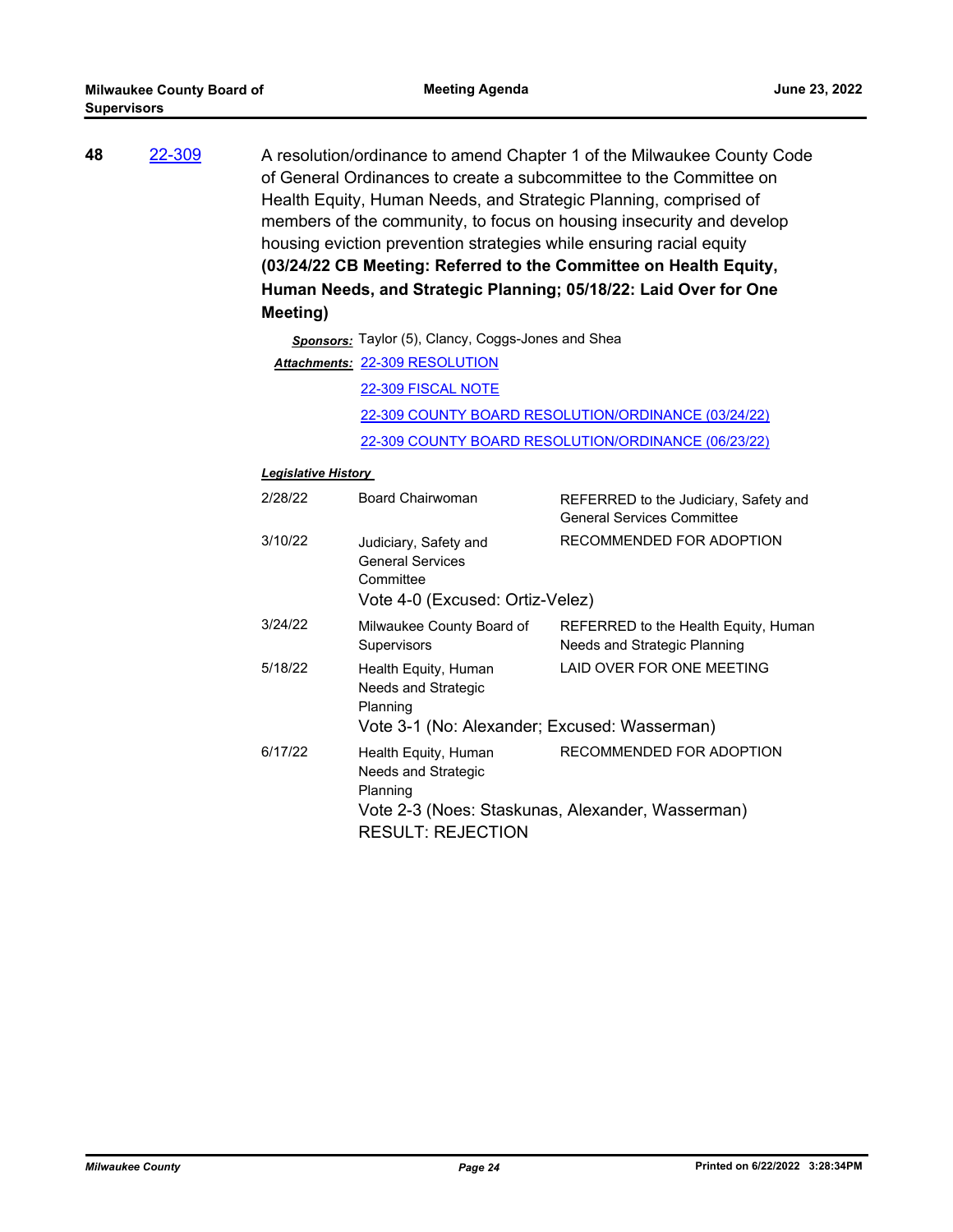| 49 | 22-703 |                            | Milwaukee County and the United States             | A resolution repudiating the history of discriminatory covenants in  |
|----|--------|----------------------------|----------------------------------------------------|----------------------------------------------------------------------|
|    |        |                            | Sponsors: Wasserman, Sumner, Rolland and Alexander |                                                                      |
|    |        |                            | Attachments: 22-703 RESOLUTION                     |                                                                      |
|    |        |                            | 22-703 FISCAL NOTE                                 |                                                                      |
|    |        |                            | 22-703 COUNTY BOARD RESOLUTION                     |                                                                      |
|    |        | <b>Legislative History</b> |                                                    |                                                                      |
|    |        | 6/3/22                     | Board Chairwoman                                   | REFERRED to the Health Equity, Human<br>Needs and Strategic Planning |
|    |        | 6/17/22                    | Health Equity, Human<br>Needs and Strategic        | RECOMMENDED FOR ADOPTION                                             |

Planning

Vote 5-0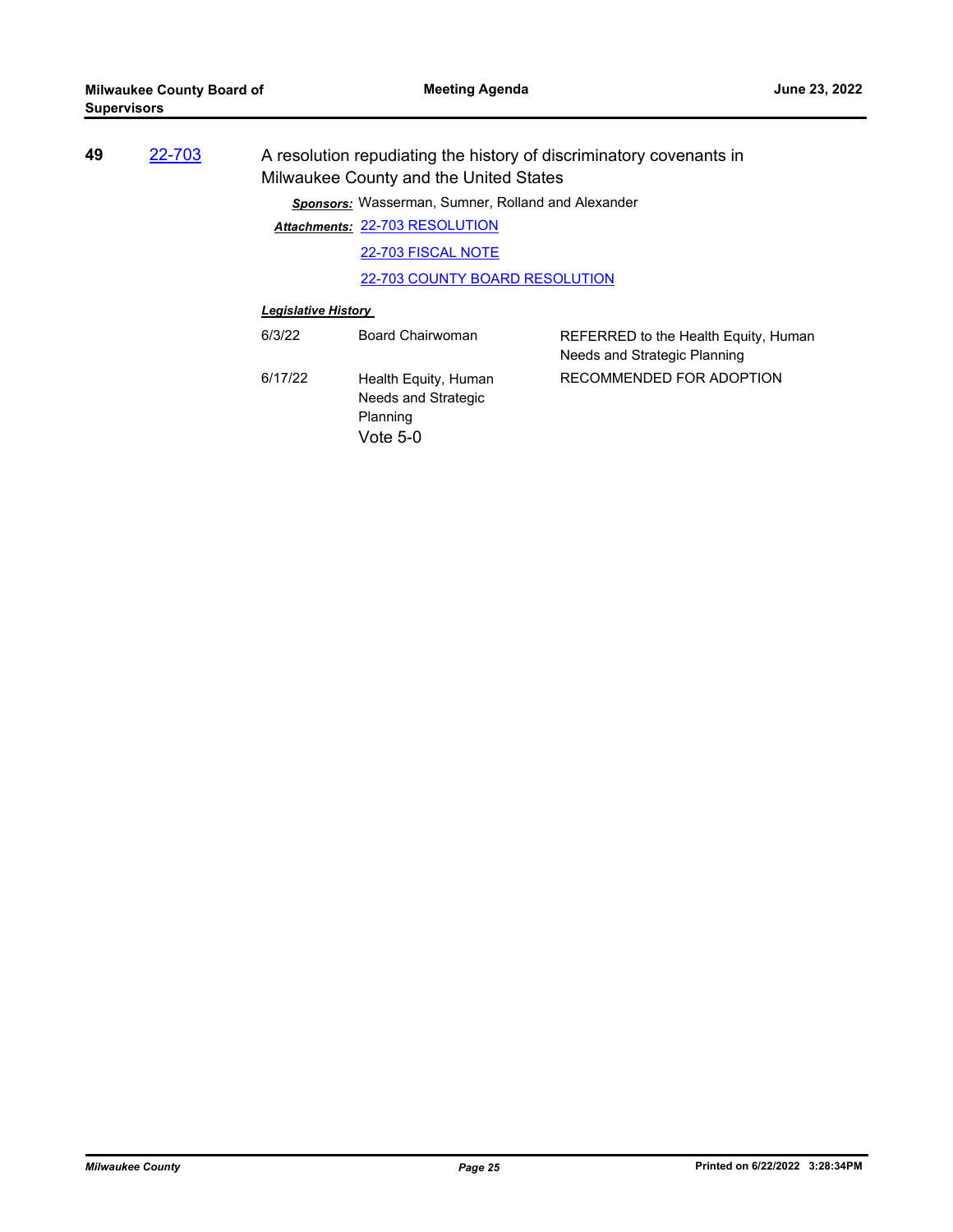# COMMITTEE ON JUDICIARY, SAFETY AND GENERAL SERVICES

*[Supervisors: Clancy (Chairperson), Alexander (Vice-Chairperson), Johnson, Jr., Logsdon, and Martinez]*

### **By the Committee on Judiciary, Safety and General Services**

**50** [22-687](http://milwaukeecounty.legistar.com/gateway.aspx?m=l&id=/matter.aspx?key=12386) Informational Report on the Function of the House of Correction. **(INFORMATIONAL ONLY UNLESS OTHERWISE DIRECTED BY THE COMMITTEE)**

[22-687 REPORT](http://MilwaukeeCounty.legistar.com/gateway.aspx?M=F&ID=1eb16748-713c-4e04-8ff8-741d4c44c376.pdf) *Attachments:*

[22-687 HOC PROGRAMMING](http://MilwaukeeCounty.legistar.com/gateway.aspx?M=F&ID=70a52f10-f198-4394-bffc-7c9535efd03f.pdf)

[22-687 POWERPOINT \(06/10/22\)](http://MilwaukeeCounty.legistar.com/gateway.aspx?M=F&ID=16de776b-36c3-43df-81d9-3643009f377c.pdf)

[22-687 COUNTY BOARD RESOLUTION](http://MilwaukeeCounty.legistar.com/gateway.aspx?M=F&ID=b7948d04-9c32-4a7d-afc7-088fd085cb7a.pdf)

| 5/25/22 | Board Chairwoman                                                                             | REFERRED to the Judiciary, Safety and<br><b>General Services Committee</b> |
|---------|----------------------------------------------------------------------------------------------|----------------------------------------------------------------------------|
| 6/10/22 | Judiciary, Safety and<br><b>General Services</b><br>Committee<br>Vote 4-0 (Excused: Logdson) | RECOMMENDED TO BE RECEIVED AND<br>PLACED ON FILE                           |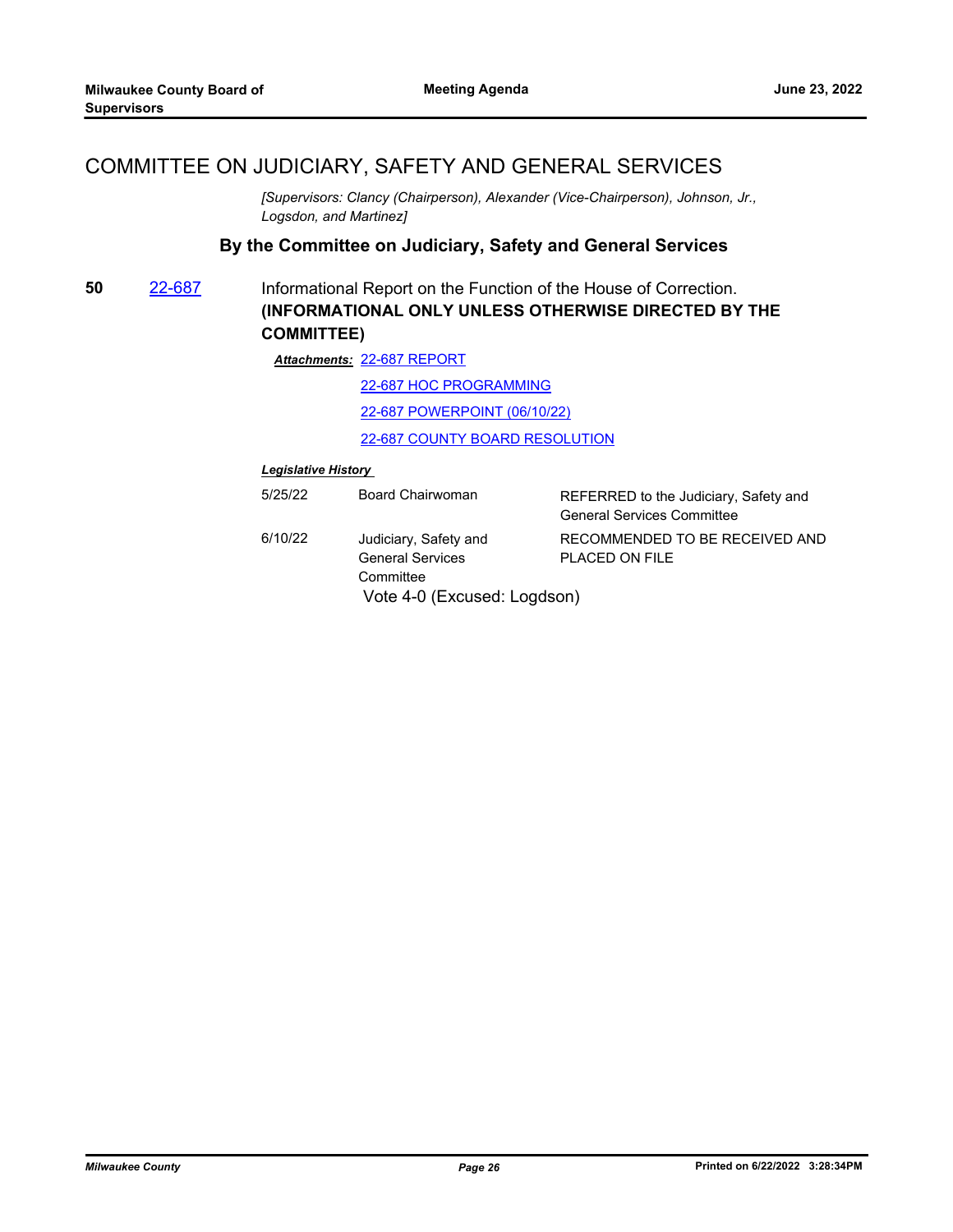#### **From the Committee on Judiciary, Safety and General Services**

**51** [22-577](http://milwaukeecounty.legistar.com/gateway.aspx?m=l&id=/matter.aspx?key=12237) A resolution declaring a policy preference toward returning to in-house food service provision and commissary services for those housed in the House of Correction, County Jail/Criminal Justice Facility, and Detention Center at the Vel R. Phillips Youth and Family Justice Center; allocating \$150,000 from Org. Unit 1940-1945 - Appropriation for Contingencies to Org. Unit 4311 House of Correction to retain a consultant to study how Milwaukee County may in-source correctional food provision and commissary services, **(Referred to the Committees on Judiciary, Safety, and General Services; and Finance) (05/19/22 Finance Meeting: Laid Over to the Call of the Chairperson)**

> *Sponsors:* Clancy, Martinez, Martin, Coggs-Jones, Shea, Burgelis and Johnson Jr. [22-577 RESOLUTION](http://MilwaukeeCounty.legistar.com/gateway.aspx?M=F&ID=64860732-bf08-46cb-8496-f08187f6f35d.docx) *Attachments:*

> > [22-577 FISCAL NOTE](http://MilwaukeeCounty.legistar.com/gateway.aspx?M=F&ID=b4d503b9-e5fc-4183-b826-7aaef164135c.pdf)

[22-577 COUNTY BOARD RESOLUTION](http://MilwaukeeCounty.legistar.com/gateway.aspx?M=F&ID=fa3b66f2-c4b1-4145-8d24-461b6b09d2ff.pdf)

*Requires 2/3 Vote*

| 5/4/22  | Board Chairwoman                                                                        | REFERRED to the Finance Committee                                          |
|---------|-----------------------------------------------------------------------------------------|----------------------------------------------------------------------------|
| 5/4/22  | Board Chairwoman                                                                        | REFERRED to the Judiciary, Safety and<br><b>General Services Committee</b> |
| 5/19/22 | <b>Finance Committee</b><br>Vote 4-3 (Noes: Taylor (5), Burgelis, and Martinez)         | LAID OVER TO THE CALL OF THE CHAIR                                         |
| 6/10/22 | Judiciary, Safety and<br><b>General Services</b><br>Committee<br>Vote 4-1 (No: Logsdon) | RECOMMENDED FOR ADOPTION                                                   |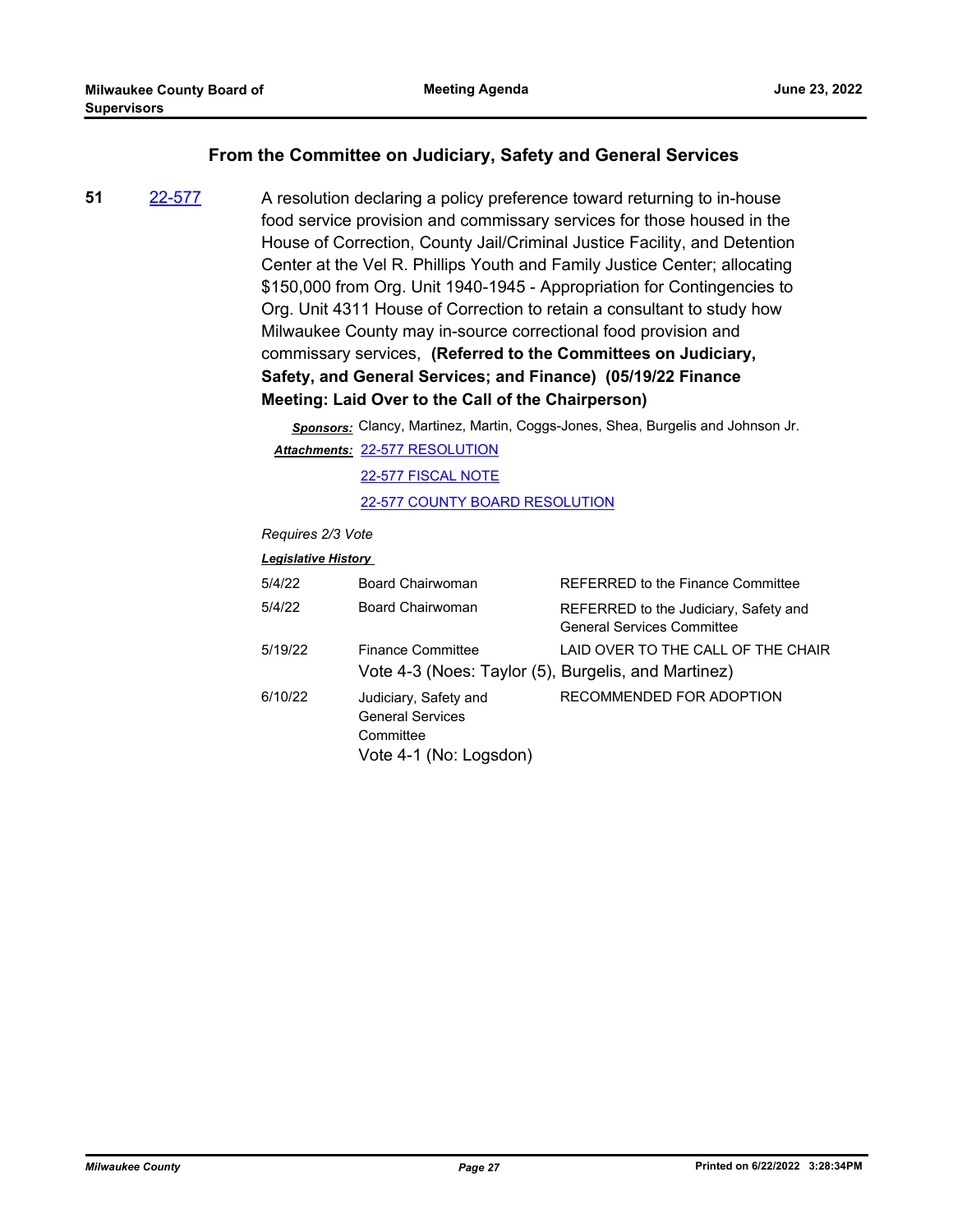| 52 | 22-712 | A resolution authorizing and directing the Department of Health and Human<br>Services Division of Children, Youth, and Family Services to work in<br>conjunction with the Department of Administrative Services - Information<br>Management Services Division to develop a Youth in our Care data<br>dashboard (Referred to the Committees on Judiciary, Safety, and<br>General Services; and Health Equity, Human Needs, and Strategic<br>Planning) (06/17/22 HEHNSP: Laid Over for One Meeting) |
|----|--------|---------------------------------------------------------------------------------------------------------------------------------------------------------------------------------------------------------------------------------------------------------------------------------------------------------------------------------------------------------------------------------------------------------------------------------------------------------------------------------------------------|
|    |        | Sponsors: Martin, Clancy, Coggs-Jones, Alexander, Logsdon and Johnson Jr.                                                                                                                                                                                                                                                                                                                                                                                                                         |
|    |        | Attachments: 22-712 RESOLUTION                                                                                                                                                                                                                                                                                                                                                                                                                                                                    |
|    |        | 22-712 FISCAL NOTE                                                                                                                                                                                                                                                                                                                                                                                                                                                                                |
|    |        | 22-712 COUNTY BOARD RESOLUTION                                                                                                                                                                                                                                                                                                                                                                                                                                                                    |

## *Legislative History*

| 6/3/22  | <b>Board Chairwoman</b>                                                                      | REFERRED to the Health Equity, Human<br>Needs and Strategic Planning       |
|---------|----------------------------------------------------------------------------------------------|----------------------------------------------------------------------------|
| 6/3/22  | <b>Board Chairwoman</b>                                                                      | REFERRED to the Judiciary, Safety and<br><b>General Services Committee</b> |
| 6/10/22 | Judiciary, Safety and<br><b>General Services</b><br>Committee<br>Vote 4-0 (Excused: Logsdon) | RECOMMENDED FOR ADOPTION                                                   |
| 6/17/22 | Health Equity, Human<br>Needs and Strategic<br>Planning<br>Vote 5-0                          | LAID OVER FOR ONE MEETING                                                  |

- **53** [22-755](http://milwaukeecounty.legistar.com/gateway.aspx?m=l&id=/matter.aspx?key=12463) A resolution/ordinance amending Chapters 1, 4, 17, 23, 32, 36, 43, 47, 48, 56, 63, 84, 88, and 99 of the Milwaukee County Code of General Ordinances to update the names and duties of standing committees to reflect new roles to put a greater focus on quality of life services, Parks and Transit, and the annual budget, and to improve the County Board meeting calendar to achieve effective legislative and budgetary oversight
	- *Sponsors:* Nicholson, Wasserman, Taylor (17), Clancy, Coggs-Jones, Sumner, Martinez and Johnson Jr.

[22-755 ORDINANCE/RESOLUTION](http://MilwaukeeCounty.legistar.com/gateway.aspx?M=F&ID=246fe31c-0c21-47cc-b7d0-16946bcac4ce.docx) *Attachments:*

[22-755 FISCAL NOTE](http://MilwaukeeCounty.legistar.com/gateway.aspx?M=F&ID=e16e02dd-9066-4f28-a956-b3219eb96afc.pdf)

[22-755 COUNTY BOARD RESOLUTION/ORDINANCE](http://MilwaukeeCounty.legistar.com/gateway.aspx?M=F&ID=9b9ad3b5-1511-4a09-9de7-cf808e14feb5.pdf)

| 6/8/22  | Board Chairwoman                                                                             | REFERRED to the Judiciary, Safety and<br><b>General Services Committee</b> |
|---------|----------------------------------------------------------------------------------------------|----------------------------------------------------------------------------|
| 6/10/22 | Judiciary, Safety and<br><b>General Services</b><br>Committee<br>Vote 4-0 (Excused: Logsdon) | RECOMMENDED FOR ADOPTION                                                   |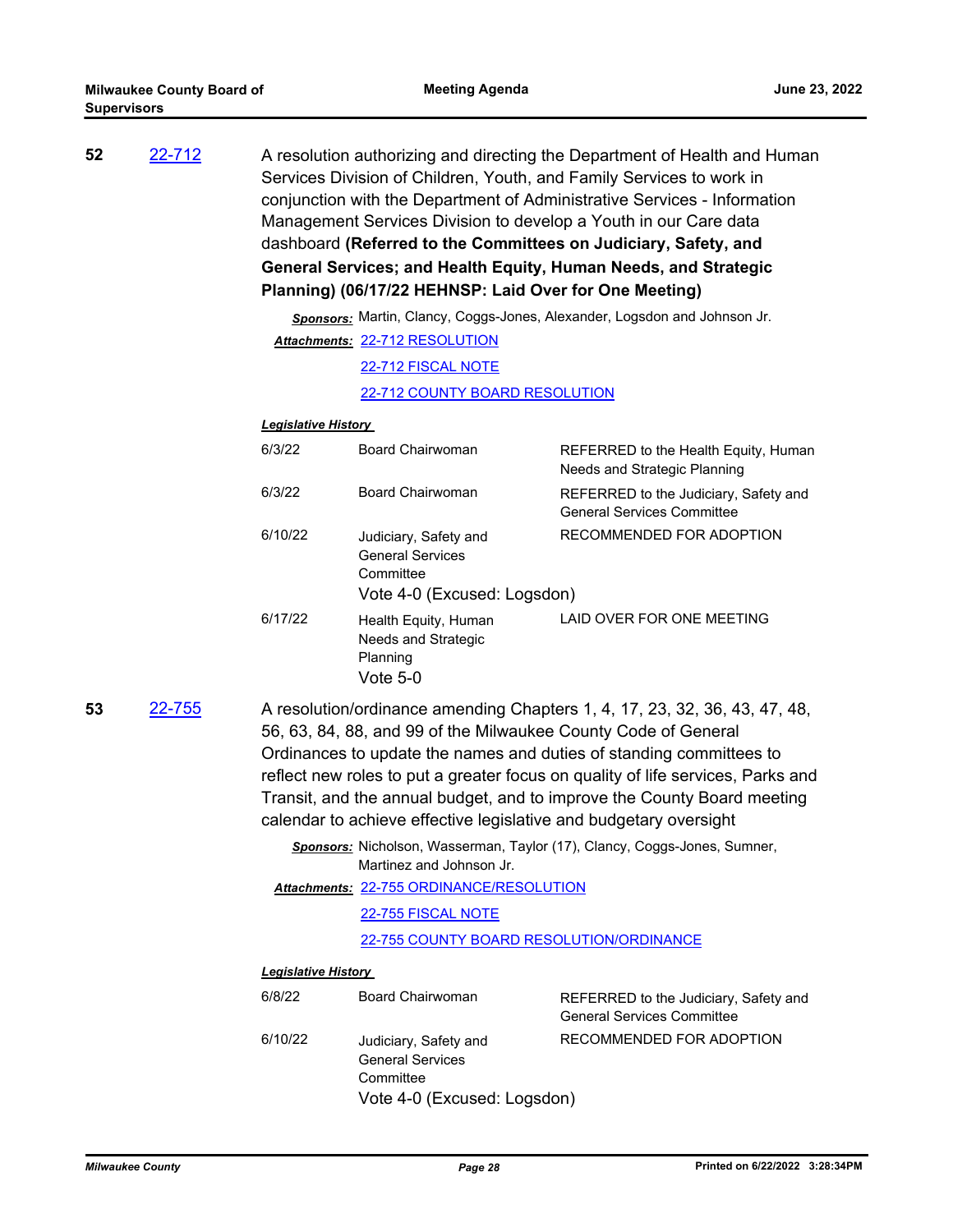### COMMITTEE ON PARKS, ENERGY AND ENVIRONMENT

*[Supervisors: Wasserman (Chairperson), Shea (Vice-Chairperson), Taylor (17), Martin, and Martinez]*

#### **By the Committee on Parks, Energy and Environment**

*NONE*

#### **From the Committee on Parks, Energy and Environment**

**54** [22-592](http://milwaukeecounty.legistar.com/gateway.aspx?m=l&id=/matter.aspx?key=12252) From the American Rescue Plan Act (ARPA) Revenue Loss Recovery Subgroup requesting authorization of \$21,996,141 million in ARPA Funds for "Fiscal Health Challenge" project requests, which include one-time investments that provide long term cost savings, revenue enhancements, and/or operational efficiencies. **(05/26/22 CB Meeting: Referred to the Committee on Parks, Energy, and Environment)**

> [22-592 REPORT](http://MilwaukeeCounty.legistar.com/gateway.aspx?M=F&ID=49a9ec05-8b0b-4441-b3a5-34a04f6ac206.dotx) *Attachments:* [22-592 RESOLUTION](http://MilwaukeeCounty.legistar.com/gateway.aspx?M=F&ID=a5baeadb-d911-4c46-b296-917e3643f79b.docx) [22-592 FISCAL NOTE](http://MilwaukeeCounty.legistar.com/gateway.aspx?M=F&ID=64a975b8-d018-403c-9974-10d9c532646c.doc) [22-592 POWERPOINT](http://MilwaukeeCounty.legistar.com/gateway.aspx?M=F&ID=fa05683c-5b4a-4b1f-8b55-8d5719ae8270.pdf) [22-592 FINANCE AMENDMENT I \(Adopted; Vote 7-0\)](http://MilwaukeeCounty.legistar.com/gateway.aspx?M=F&ID=b19c82ef-d225-464c-8ed1-5d00b4ea4674.docx) [22-592 COUNTY BOARD RESOLUTION \(05/26/22\)](http://MilwaukeeCounty.legistar.com/gateway.aspx?M=F&ID=6692412a-7606-4785-8b72-4e149d8a3dd4.pdf) [22-592 COUNTY BOARD AMENDMENT III \(Failed; Vote 9-9\)](http://MilwaukeeCounty.legistar.com/gateway.aspx?M=F&ID=822dbc06-71ff-4403-9baf-e00c8019eeb4.docx) [22-592 OSBP POWERPOINT \(06/14/22\)](http://MilwaukeeCounty.legistar.com/gateway.aspx?M=F&ID=9c937dae-af3e-4380-8643-7684a16a1ab2.pptx) [22-592 DPRC POWERPOINT \(06/14/22\)](http://MilwaukeeCounty.legistar.com/gateway.aspx?M=F&ID=73525335-2ddb-44c7-993f-d4437b6c27b2.pptx) [22-592 DPRC MEMORANDUM \(06/14/22\)](http://MilwaukeeCounty.legistar.com/gateway.aspx?M=F&ID=337263fd-da95-44b5-abb9-7aef68b09b45.pdf) [22-592 COUNTY BOARD RESOLUTION \(06/23/22\)](http://MilwaukeeCounty.legistar.com/gateway.aspx?M=F&ID=27402f4e-7b69-4fbc-920c-32fed79ef84a.pdf)

*Requires 2/3 Vote*

| 5/4/22  | Board Chairwoman                                                         | <b>REFERRED to the Finance Committee</b>                                       |
|---------|--------------------------------------------------------------------------|--------------------------------------------------------------------------------|
| 5/19/22 | <b>Finance Committee</b>                                                 | AMENDED                                                                        |
|         | Finance Amendment I Vote 7-0                                             |                                                                                |
| 5/19/22 | <b>Finance Committee</b>                                                 | RECOMMENDED FOR ADOPTION AS<br>AMENDED                                         |
|         | As Amended Vote 7-0                                                      |                                                                                |
| 5/26/22 | Milwaukee County Board of<br>Supervisors                                 | <b>AMENDED</b>                                                                 |
|         | CB Amendment III Vote 9-9 RESULT: FAILED                                 |                                                                                |
| 5/26/22 | Milwaukee County Board of<br>Supervisors<br>Referral to PE&E Vote 10-7-1 | REFERRED TO COMMITTEE to the Parks.<br><b>Energy and Environment Committee</b> |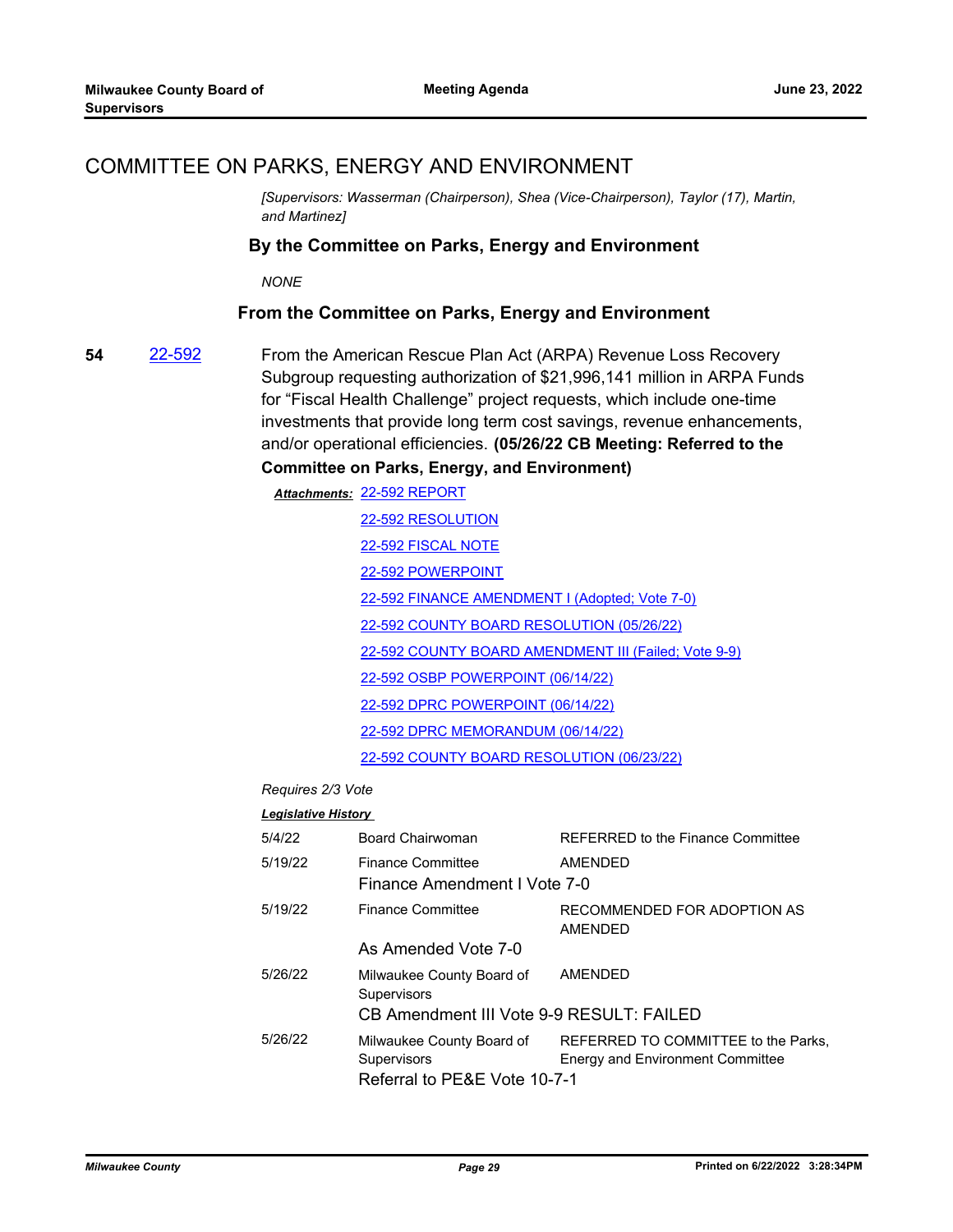| <b>Milwaukee County Board of</b><br><b>Supervisors</b> |                                                                                                                                                                                              | <b>Meeting Agenda</b>                    |                                                                               | June 23, 2022                                                                         |  |
|--------------------------------------------------------|----------------------------------------------------------------------------------------------------------------------------------------------------------------------------------------------|------------------------------------------|-------------------------------------------------------------------------------|---------------------------------------------------------------------------------------|--|
|                                                        |                                                                                                                                                                                              | 6/14/22                                  | Parks, Energy and<br><b>Environment Committee</b>                             | RECOMMENDED FOR ADOPTION AS<br>AMENDED<br>As Amended (previously by Finance) Vote 5-0 |  |
| 55                                                     | <u>22-707</u><br>A resolution/ordinance amending Section 47.08 of the Milwaukee County<br>Code of General Ordinances related to the injury to, destruction, or removal<br>of public property |                                          |                                                                               |                                                                                       |  |
|                                                        |                                                                                                                                                                                              | <b>Sponsors: Martin and Sumner</b>       |                                                                               |                                                                                       |  |
|                                                        |                                                                                                                                                                                              | Attachments: 22-707 RESOLUTION/ORDINANCE |                                                                               |                                                                                       |  |
|                                                        |                                                                                                                                                                                              |                                          | 22-707 FISCAL NOTE                                                            |                                                                                       |  |
|                                                        |                                                                                                                                                                                              | 22-707 COUNTY BOARD RESOLUTION/ORDINANCE |                                                                               |                                                                                       |  |
|                                                        |                                                                                                                                                                                              | <b>Legislative History</b>               |                                                                               |                                                                                       |  |
|                                                        |                                                                                                                                                                                              | 6/3/22                                   | <b>Board Chairwoman</b>                                                       | REFERRED to the Parks, Energy and<br><b>Environment Committee</b>                     |  |
|                                                        |                                                                                                                                                                                              | 6/14/22                                  | Parks, Energy and<br><b>Environment Committee</b><br>Vote 4-0 (Excused: Shea) | RECOMMENDED FOR ADOPTION                                                              |  |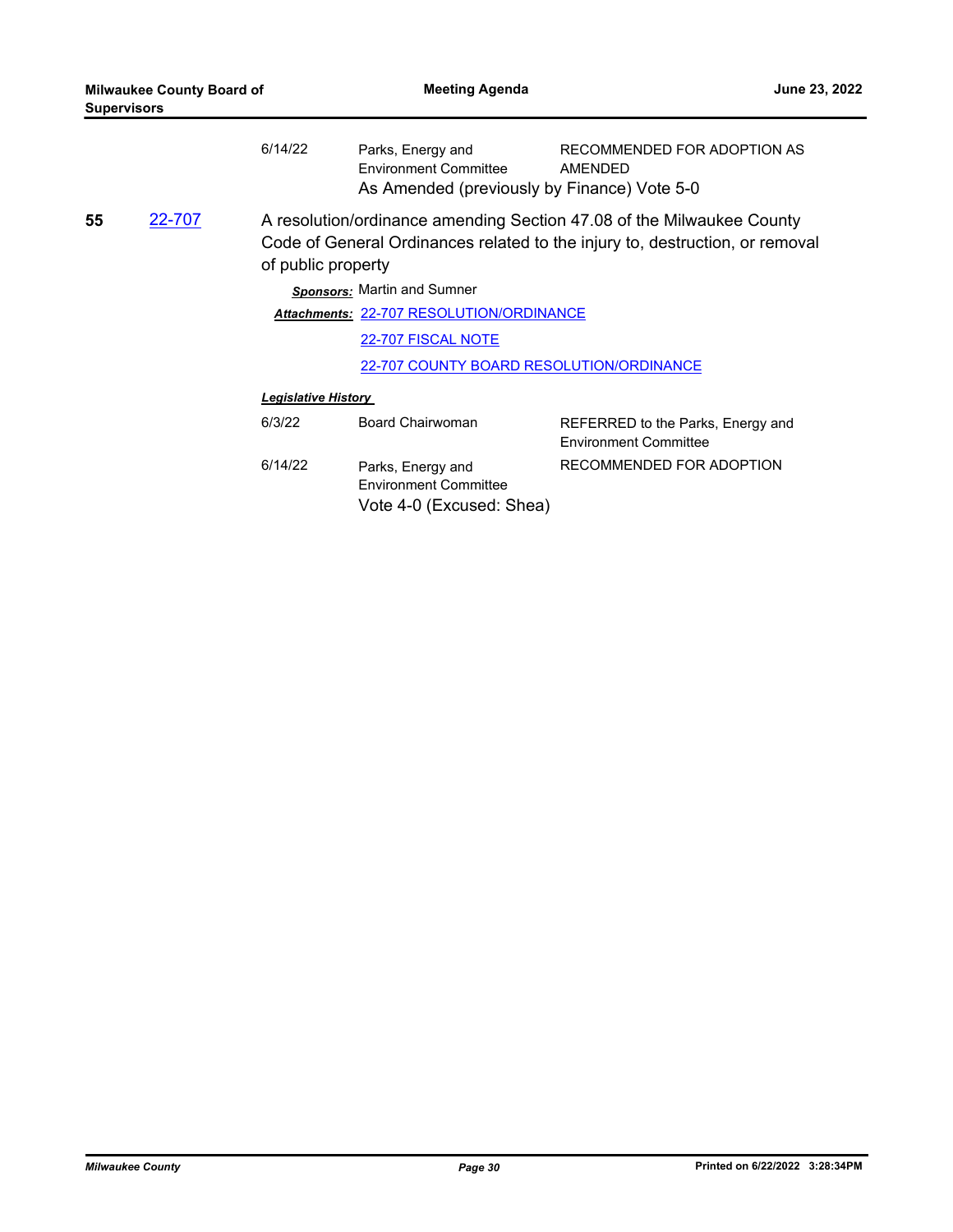### COMMITTEE ON TRANSPORTATION, PUBLIC WORKS AND TRANSIT

*[Supervisors: Coggs-Jones. (Chairperson), Shea (Vice-Chairperson), Logsdon, Burgelis, and Zerpa]*

#### **By the Committee on Transportation, Public Works and Transit**

*NONE*

#### **From the Committee on Transportation, Public Works and Transit**

**56** [22-686](http://milwaukeecounty.legistar.com/gateway.aspx?m=l&id=/matter.aspx?key=12385) From the Director of the Department of Transportation, and the Director, Milwaukee County Transit System, recommending approval of MCTS NEXT Status Update and Service Recommendations.

[22-686 REPORT](http://MilwaukeeCounty.legistar.com/gateway.aspx?M=F&ID=9cdb1048-32ef-416e-b83f-af09553a8378.pdf) *Attachments:*

[22-686 RESOLUTION](http://MilwaukeeCounty.legistar.com/gateway.aspx?M=F&ID=7d2e99c0-3111-4a8e-8492-d18ac5477e8d.docx) [22-686 FISCAL NOTE](http://MilwaukeeCounty.legistar.com/gateway.aspx?M=F&ID=cf315c42-e601-44db-b203-eab1251c7353.pdf) [22-686 POWERPOINT \(06/07/22\)](http://MilwaukeeCounty.legistar.com/gateway.aspx?M=F&ID=941cb42b-a302-4d4c-850b-02965f820885.pdf) [22-686 ROUTE MAPS 1-3 \(06/07/22\)](http://MilwaukeeCounty.legistar.com/gateway.aspx?M=F&ID=dfce415a-356f-4406-baf3-bb4a5483608b.pdf) [22-686 COUNTY BOARD RESOLUTION](http://MilwaukeeCounty.legistar.com/gateway.aspx?M=F&ID=30abc73d-9ca5-4611-8bf4-71ccfa4dd4cb.pdf)

| 5/25/22 | Board Chairwoman                                                       | REFERRED to the Transportation, Public<br><b>Works and Transit Committee</b> |
|---------|------------------------------------------------------------------------|------------------------------------------------------------------------------|
| 6/7/22  | Transportation, Public<br>Works and Transit<br>Committee<br>Vote $5-0$ | RECOMMENDED FOR ADOPTION                                                     |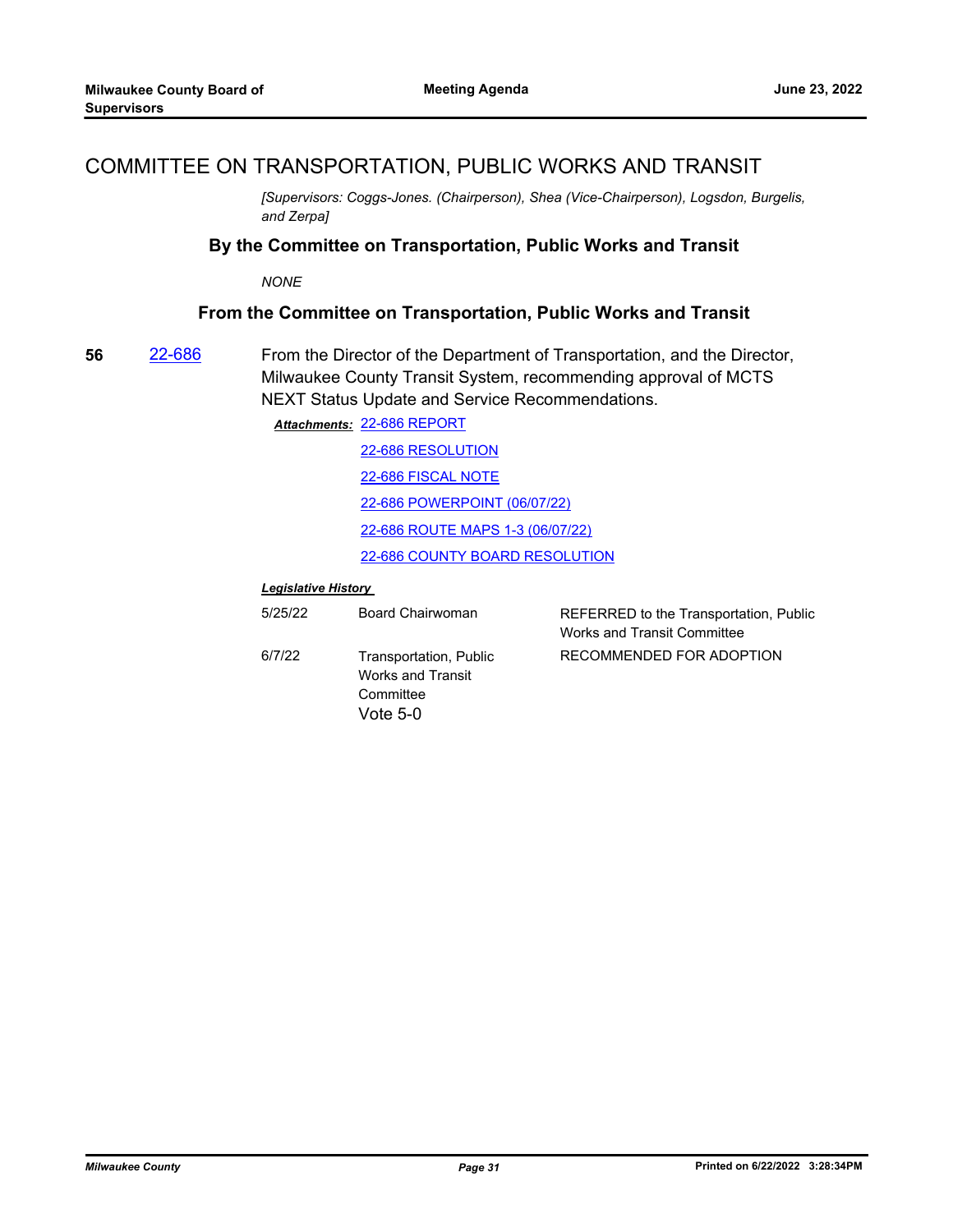# COMMITTEE ON ECONOMIC AND COMMUNITY DEVELOPMENT

*[Supervisors: Taylor (17) (Chairperson), Martin (Vice-Chairperson), Rolland, Coggs-Jones, and Burgelis]*

### **By the Economic and Community Development Committee**

**57** [22-12](http://milwaukeecounty.legistar.com/gateway.aspx?m=l&id=/matter.aspx?key=11834) From the Director, Community Business Development Partners, Department of Administrative Services, providing an informational report regarding participation and departmental waivers of Milwaukee County's Targeted Enterprise Program, and Federally-funded projects relative to Disadvantaged Business Enterprises and Airport Concession Disadvantaged Business Enterprises. **(Referred to the Committees on Transportation, Public Works, and Transit, and Economic and Community Development) (INFORMATIONAL ONLY UNLESS OTHERWISE DIRECTED BY THE COMMITTEE)**

[22-12 JUNE REPORT \(received 06/03/22\)](http://MilwaukeeCounty.legistar.com/gateway.aspx?M=F&ID=d8454d13-1170-462d-8847-cef1ce296252.pdf) *Attachments:*

[22-12 POWERPOINT \(received 06/03/22\)](http://MilwaukeeCounty.legistar.com/gateway.aspx?M=F&ID=0d5a6e75-ff8f-41ce-8fc9-594de12676b7.pdf) [22-12 COUNTY BOARD RESOLUTION](http://MilwaukeeCounty.legistar.com/gateway.aspx?M=F&ID=9288d12b-ce17-4cdc-ba89-c2b59e0eac90.pdf)

#### *Legislative History*

| 1/7/22  | Board Chairwoman                                                               | REFERRED to the Transportation, Public<br>Works and Transit Committee  |
|---------|--------------------------------------------------------------------------------|------------------------------------------------------------------------|
| 1/7/22  | Board Chairwoman                                                               | REFERRED to the Economic and<br><b>Community Development Committee</b> |
| 3/9/22  | Transportation, Public<br><b>Works and Transit</b><br>Committee                | DISCUSSED WITH NO ACTION TAKEN                                         |
| 3/14/22 | <b>Economic and Community</b><br>Development Committee                         | DISCUSSED WITH NO ACTION TAKEN                                         |
| 5/10/22 | Transportation, Public<br><b>Works and Transit</b><br>Committee                | DISCUSSED WITH NO ACTION TAKEN                                         |
| 6/7/22  | Transportation, Public<br><b>Works and Transit</b><br>Committee                | DISCUSSED WITH NO ACTION TAKEN                                         |
| 6/13/22 | Economic and Community<br>Development Committee<br>Vote 4-0 (Excused: Rolland) | RECOMMENDED TO BE RECEIVED AND<br><b>PLACED ON FILE</b>                |

### **From the Economic and Community Development Committee**

*NONE*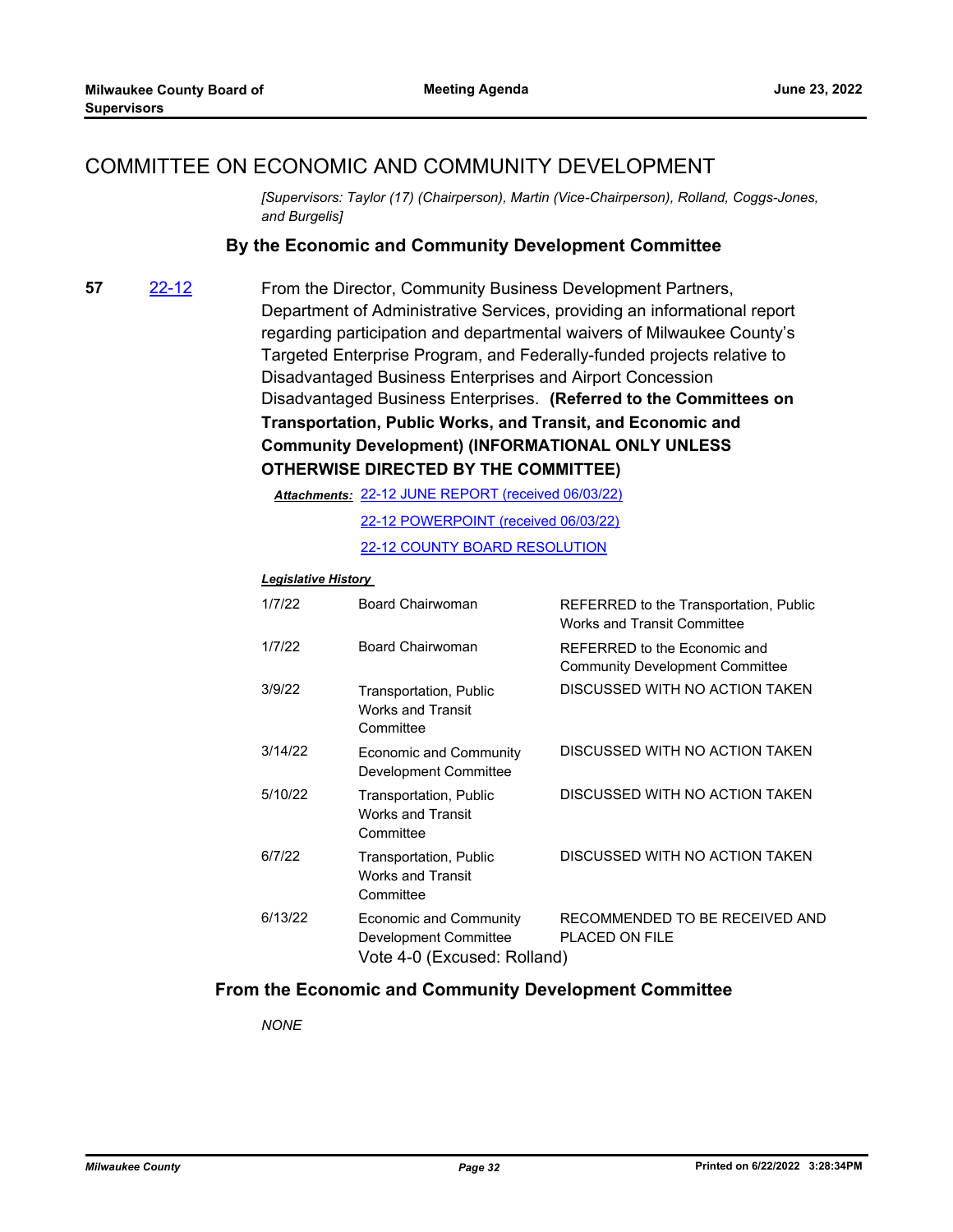# COMMITTEE ON INTERGOVERNMENTAL RELATIONS

*[Supervisors:Taylor (5) (Chairperson), Taylor (17) (Vice-Chairperson), Martin, Clancy, and Vincent]*

### **By the Committee on Intergovernmental Relations**

*NONE*

### **From the Committee on Intergovernmental Relations**

*NONE*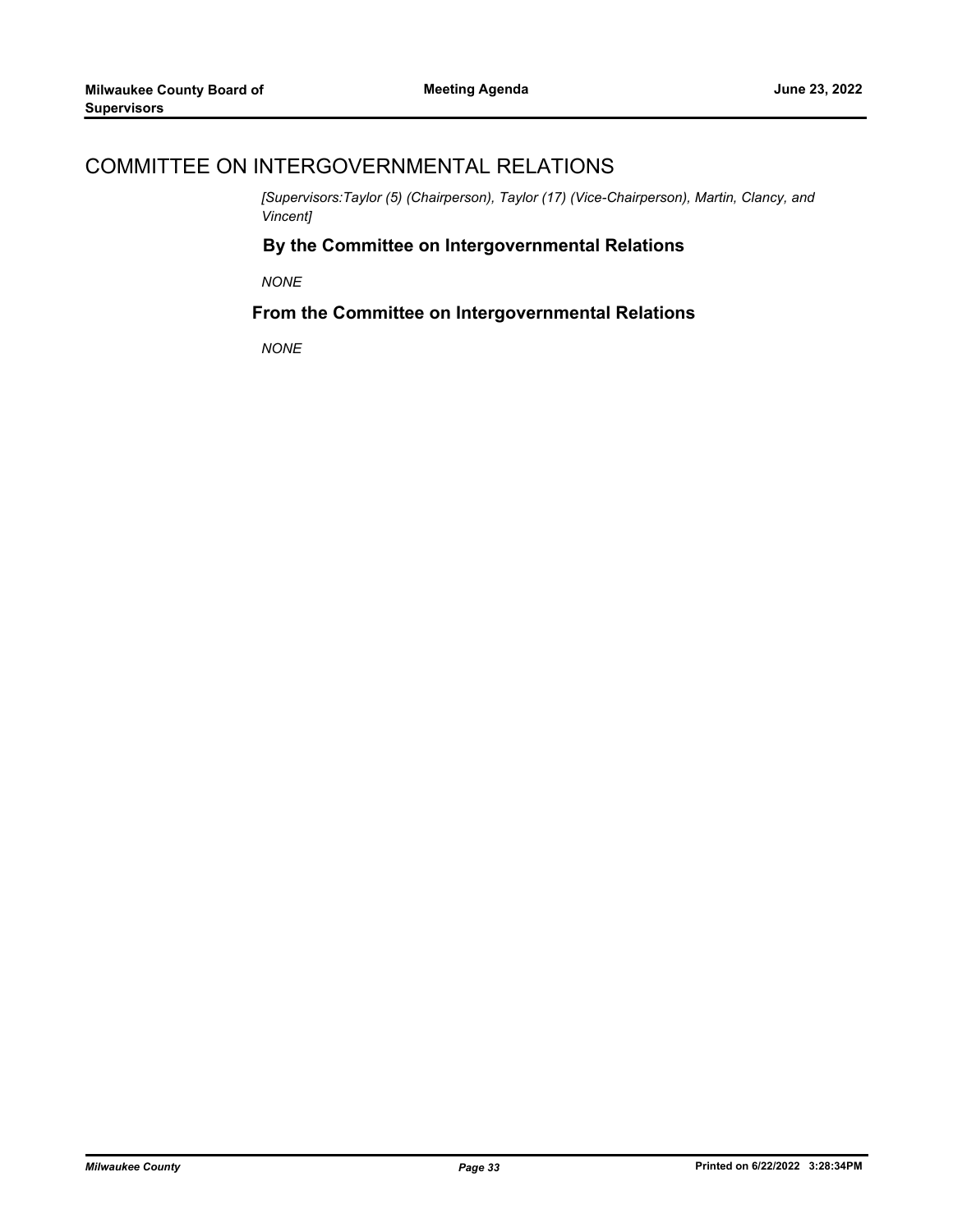# **RESOLUTIONS AND ORDINANCES BY AND FROM SELECT OR SPECIAL COMMITTEES**

*NONE*

# **COUNTY BOARD CITATIONS AND CERTIFICATES**

**58** [22-5](http://milwaukeecounty.legistar.com/gateway.aspx?m=l&id=/matter.aspx?key=11827) From the Milwaukee County Clerk, Office of the County Clerk, providing a report regarding County Board Citations and Certificates. *Attachments:* [22-5 Citations & Certificates \(06/23/22\)](http://MilwaukeeCounty.legistar.com/gateway.aspx?M=F&ID=ff0a6a31-60b6-459d-a85e-500706982dfa.pdf)

#### *Legislative History*

| 1/7/22  | <b>Board Chairwoman</b>                  | REFERRED to the Milwaukee County Board<br>of Supervisors |
|---------|------------------------------------------|----------------------------------------------------------|
| 2/3/22  | Milwaukee County Board of<br>Supervisors | <b>ADOPTED</b>                                           |
| 3/15/22 | Milwaukee County Board of<br>Supervisors | <b>ADOPTED</b>                                           |
| 3/24/22 | Milwaukee County Board of<br>Supervisors | <b>ADOPTED</b>                                           |
| 4/18/22 | Milwaukee County Board of<br>Supervisors | <b>ADOPTED</b>                                           |
| 4/18/22 | Milwaukee County Board of<br>Supervisors | <b>ADOPTED</b>                                           |
| 5/26/22 | Milwaukee County Board of<br>Supervisors | <b>ADOPTED</b>                                           |

# **RESOLUTIONS AND ORDINANCES PRESENTED UNDER SUSPENSION OF THE RULES**

*A resolution transferring \$175,000 from Org. Unit No. 1940-1945 Appropriation for Contingencies to Org. Unit No. 9000 Department of Parks, Recreation, and Culture for the purposes of effectuating a summer roller skating program at Red Arrow Park.*